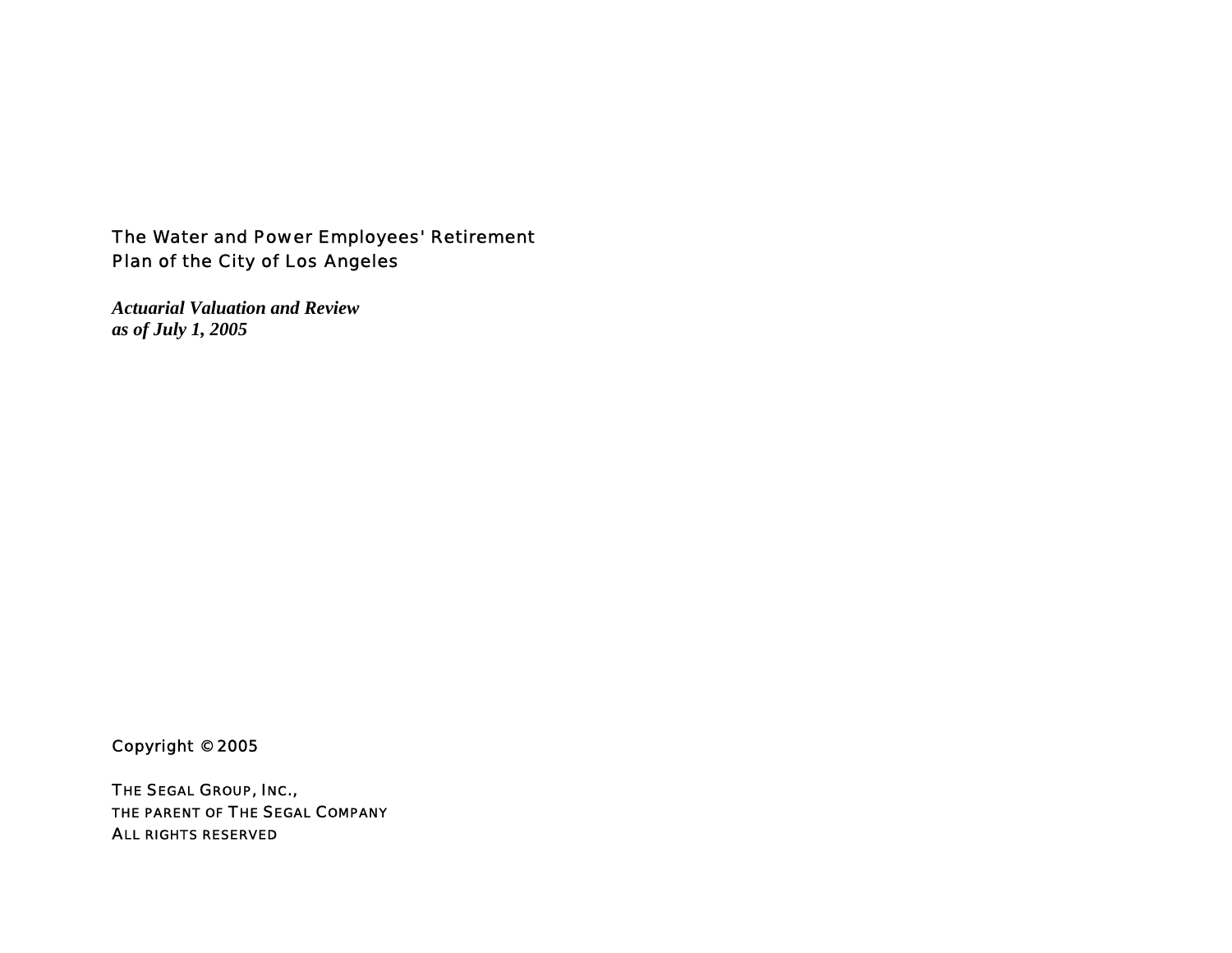

The Segal Company 120 Montgomery Street, Suite 500 San Francisco, CA 94104 T 415.263.8200 F 415.263.8290 www.segalco.com

*October 24, 2005* 

*Board of Administration The Water and Power Employees' Retirement Plan of the City of Los Angeles 111 North Hope Street, Room 357 Los Angeles, California 90012* 

*Dear Board Members:* 

*We are pleased to submit this Actuarial Valuation and Review as of July 1, 2005. It summarizes the actuarial data used in the valuation, establishes the funding requirements for fiscal 2005 – 2006 and analyzes the preceding year's experience.* 

*The census and financial information on which our calculations were based was prepared by the Retirement Office. That assistance is gratefully acknowledged. The actuarial calculations were completed under the supervision of Paul Poon, Enrolled Actuary, and Andy Yeung, MAAA, Enrolled Actuary.* 

*This actuarial valuation has been completed in accordance with generally accepted actuarial principles and practices. To the best of our knowledge, the information supplied in this actuarial valuation is complete and accurate. Further, in our opinion, the assumptions as approved by the Board are reasonably related to the experience of and the expectations for the Plan.* 

*We look forward to reviewing this report at your next meeting and to answering any questions.* 

*Sincerely,* 

*THE SEGAL COMPANY* 

*By: \_\_\_\_\_\_\_\_\_\_\_\_\_\_\_\_\_\_\_\_\_\_\_\_\_\_\_\_ \_\_\_\_\_\_\_\_\_\_\_\_\_\_\_\_\_\_\_\_\_\_\_\_\_\_\_\_ \_\_\_\_\_\_\_\_\_\_\_\_\_\_\_\_\_\_\_\_\_\_\_\_\_\_* 

*Paul Angelo, FSA, MAAA Paul Poon, ASA Andy Yeung, ASA, MAAA* 

Vice President and Actuary **Associate Actuary** Associate Actuary **Associate Actuary** 

 $V_{\sigma\sigma}$ 

Brely Year

*PXP/hy* 

*cc: Sangeeta Bhatia Robert K. Rozanski* 

*Manoj B. Desai, CPA Michael R. Wilkinson*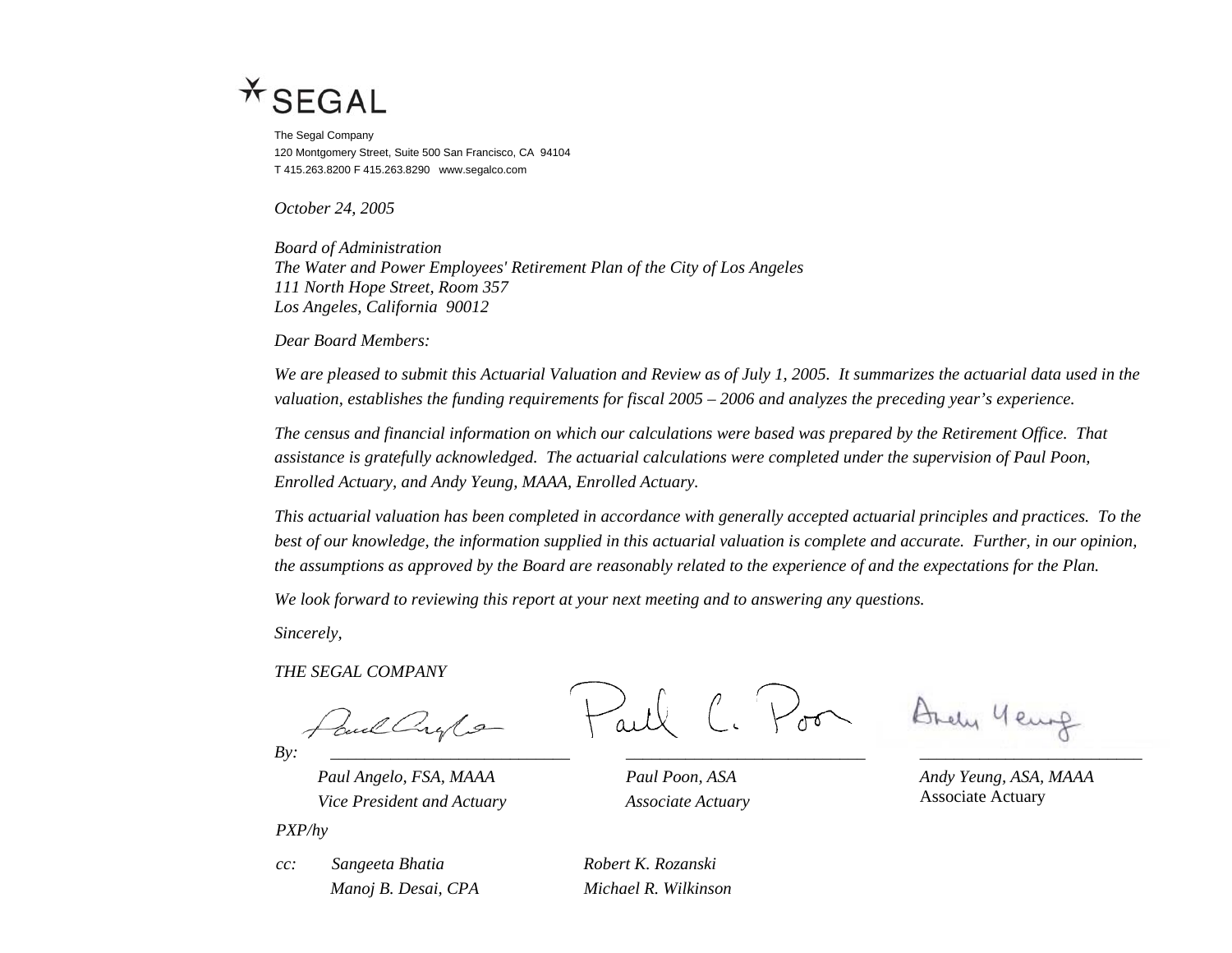### **VALUATION SUMMARY**

| <b>Significant Issues in Valuation</b> |
|----------------------------------------|
|                                        |
| Summary of Key Valuation               |
|                                        |

#### **VALUATION RESULTS**

| B. Financial Information 4      |
|---------------------------------|
| C. Actuarial Experience7        |
| D. Recommended Contribution. 12 |
| E. Information Required by the  |
|                                 |

# **SUPPLEMENTAL**

| <b>EXHIBIT A</b><br>Table of Plan Coverage  15                                        |
|---------------------------------------------------------------------------------------|
| <b>EXHIBIT B</b><br>Members in Active Service as of                                   |
| <b>EXHIBIT C</b>                                                                      |
| Reconciliation of Member Data 17                                                      |
| <b>EXHIBIT D</b><br>Summary Statement of Income and<br>Expenses on an Actuarial Value |
| <b>EXHIBIT E</b><br>Table of Financial Information 19                                 |
| <b>EXHIBIT F</b>                                                                      |
| Development of the Fund Through                                                       |
| <b>EXHIBIT G</b>                                                                      |
| Development of<br>Unfunded/(Overfunded) Actuarial<br>Accrued Liability for Year Ended |
| <b>EXHIBIT H</b><br>Table of Amortization Bases  22                                   |
| EXHIBIT I<br>Section 415 Limitations 23                                               |
| <b>EXHIBIT J</b><br>Definitions of Pension Terms 24                                   |
| <b>EXHIBIT K</b>                                                                      |
| EXHIBIT L<br>Reserves and Designated Balances27                                       |
| <b>EXHIBIT M</b><br>Adjusted Reserves  28                                             |

## **SECTION 1** SECTION 2 SECTION 2 SECTION 3 SECTION 4

#### **INFORMATION REPORTING INFORMATION**

#### EXHIBIT I

| Summary of Actuarial Valuation |  |
|--------------------------------|--|
|                                |  |

#### EXHIBIT II

| Supplementary Information |
|---------------------------|
| Required by the GASB -    |
| Schedule of Employer      |
| Contributions31           |

#### EXHIBIT III

| Supplementary Information Required |
|------------------------------------|
| by the GASB – Schedule of Funding  |
|                                    |

#### EXHIBIT IV

 Supplementary Information Required by the GASB ...................................33

#### EXHIBIT V

 Development of the Net Pension Obligation and the Annual Pension Cost Pursuant to GASB 27 ..............34

#### EXHIBIT VI

Actuarial Assumptions and Actuarial Cost Method ....................................35

#### EXHIBIT VII

Summary of Plan Provisions............39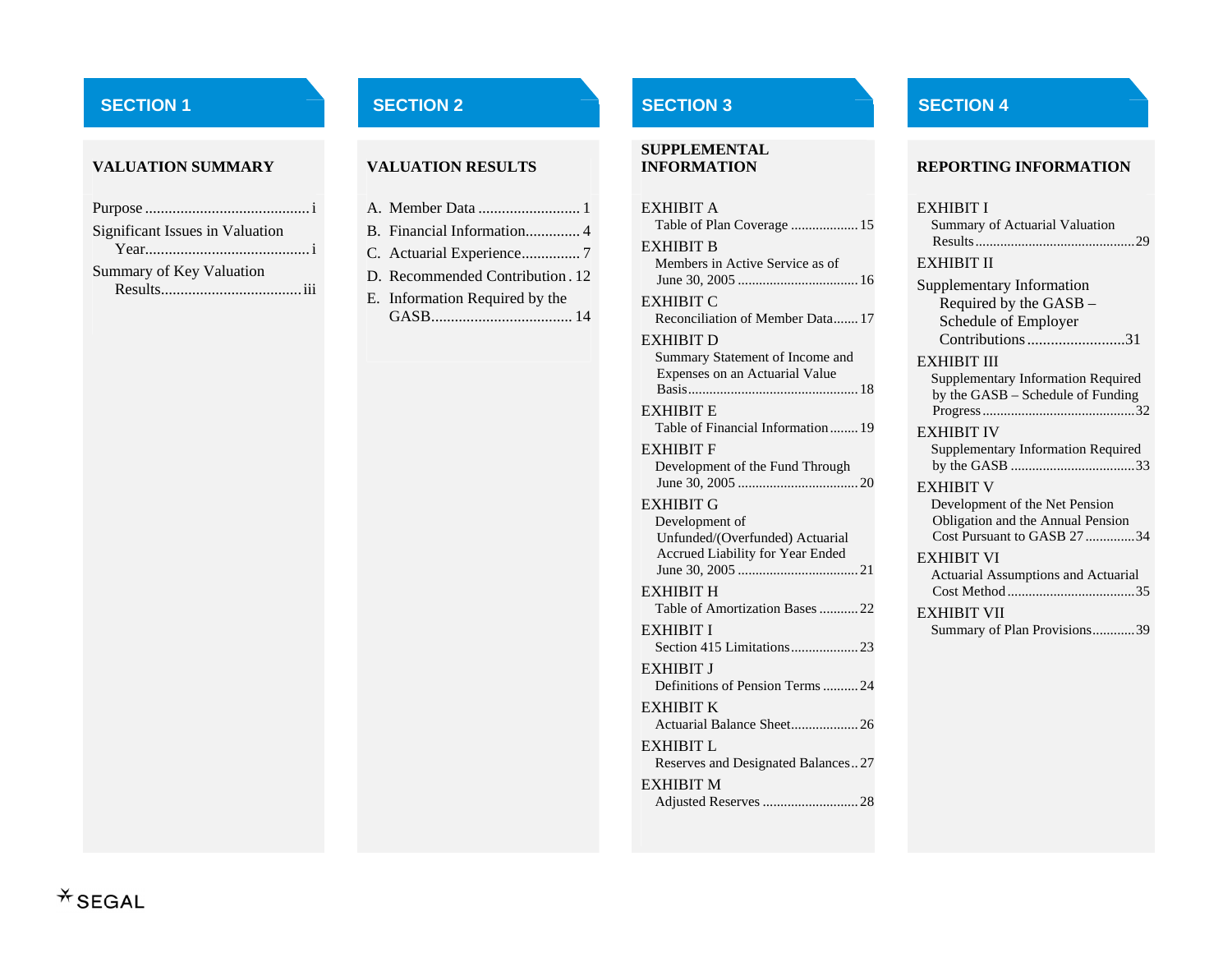## **Purpose**

This report has been prepared by The Segal Company to present a valuation of the The Water and Power Employees' Retirement Plan of the City of Los Angeles as of July 1, 2005. The valuation was performed to determine whether the assets and contributions are sufficient to provide the prescribed benefits. The contribution requirements presented in this report are based on:

- $\triangleright$  The benefit provisions of the Pension Plan, as administered by the Board;
- $\geq$  The characteristics of covered active members, inactive vested members, and retired members and beneficiaries as of March 31, 2005, provided by the Retirement Office;
- $\blacktriangleright$ The assets of the Plan as of June 30, 2005, provided by the Retirement Office;
- $\geq$  Economic assumptions regarding future salary increases and investment earnings; and
- $\left. \right.$ Other actuarial assumptions, regarding employee terminations, retirement, death, etc.

### **Significant Issues in Valuation Year**

- $\geq$  The market value of assets earned a return of 7.16% for the July 1, 2004 to June 30, 2005 plan year. The actuarial value of assets earned a return of 4.52% for the July 1, 2004 to June 30, 2005 plan year due to the recognition of prior investment losses. This resulted in an actuarial loss of \$213.9 million when measured against the assumed rate of return of 8.00%. This actuarial investment loss increased the Plan's required contribution by 3.90% of compensation.
- $\blacktriangleright$  The salaries for continuing actives increased by 6.2% from the rate in effect on March 31, 2004 to the rate in effect on March 31, 2005. Since this increase is larger than the assumed rate of 5.5%, the plan experienced an actuarial loss from salary increases. This loss amounted to \$21.9 million for the current year, which increased the Plan's required contribution by 0.40% of compensation.
- $\blacktriangleright$  Under the Plan's funding policy, the required contribution rate continues to be larger than the mandatory 110% matching of the employee contribution. The required contribution for the 2005-2006 plan year is 19.20% of pay, which is estimated to be \$118.3 million. This includes amortization of the Plan's unfunded actuarial accrued liability (UAAL) over various fixed periods.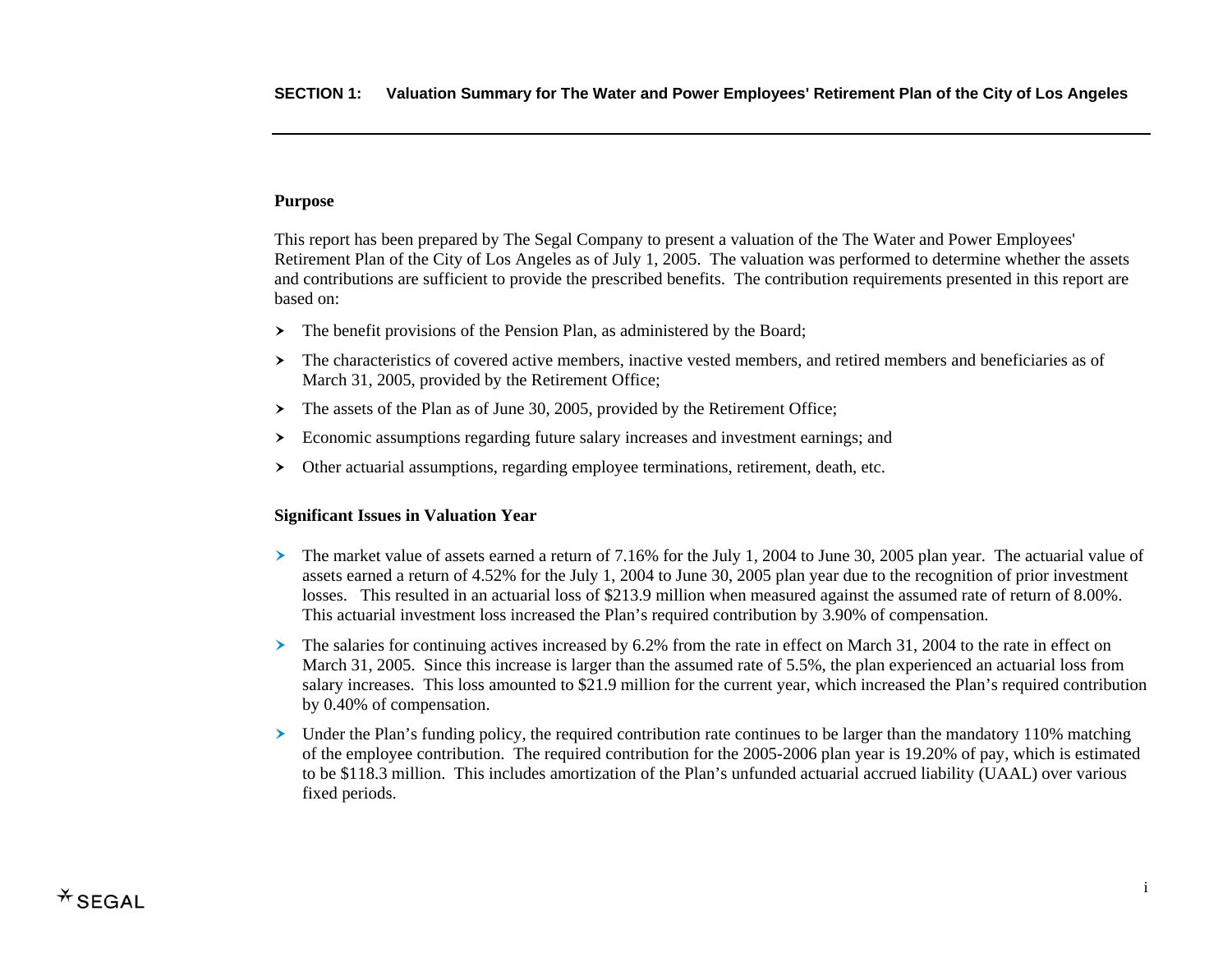- $\triangleright$  The total unrecognized return (i.e., the difference between the market value of assets and the actuarial value of assets) decreased by \$140.2 million during the plan year from -\$351.0 million in 2004 to -\$210.8 million in 2005. This unrecognized return represents deferred market value losses that will be recognized over the next four years. Once recognized, the -\$210.8 million reserve will increase the required contribution by about 3.84% of pay.
- $\blacktriangleright$  This year, the balance in the General Reserve and the Reserve for Investment Gains and Losses increased from \$1,314 million as of June 30, 2004 to \$2,076 million as of June 30, 2005. These two reserves track changes in the book value of assets. Consistent with last year's valuation, this year we have been instructed to include all but \$62 million (approximately 1% of the end of year market value of assets) of the end of year General Reserve and Reserve for Investment Gains and Losses as valuation assets.
- $\triangleright$  The actuarial accrued liability exceeds the actuarial value of assets, resulting in an unfunded actuarial accrued liability (UAAL) of \$432.0 million. The Board's funding policy determines the Department's required contribution as the normal cost increased or offset by a UAAL amortization charge or credit. Under this funding policy, the Plan's UAAL is amortized over various 15 year periods, each beginning with the year that each portion or base of the UAAL was first identified and amortized.
- á Governmental Accounting Standards Board Statement No. 25 (GASB 25) requires calculation of a measure of Plan cost called the Annual Required Contribution (ARC). Like the Board's required contribution, the GASB 25 ARC is determined as the normal cost increased or offset by a UAAL amortization charge or credit. Last year, in order to comply with the GASB 25 requirement that the net amortization charge be sufficient to amortize any UAAL over no longer than 40 years, the Board chose to "fresh start" the Plan's UAAL amortization, effective July 1, 2004, by combining the existing amortization bases into a single base and amortizing the combined base over 15 years. Consistent with the Board's past policy, any new amortization bases after July 1, 2004 will also be amortized over 15 years.

As a result, this year there are two amortization bases, one from July 1, 2004 and one for the actuarial loss during the 2004- 2005 plan year.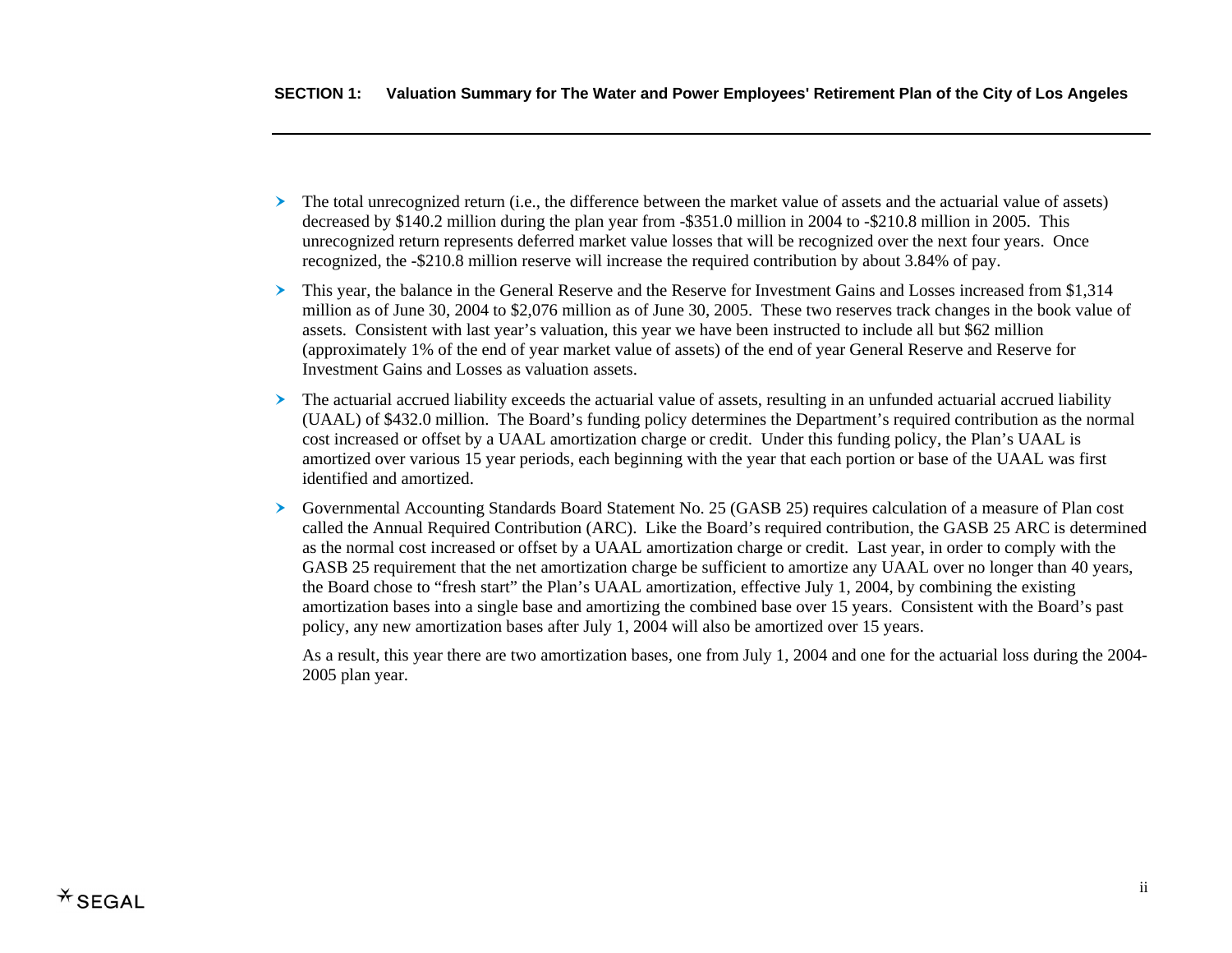## **Summary of Key Valuation Results**

|                                                   | 2005          | 2004             |
|---------------------------------------------------|---------------|------------------|
| Contributions for plan year beginning July 1:     |               |                  |
| Required under funding policy*                    | \$118,341,826 | \$84,610,392     |
| Percentage of payroll                             | 19.20%        | 14.56%           |
| Funding elements for plan year beginning July 1:  |               |                  |
| Total normal cost                                 | \$101,763,567 | \$<br>95,837,510 |
| Market value of assets                            | 6,182,214,890 | 5,961,400,238    |
| Actuarial value of assets                         | 6,331,047,528 | 6,251,421,125    |
| Actuarial accrued liability                       | 6,763,079,839 | 6,421,813,922    |
| Unfunded/(overfunded) actuarial accrued liability | 432,032,311   | 170,392,797      |
| GASB 25/27 for plan year beginning July 1:        |               |                  |
| Annual pension cost                               | \$118,341,826 | \$87,615,788     |
| Actual contributions                              |               | 75,490,143       |
| Percentage contributed                            |               | 86.16%           |
| Funded ratio                                      | 93.61%        | 97.35%           |
| Covered payroll                                   | \$616,270,095 | \$581,038,783    |
| Demographic data for plan year beginning July 1:  |               |                  |
| Number of retired participants and beneficiaries  | 8,868         | 8,973            |
| Number of vested former members                   | 1,397         | 1,525            |
| Number of active members                          | 7,967         | 7,893            |
| Total projected compensation                      | \$616,270,095 | \$581,038,783    |
| Projected average compensation                    | 77,353        | 73,614           |

*\*In the July 1, 2004 valuation, the Board adopted to amortize the Plan's entire UAAL as of July 1, 2004 over 15 years.*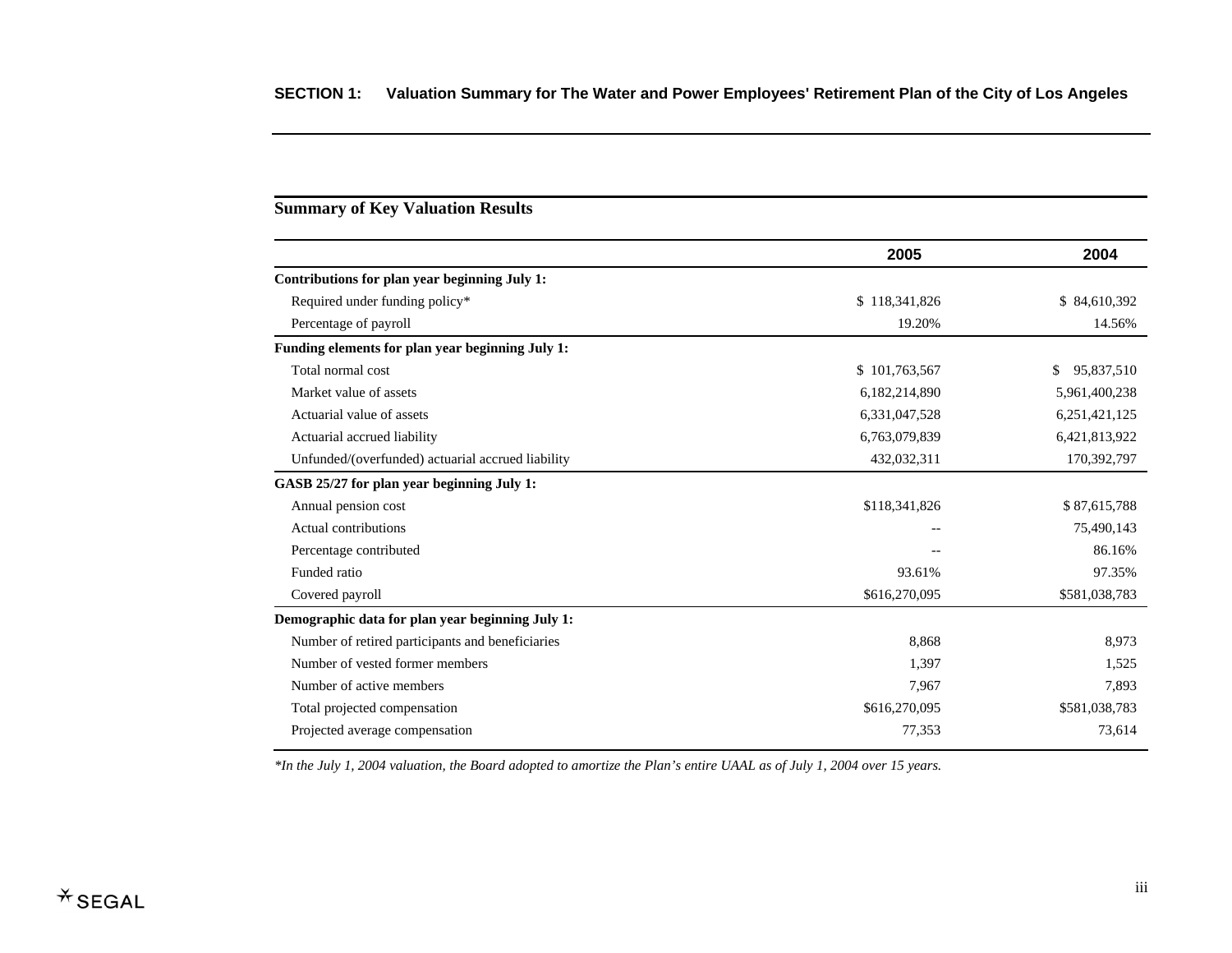#### **A. MEMBE R DATA**

The Actuarial Valuation and Review considers the number and demographic characteristics of covered members, including active members, vested terminated members, retired participants and beneficiaries.

This section presents a summary of significant statistical data on these member groups.

More detailed information for this valuation year and the preceding valuation can be found in Section 3, Exhibits A, B, and C.

#### *A historical perspective of how the member population has changed over the past nine valuations can be seen in this chart.*

### **CHART 1**

**Member Population: 1997 – 2005** 

| <b>Year Ended</b><br>June 30 | <b>Active</b><br><b>Members</b> | <b>Vested Terminated</b><br>Members* | <b>Retired Participants</b><br>and Beneficiaries | <b>Ratio of Non-Actives</b><br>to Actives |
|------------------------------|---------------------------------|--------------------------------------|--------------------------------------------------|-------------------------------------------|
| 1997                         | 8.695                           | 1,111                                | 8,399                                            | 1.09                                      |
| 1998                         | 8,345                           | 1,184                                | 8,213                                            | 1.13                                      |
| 1999                         | 6,518                           | 1,450                                | 9,967                                            | 1.75                                      |
| 2000                         | 6.807                           | 1,387                                | 9.749                                            | 1.64                                      |
| 2001                         | 7,250                           | 1,415                                | 9,576                                            | 1.52                                      |
| 2002                         | 7.403                           | 1,426                                | 9.353                                            | 1.46                                      |
| 2003                         | 7.731                           | 1,445                                | 9.161                                            | 1.37                                      |
| 2004                         | 7.893                           | 1,525                                | 8.973                                            | 1.33                                      |
| 2005                         | 7.967                           | 1,397                                | 8,868                                            | 1.29                                      |

*\*Includes terminated members due a refund of employee contributions.*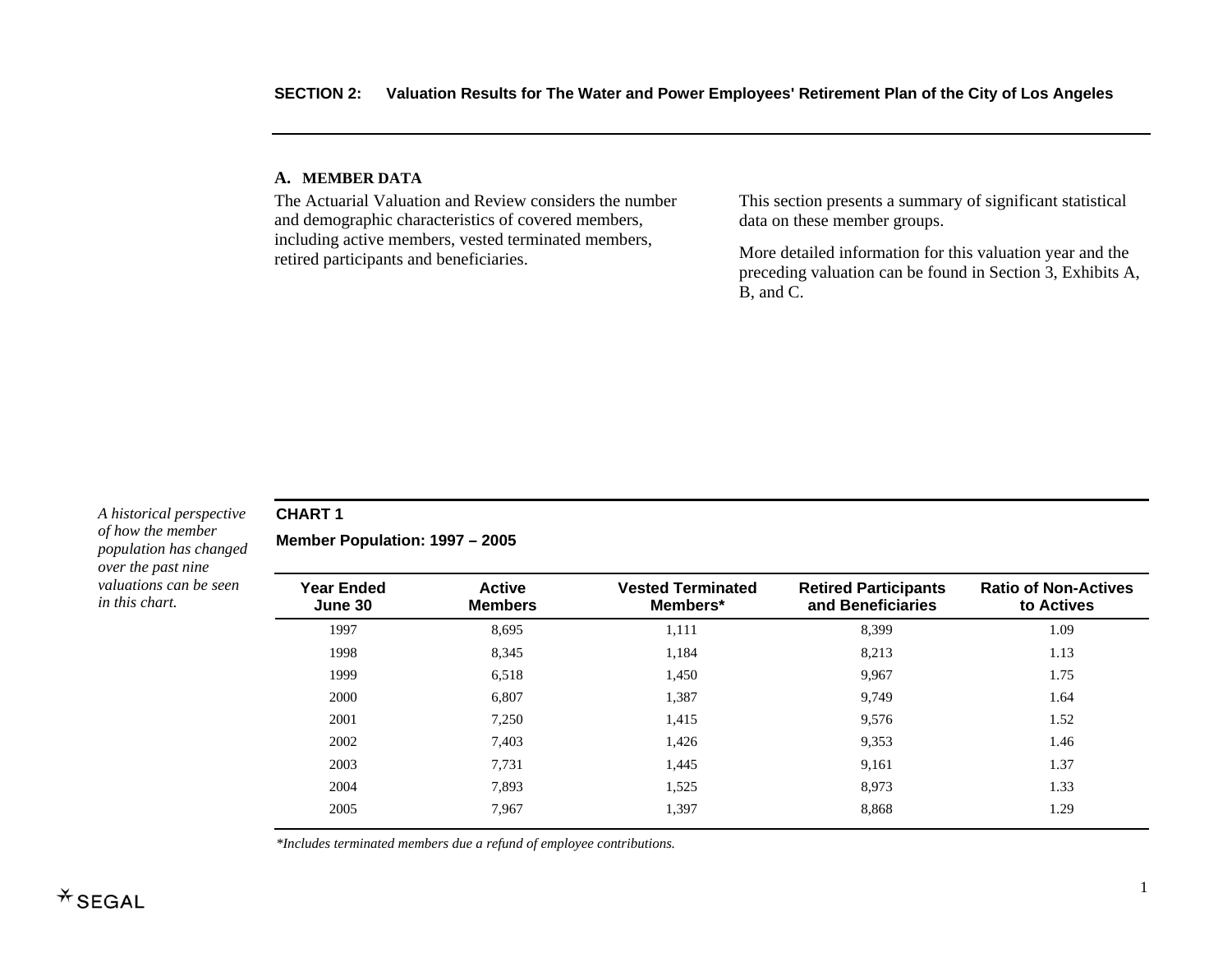#### **Active Members**

Plan costs are affected by the age, years of service and compensation of active members. In this year's valuation, there were 7,967 active members with an average age of 47.4, average years of service of 17.2 years and average compensation of \$77,353. The 7,893 active members in the prior valuation had an average age of 46.9, average service of 16.8 years and average compensation of \$73,614.

#### **Inactive Members**

In this year's valuation, there were 1,397 members with a vested right to a deferred or immediate vested monthly benefit or entitled to a return of their member contributions.

*These graphs show a distribution of active members by age and by years of service.* 

### **CHART 2**

**Distribution of Active Members by Age as of June 30, 2005** 



#### **CHART 3**

**Distribution of Active Members by Years of Service as of June 30, 2005** 

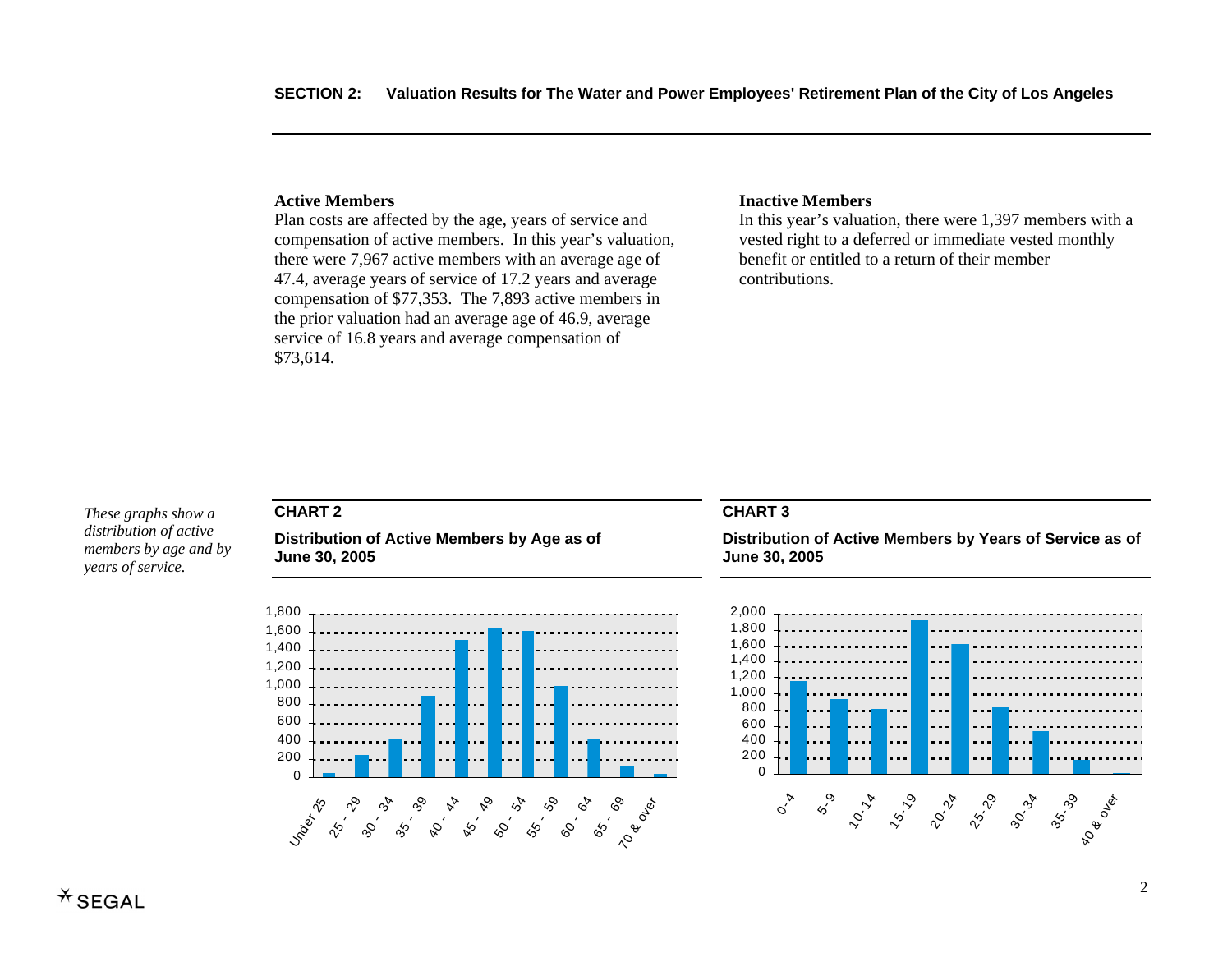### **Retired Participants and Beneficiaries**

As of June 30, 2005, 6,652 retired participants and 2,216 beneficiaries were receiving total monthly benefits of \$26,762,591. For comparison, in the previous valuation, there were 6,745 retired participants and 2,228 beneficiaries receiving monthly benefits of \$25,857,076.

*These graphs show a distribution of the current retired participants and beneficiaries based on their monthly amount and age.* 

## **CHART 4**

**Distribution of Retired Participants and Beneficiaries by Monthly Amount as of June 30, 2005** 



#### **CHART 5**

**Distribution of Retired Participants and Beneficiaries by Age as of June 30, 2005** 



**Beneficiaries** Retired Members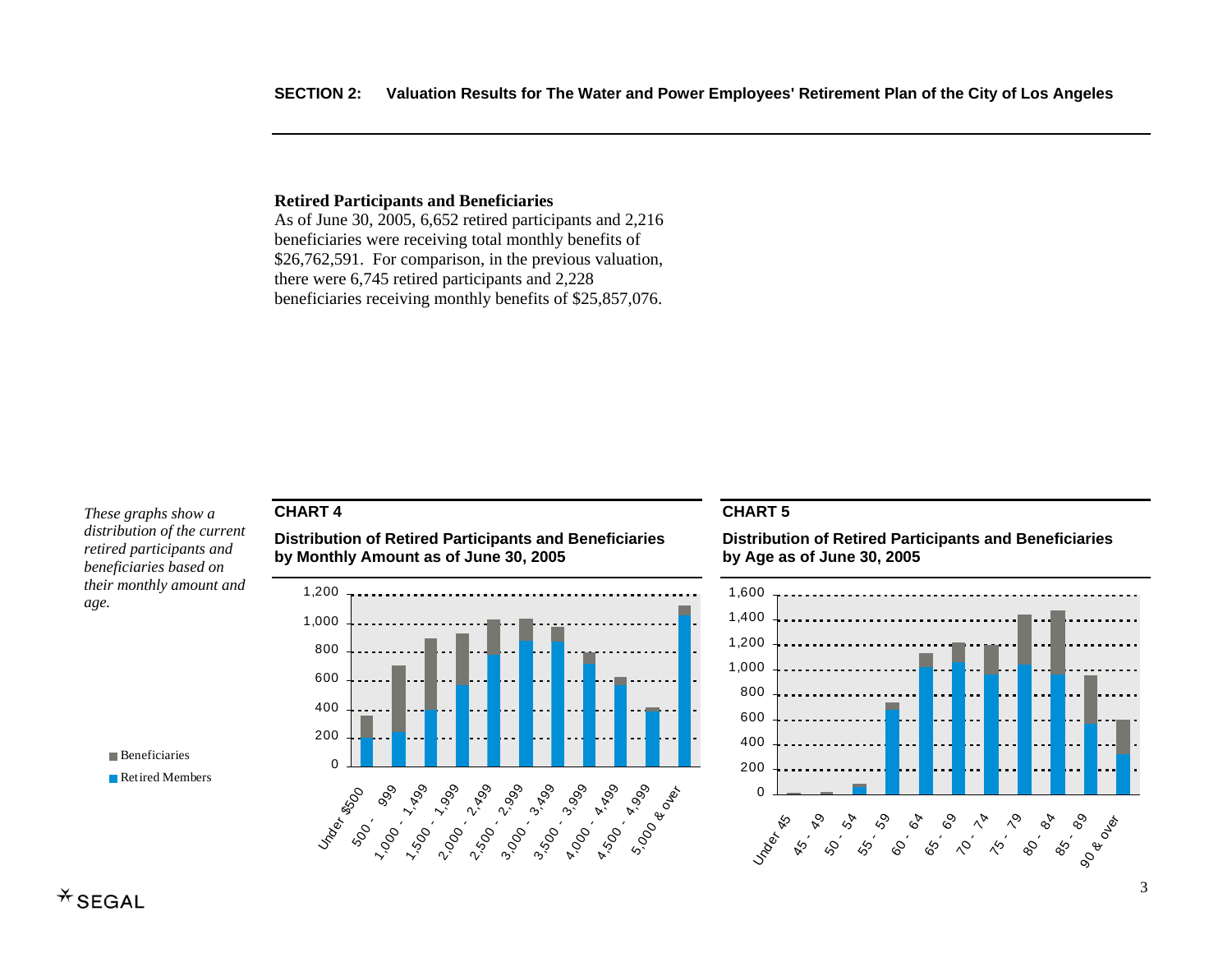#### **B. FINANCIAL INFORMATION**

Retirement plan funding anticipates that, over the long term, both net contributions and net investment earnings (less investment fees and administrative expenses) will be needed to cover benefit payments.

Retirement plan assets change as a result of the net impact of these income and expense components. Additional financial information, including a summary of these transactions for the valuation year, is presented in Section 3, Exhibits D, E and F.

### **CHART 6**

*The chart depicts the components of changes in the actuarial value of assets over the last six years. Note: The first bar represents increases in assets during each year while the second bar details the decreases.* 

**Comparison of Increases and Decreases in the Actuarial Value of Assets for Years Ended June 30, 2000 – 2005** 



**Benefits** paid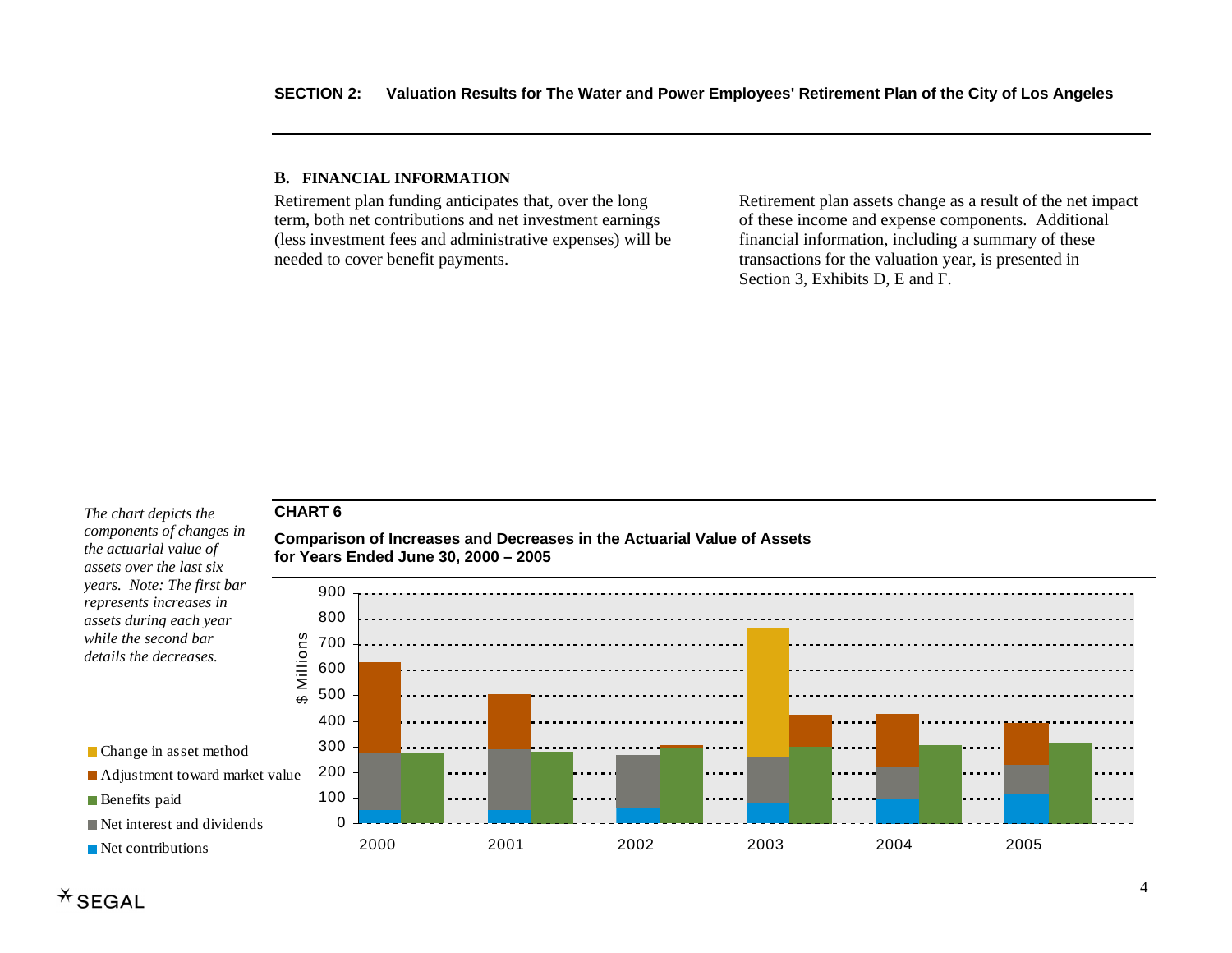It is desirable to have level and predictable plan costs from one year to the next. For this reason, the Board has approved an asset valuation method that gradually adjusts to market value. Under this valuation method, the full value of market fluctuations is not recognized in a single year and, as a result, the asset value and the plan costs are more stable.

The amount of the adjustment to recognize market value is treated as income, which may be positive or negative. Realized and unrealized gains and losses are treated equally and, therefore, the sale of assets has no immediate effect on the actuarial value.

Please note that as instructed by Plan staff, we have included all but \$62.0 million (approximately 1% of the end of year market value of assets) in the General Reserve and Reserve for Investments Gains and Losses as valuation assets.

| The chart shows the       |
|---------------------------|
| determination of the      |
| actuarial value of assets |
| as of the valuation date. |

## **CHART 7**

**Determination of Actuarial Value of Assets as of June 30, 2005** 

|   | Market value of assets, June 30, 2005                                                                     |                  |                      | \$6,182,214,890 |
|---|-----------------------------------------------------------------------------------------------------------|------------------|----------------------|-----------------|
|   |                                                                                                           | Original         | Unrecognized         |                 |
|   | Calculation of Unrecognized Return                                                                        | Amount*          | Return <sup>**</sup> |                 |
|   | (a) Year ended June $30, 2005$                                                                            | $-$ \$46,868,215 | $-$ \$37,494,572     |                 |
|   | Year ended June 30, 2004<br>(b)                                                                           | 178, 199, 134    | 106,919,480          |                 |
|   | (c) Year ended June 30, 2003                                                                              | -334.674.490     | -133,869,796         |                 |
|   | (d) Year ended June 30, $2002$                                                                            | -731,938,750     | -146,387,750         |                 |
|   | <b>Total Unrecognized Return</b><br>(e)                                                                   |                  |                      | $-210,832,638$  |
| 3 | Gross actuarial value: $(1) - (2e)$                                                                       |                  |                      | 6,393,047,528   |
| 4 | Portion of General Reserve and Reserve for Investment Gains and Losses<br>not included as valuation asset |                  |                      | 62,000,000      |
| 5 | Net actuarial value as of June 30, $2005$ : (3) – (4)                                                     |                  |                      | \$6,331,047,528 |
| 6 | Net actuarial value as a percentage of market value: $(5) / (1)$                                          |                  |                      | 102.4%          |

*\*Total return minus expected return on a market value basis* 

*\*\*Recognition at 20% per year over 5 years*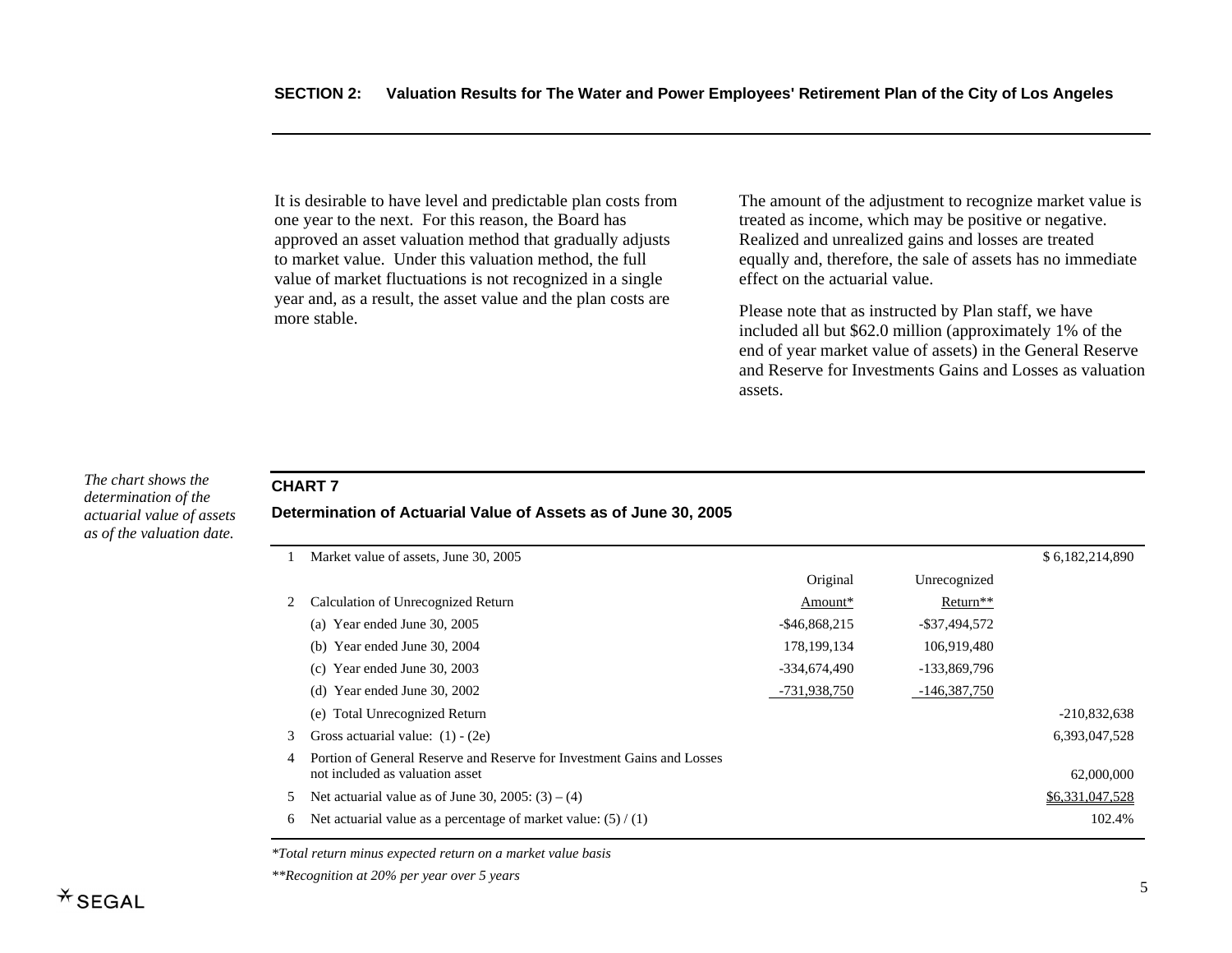Both the actuarial value and market value of assets are representations of the LADWP's financial status. As investment gains and losses are gradually taken into account, the actuarial value of assets tracks the market value of assets. The actuarial asset value is significant because the LADWP's liabilities are compared to these assets to determine what portion, if any, remains unfunded. Amortization of the unfunded actuarial accrued liability (or surplus) is an important element in determining the contribution requirement.

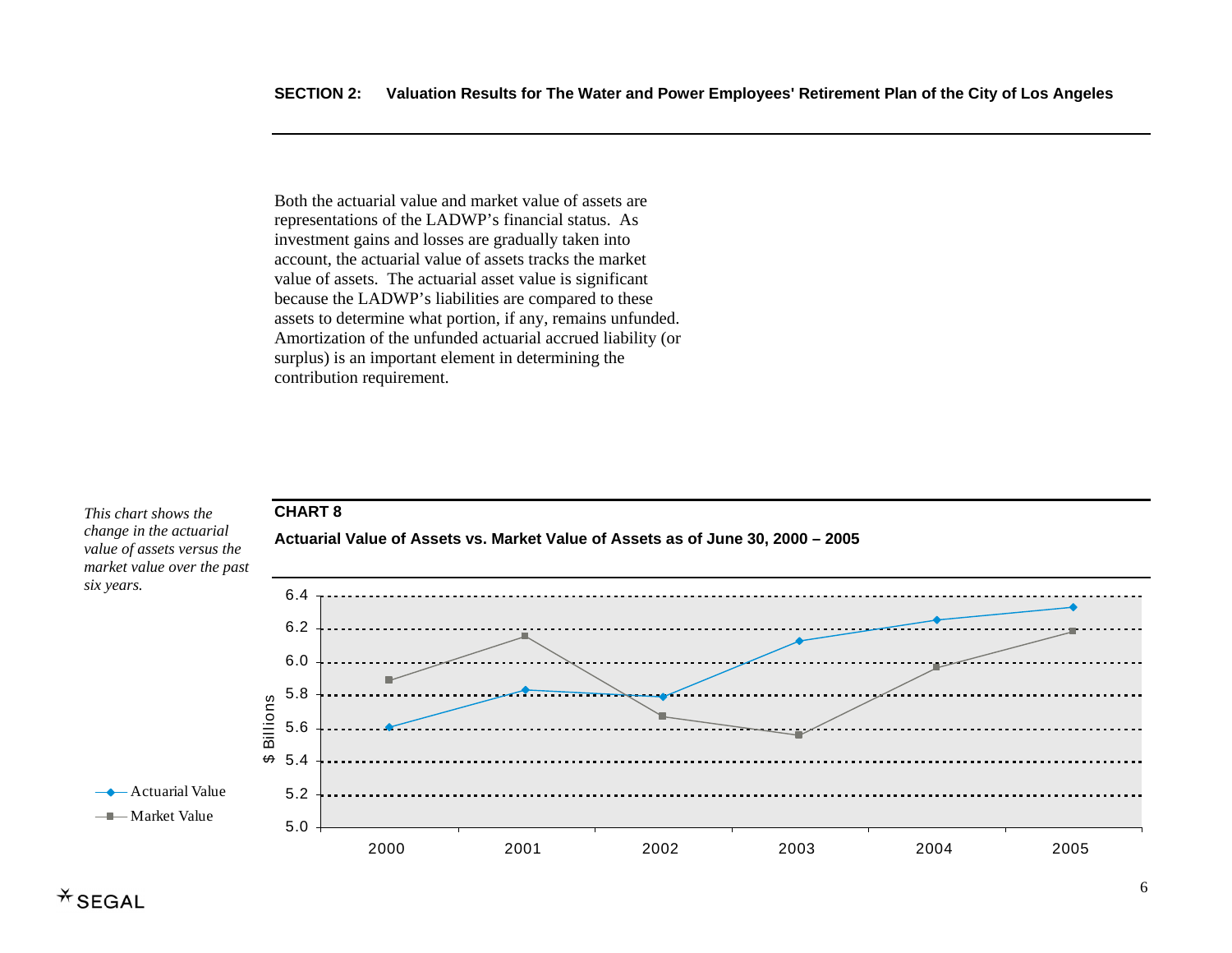#### **C. ACTUARIAL EXPERIENCE**

To calculate the required contribution, assumptions are made about future events that affect the amount and timing of benefits to be paid and assets to be accumulated. Each year actual experience is measured against the assumptions. If overall experience is more favorable than anticipated (an actuarial gain), the contribution requirement will decrease from the previous year. On the other hand, the contribution requirement will increase if overall actuarial experience is less favorable than expected (an actuarial loss).

Taking account of experience gains or losses in one year without making a change in assumptions reflects the belief that the single year's experience was a short-term

development and that, over the long term, experience will return to the original assumptions. For contribution requirements to remain stable, assumptions should approximate experience.

If assumptions are changed, the contribution requirement is adjusted to take into account a change in experience anticipated for all future years.

The total loss was \$266,058,082, \$213,892,382 from investments and \$52,165,700 from all other sources. The net experience variation from individual sources other than investments was 0.8% of the actuarial accrued liability. A discussion of the major components of the actuarial experience is on the following pages.

#### *This chart provides a summary of the actuarial experience during the past year.*

## **CHART 9**

**Actuarial Experience for Year Ended June 30, 2005** 

| Net gain/(loss) from investments*                | -\$213,892,382    |
|--------------------------------------------------|-------------------|
| 2. Net gain/(loss) from salaries                 | $-21,873,045$     |
| 3. Net gain/(loss) from other experience         | $-30,292,655$     |
| 4. Net experience gain/(loss): $(1) + (2) + (3)$ | $-$ \$266,058,082 |

*\* Details in Chart 10*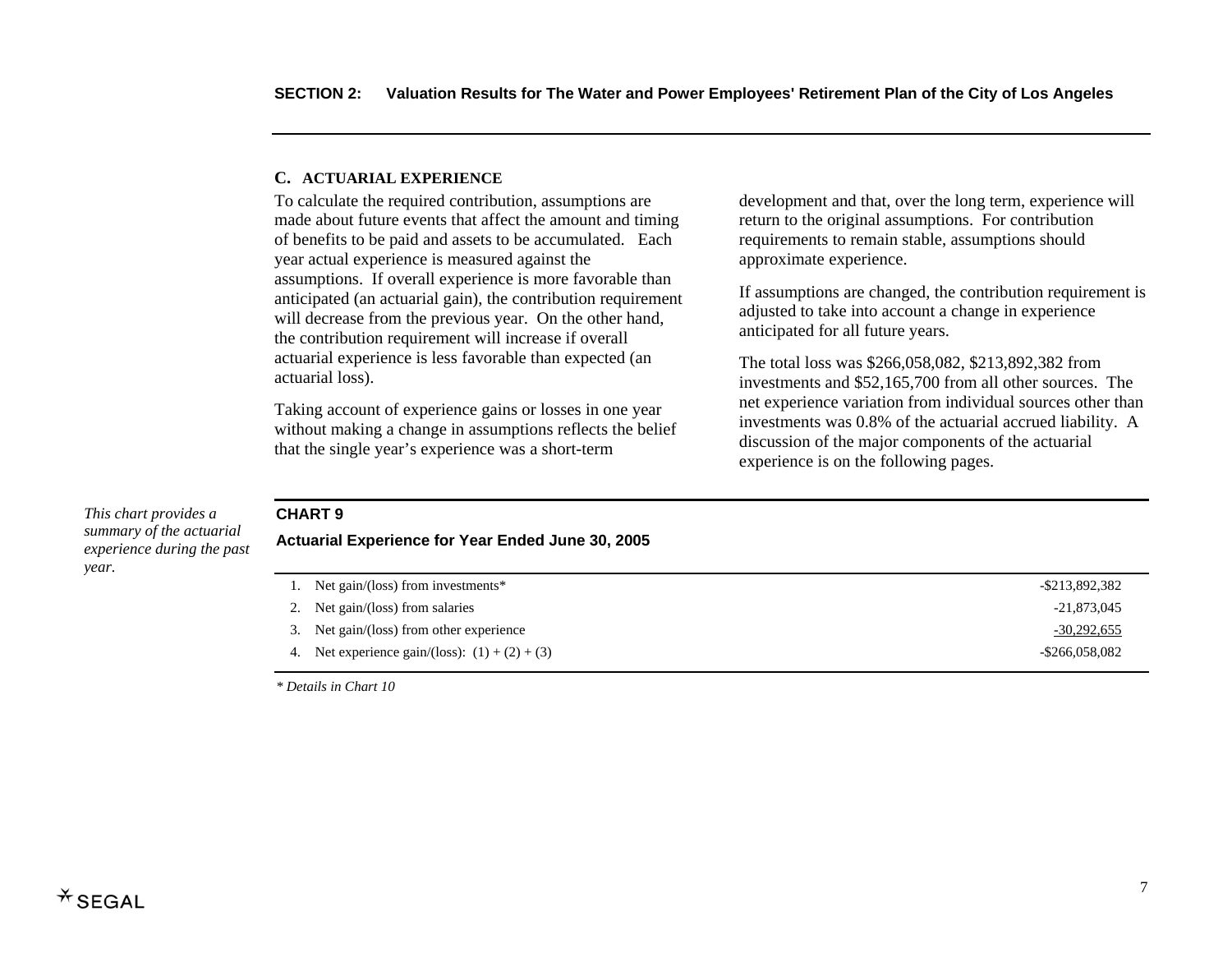#### **Investment Rate of Return**

A major component of projected asset growth is the assumed rate of return. The assumed return should represent the expected long-term rate of return, based on the LADWP's investment policy. For valuation purposes, the assumed rate of return on the actuarial value of assets is 8.00%. The actual rate of return on an actuarial basis for the 2004 - 2005 plan year was 4.52%.

Since the actual return for the year was less than the assumed return, the LADWP experienced an actuarial loss during the year ended June 30, 2005 with regard to its investments.

#### *This chart shows the gain/(loss) due to investment experience.*

#### **CHART 10**

**Actuarial Value Investment Experience for Year Ended June 30, 2005** 

| 1. Actual return                         | \$278,275,350     |
|------------------------------------------|-------------------|
| 2. Average value of assets               | 6,152,096,652     |
| 3. Actual rate of return: $(1) \div (2)$ | 4.52%             |
| 4. Assumed rate of return                | 8.00%             |
| 5. Expected return: $(2)$ x $(4)$        | \$492,167,732     |
| 6. Actuarial gain/(loss): $(1) - (5)$    | $-$ \$213,892,382 |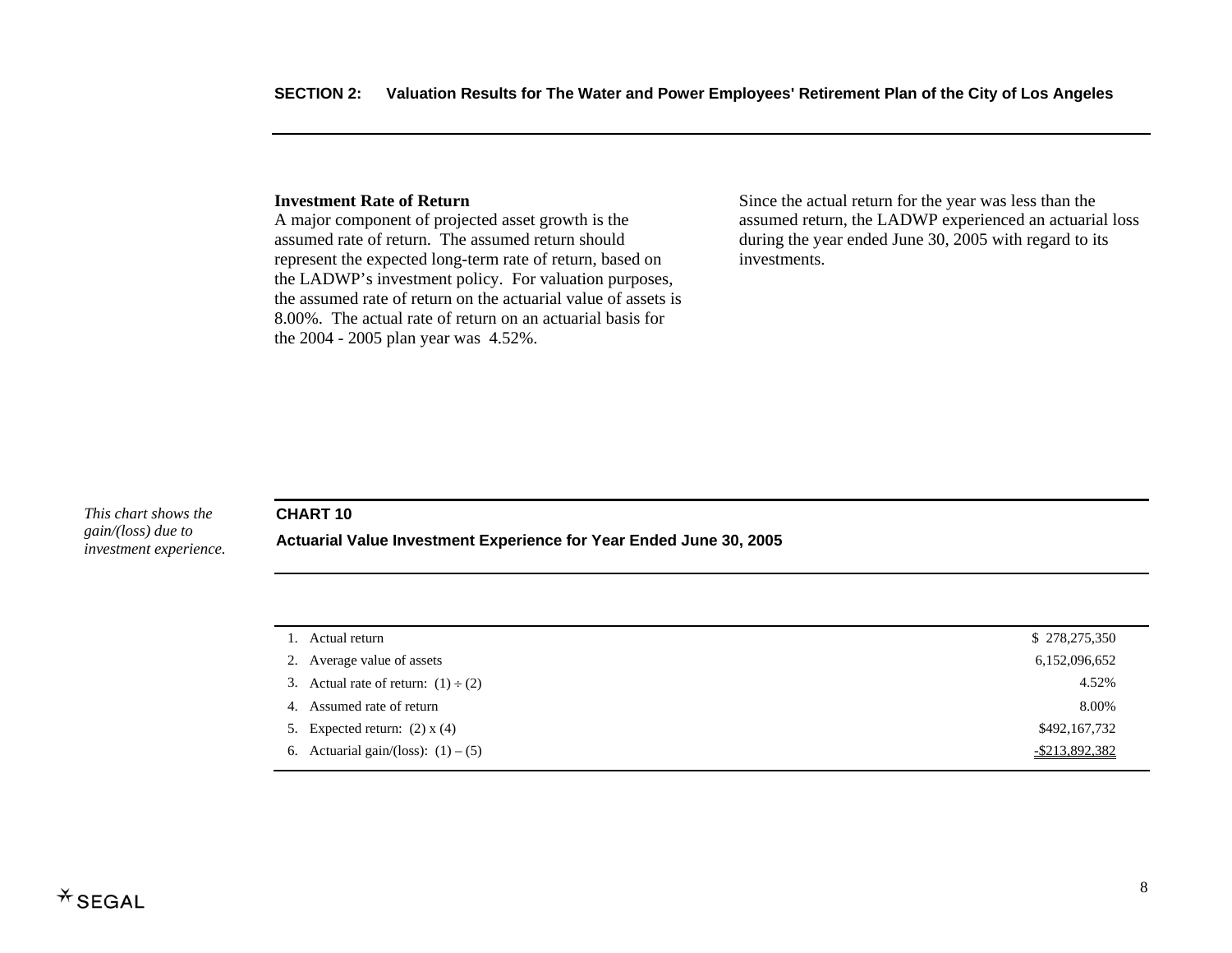Because actuarial planning is long term, it is useful to see how the assumed investment rate of return has followed actual experience over time. The chart below shows the rate of return on an actuarial basis compared to the market value investment return for the last six years.

Based upon this experience and future expectations, we have maintained the assumed rate of return of 8.00%. The investment return assumption will be reviewed in next year's experience study, along with the other actuarial assumptions.

#### **CHART 11**

### **Investment Return – Actuarial Value vs. Market Value: 2000 - 2005**

|                              | Net Interest and<br><b>Dividend Income</b> |                |                | <b>Recognition of Capital</b><br>Appreciation<br><b>Change in Asset Method</b> |               |                |                 | <b>Actuarial Value</b><br><b>Market Value Investment</b><br><b>Investment Return</b><br><b>Return</b> |                 |                |
|------------------------------|--------------------------------------------|----------------|----------------|--------------------------------------------------------------------------------|---------------|----------------|-----------------|-------------------------------------------------------------------------------------------------------|-----------------|----------------|
| <b>Year Ended</b><br>June 30 | <b>Amount</b>                              | <b>Percent</b> | Amount         | <b>Percent</b>                                                                 | Amount        | <b>Percent</b> | Amount          | <b>Percent</b>                                                                                        | Amount          | <b>Percent</b> |
| 2000                         | \$222,306,427                              | 4.32%          | \$ 351,743,541 | 6.84%                                                                          | $ -$          | $ -$           | \$574,049,968   | 11.22%                                                                                                | \$22.463.396    | 0.39           |
| 2001                         | 232,814,492                                | 4.24%          | 217,489,958    | 3.96%                                                                          | $- -$         | $ -$           | 450,304,450     | 8.20%                                                                                                 | 492,327,362     | 8.52           |
| 2002                         | 206,326,546                                | 3.61%          | $-14.327.506$  | $-0.25%$                                                                       | $ -$          | $- -$          | 191,999,040     | 3.36%                                                                                                 | $-251.053.638$  | $-4.16$        |
| 2003                         | 182,004,368                                | 3.20%          | $-127.029.513$ | $-2.23%$                                                                       | \$503,018,121 | 8.85%          | 557,992,976     | 9.82%                                                                                                 | 107,504,970     | 1.93           |
| 2004                         | 126,468,819                                | 2.10%          | 205,922,559    | 3.42%                                                                          | $- -$         | $- -$          | 332.391.378     | 5.52%                                                                                                 | 611.980.245     | 11.22          |
| 2005                         | 114,263,238                                | 1.86%          | 164,012,112    | 2.66%                                                                          | $ -$          | $ -$           | 278,275,350     | 4.52%                                                                                                 | 419,463,599     | 7.16           |
| Total                        | \$1,084,183,890                            |                | \$797.811.151  |                                                                                | \$503,018,121 |                | \$2,385,013,162 |                                                                                                       | \$1,402,685,934 |                |

*Note: Each year's yield is weighted by the average asset value in that year.*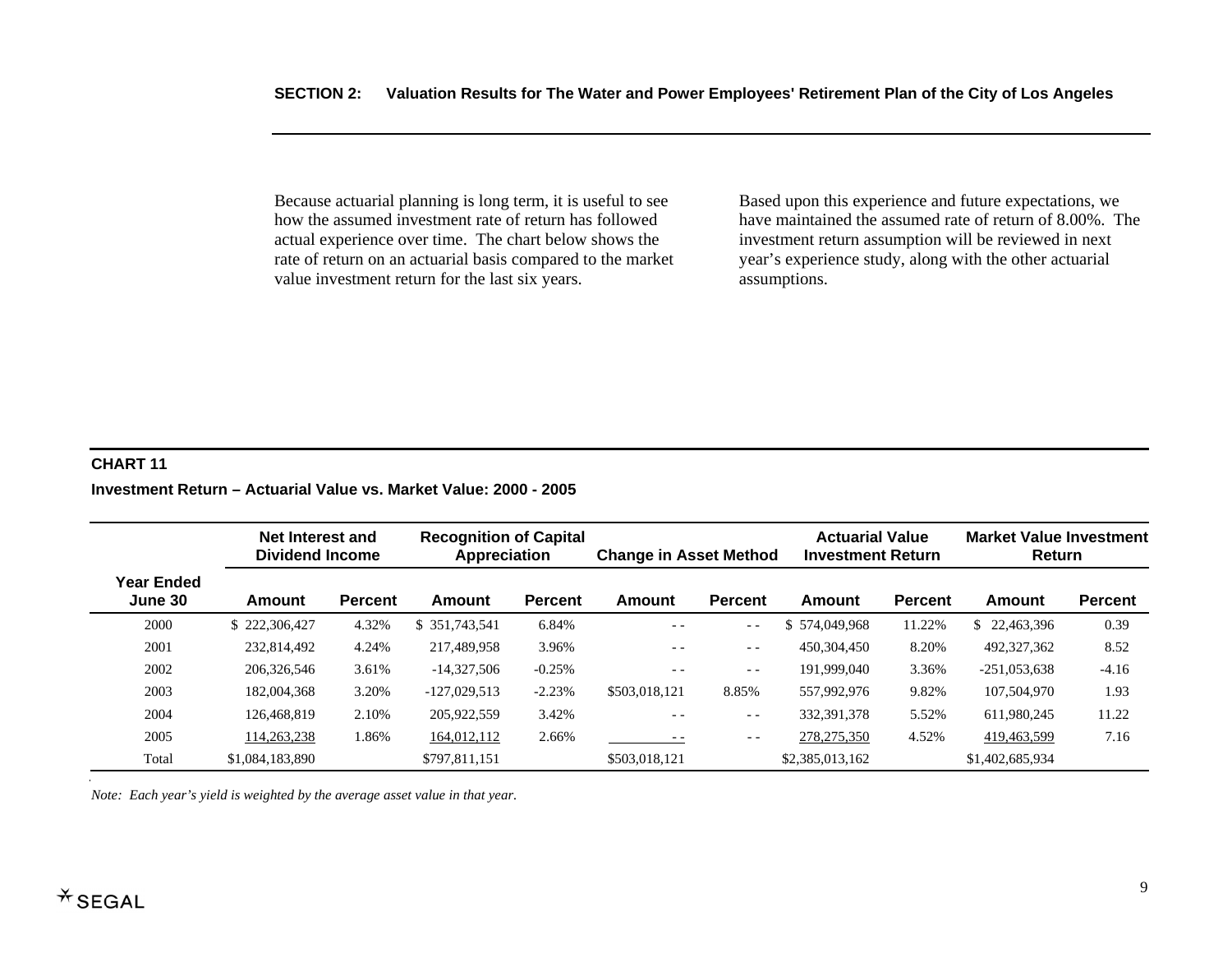Subsection B described the actuarial asset valuation method that gradually takes into account fluctuations in the market value rate of return. The effect of this is to stabilize the actuarial rate of return, which contributes to leveling pension plan costs.

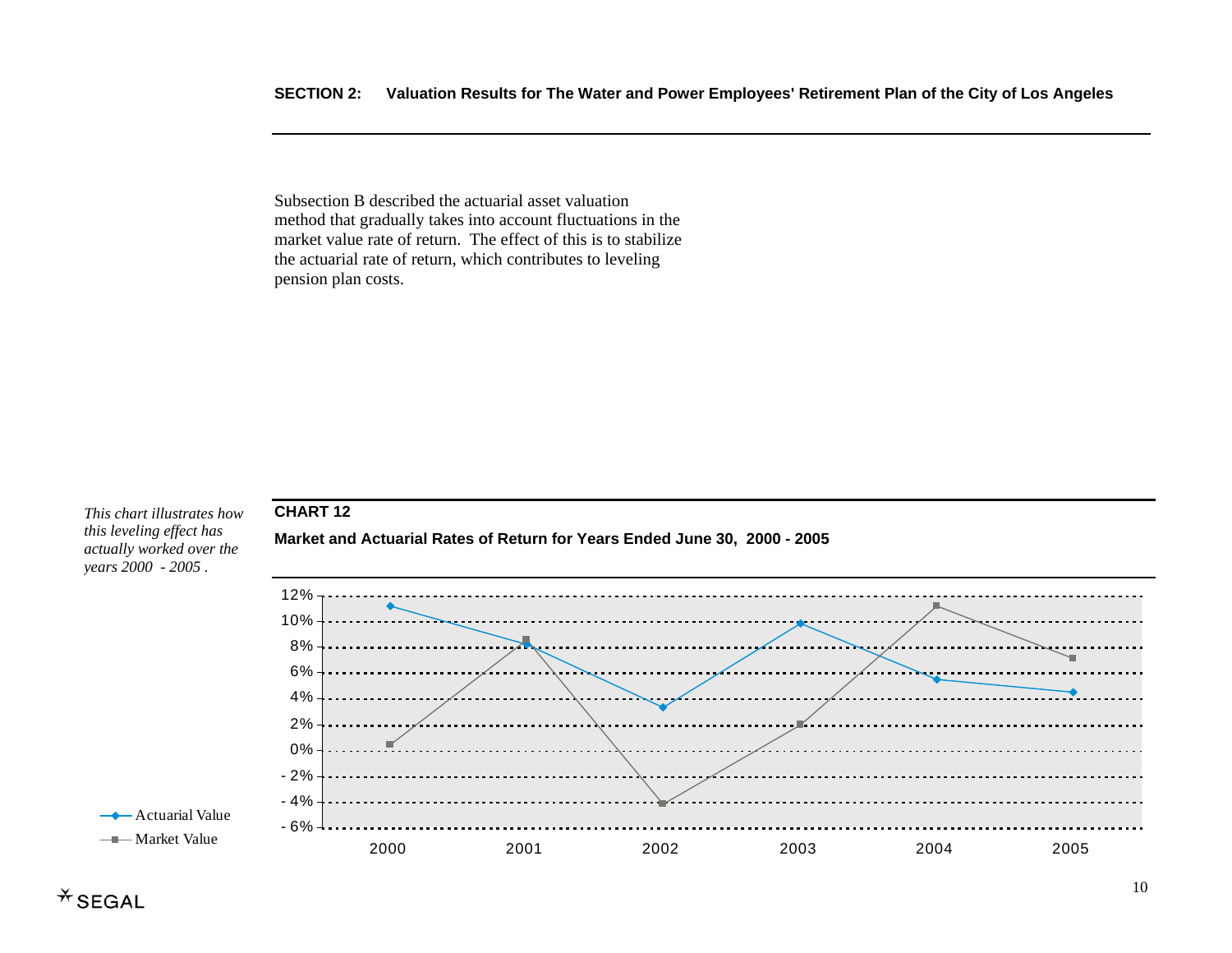## **Other Experience**

There are other differences between the expected and the actual experience that appear when the new valuation is compared with the projections from the previous valuation. These include:

- $\rightarrow$  the extent of turnover among the participants,
- $\left. \right.$ retirement experience (earlier or later than expected),
- $\triangleright$  mortality (more or fewer deaths than expected),
- $\rightarrow$  the number of disability retirements, and
- $\geq$  salary increases different than assumed.

The net loss from this other experience for the year ended June 30, 2005 amounted to \$52,165,700, which is 0.8% of the actuarial accrued liability.

This loss is primarily due to salary increases higher than expected.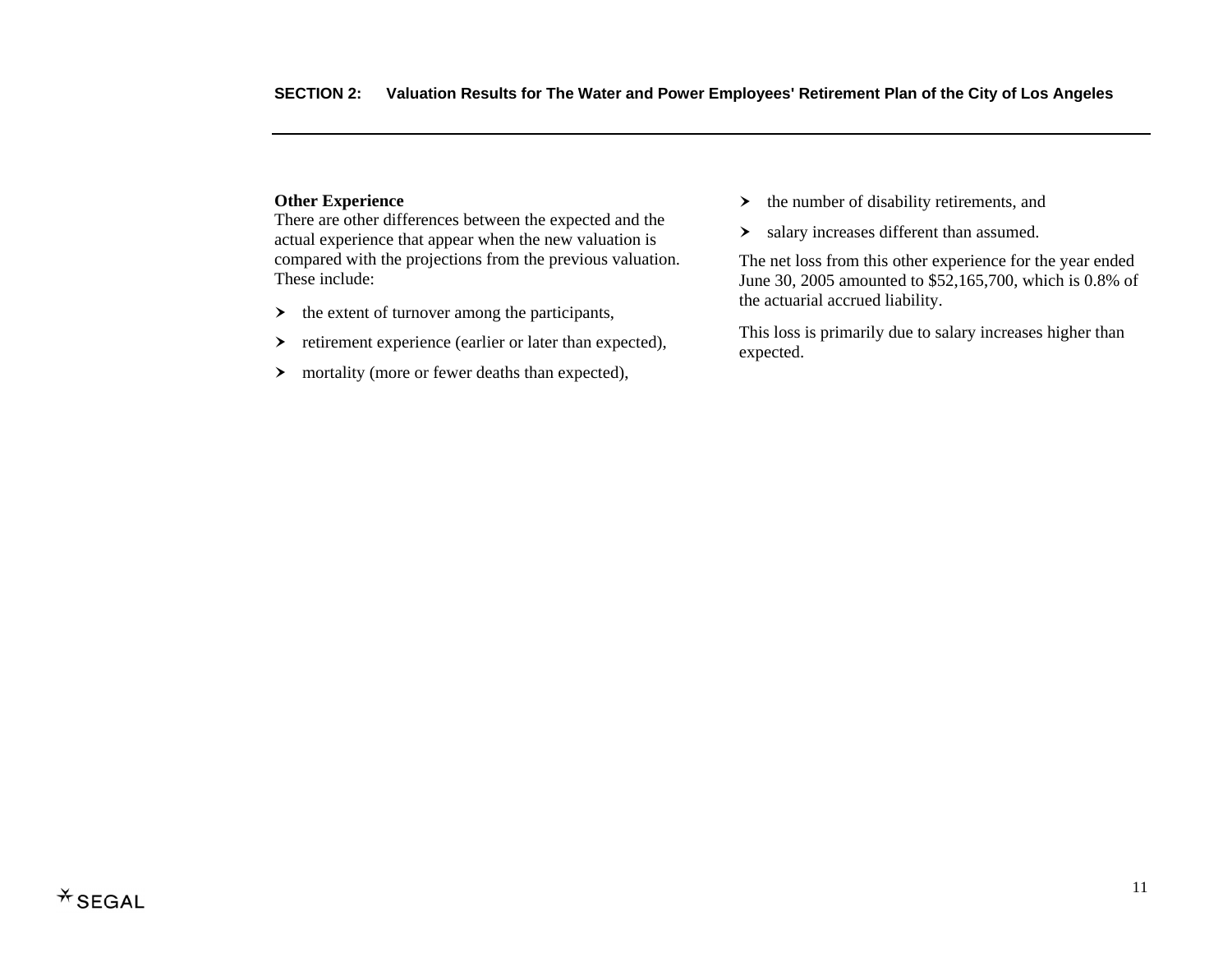#### **D. RECOMMENDED CONTRIBUTION**

The required Department contribution is made up of (a) the normal cost and (b) the amortization of the unfunded or overfunded actuarial accrued liability. For the July 1, 2004 valuation, the Board adopted our recommendation to combine the existing amortization bases as of July 1, 2004 and to amortize the single base over 15 years. For this year, another amortization base is created for the actuarial loss during plan year ending June 30, 2005. This produces a net amortization charge of \$47,414,168.

Under the current funding policy, the Department's required contribution rate increased as a percentage of pay. This was primarily the result of the investment return being less than assumed, higher than expected salary increases for active members and other unfavorable actuarial experience.

*The chart compares this valuation's recommended contribution with the prior valuation.* 

## **CHART 13**

**Required Contribution**

|                                                                             | Amount                                                                  | % of Payroll | Amount        | % of Payroll         |
|-----------------------------------------------------------------------------|-------------------------------------------------------------------------|--------------|---------------|----------------------|
| Total normal cost                                                           | \$101,763,567                                                           | 16.51%       |               | 16.49%               |
| Expected employee contributions                                             | $-35,387,518$                                                           | $-5.74%$     | $-32,913,691$ | $-5.66\%$            |
| Employer normal cost: $(1) + (2)$                                           | \$66,376,049                                                            | 10.77%       | \$62,923,819  | 10.83%               |
| Actuarial accrued liability                                                 | 6,763,079,839                                                           |              | 6,421,813,922 |                      |
| Actuarial value of assets                                                   | 6,331,047,528                                                           |              | 6,251,421,125 |                      |
| Unfunded/(overfunded) actuarial accrued liability: $(4) - (5)$              | \$432,032,311                                                           |              | \$170,392,797 |                      |
| Amortization of projected unfunded/(overfunded) actuarial accrued liability | 47,414,168                                                              | 7.69%        | 18,432,327    | 3.17%                |
| Total required contribution: $(3) + (7)$ , adjusted for timing*             | 118,341,826                                                             | 19.20%       | 84,610,392    | 14.56%               |
| Employer match (110% of $(2)$ ), adjusted for timing*                       | 40,483,321                                                              | 6.57%        | 37,653,262    | 6.48%                |
| Greater of employer match (9) or total required contribution (8)            | \$118,341,826                                                           | 19.20%       | \$84,610,392  | 14.56%               |
|                                                                             | \$616,270,095                                                           |              | \$581,038,783 |                      |
| 6.<br>7.<br>9.                                                              | Year Beginning July 1:<br>3.<br>4.<br>10.<br>11. Projected compensation |              | 2005          | 2004<br>\$95,837,510 |

*\*Required contributions are assumed to be paid at the middle of every year.*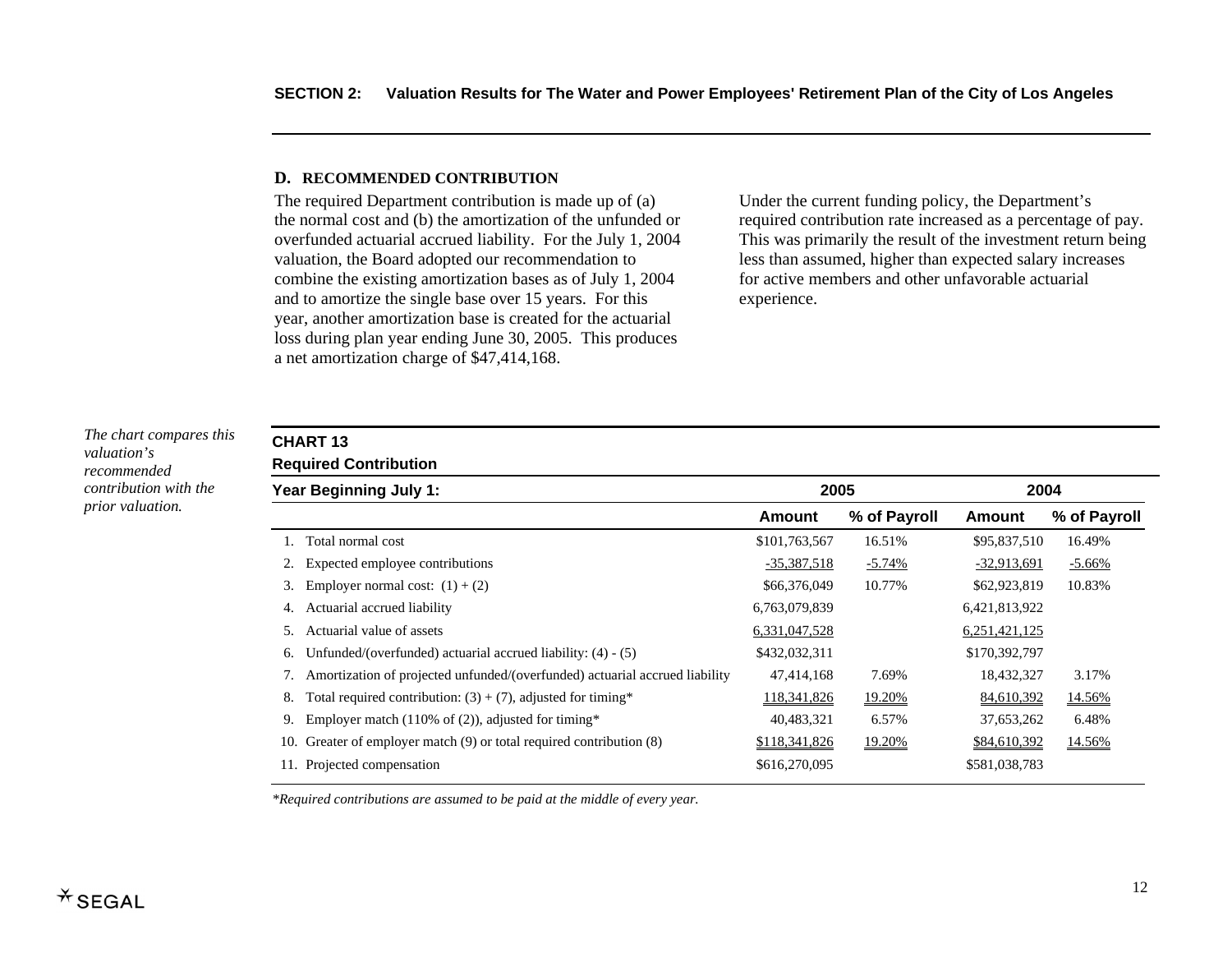The contribution rates as of July 1, 2005 are based on all of the data described in the previous sections, the actuarial assumptions described in Section 4, and the Plan provisions adopted at the time of preparation of the Actuarial Valuation. They include all changes affecting future costs, adopted benefit changes, actuarial gains and losses and changes in the actuarial assumptions.

#### **Reconciliation of Required Contribution**

The chart below details the changes in the recommended contribution from the prior valuation to the current year's valuation.

#### *The chart reconciles the contribution from the prior valuation to the amount determined in this valuation.*

#### **CHART 14**

#### **Reconciliation of Required Contribution from July 1, 2004 to July 1, 2005**

| <b>Required Contribution as of July 1, 2004</b>            |        |  |  |
|------------------------------------------------------------|--------|--|--|
| Effect of gains and losses on salary experience            | 0.40%  |  |  |
| Effect of contributions less than recommended contribution | 0.17%  |  |  |
| Effect of investment (gain)/loss                           | 3.90%  |  |  |
| Effect of other gains and losses on accrued liability      | 0.17%  |  |  |
| <b>Total change</b>                                        | 4.64%  |  |  |
| <b>Required Contribution as of July 1, 2005</b>            | 19.20% |  |  |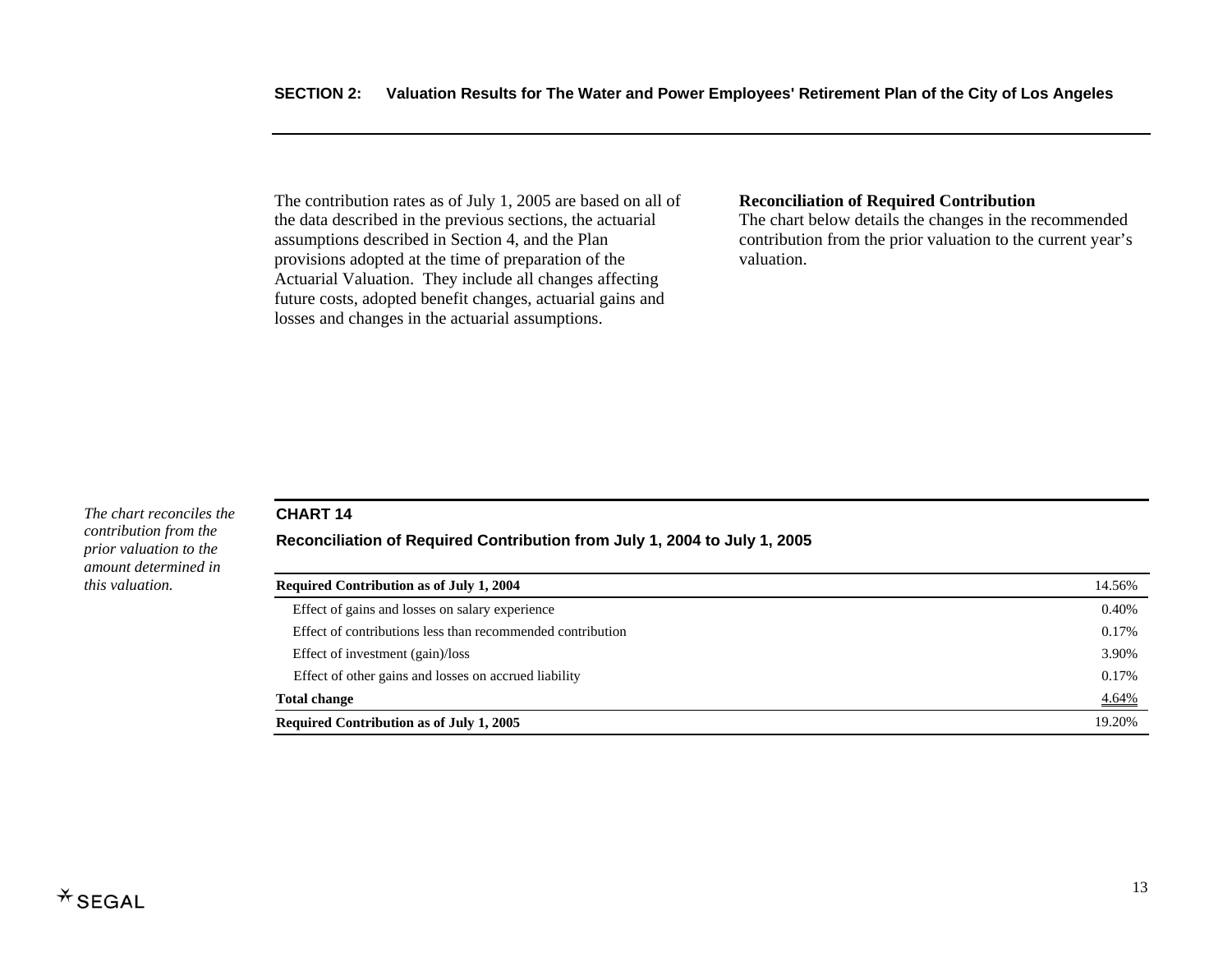#### **E. INFORMATION REQUIRED BY THE GASB**

Governmental Accounting Standards Board (GASB) reporting information provides standardized information for comparative purposes of governmental pension plans. This information allows a reader of the financial statements to compare the funding status of one governmental plan to another on relatively equal terms.

Critical information to GASB is the historical comparison of the GASB required contribution to the actual contributions. This comparison demonstrates whether a plan is being funded on an actuarially sound basis and in accordance with the GASB funding requirements. Chart 15 below presents a graphical representation of this information for the Plan.

The other critical piece of information regarding the Plan's financial status is the funded ratio. This ratio compares the actuarial value of assets to the actuarial accrued liabilities of the plan as calculated under GASB. High ratios indicate a well-funded plan with assets sufficient to pay most benefits. Lower ratios may indicate recent changes to benefit structures, funding of the plan below actuarial requirements, poor asset performance, or a variety of other changes. This information is shown in Chart 16.

The details regarding the calculations of these values and other GASB numbers may be found in Section 4, Exhibits II, III, and IV.

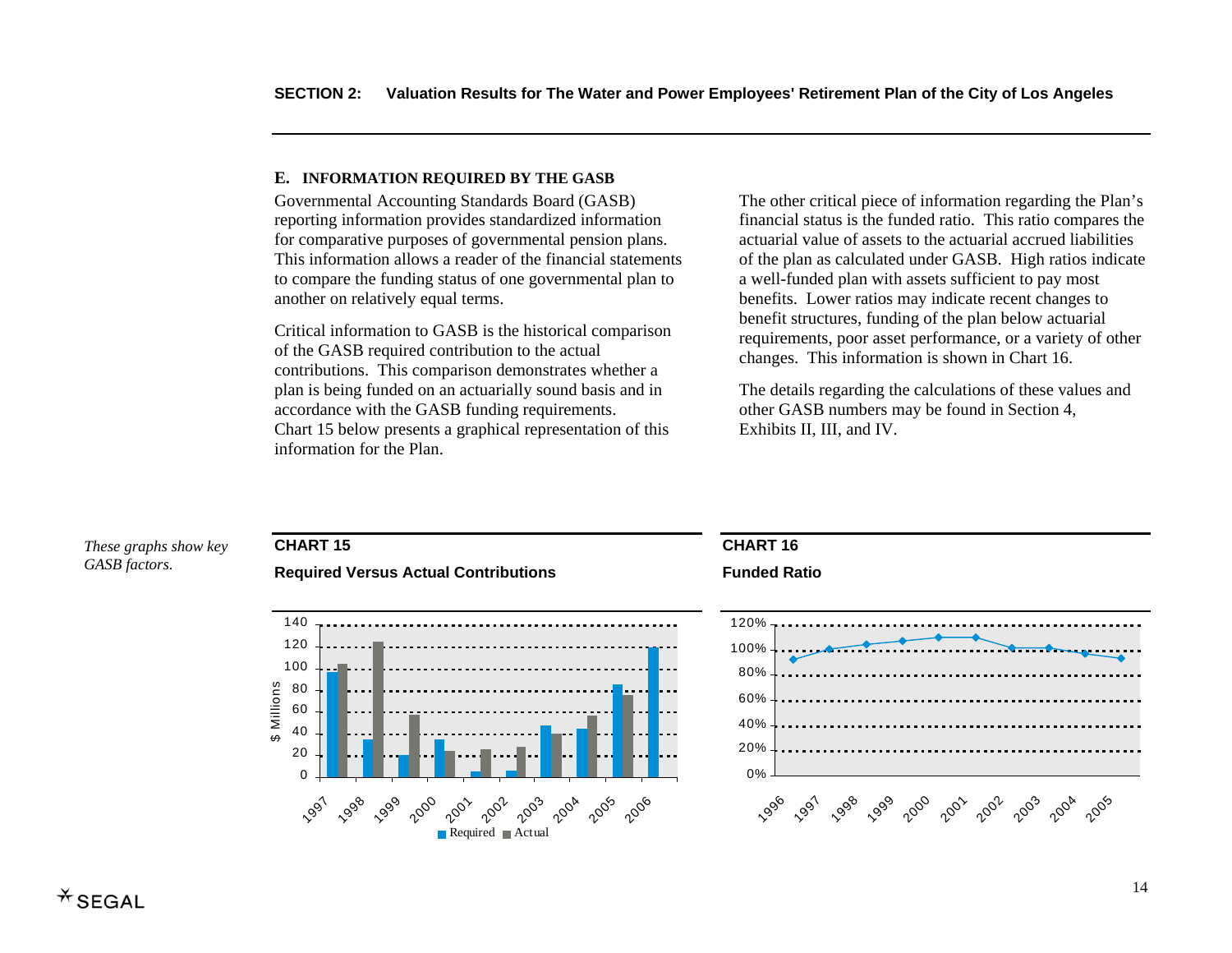#### **EXHIBIT A**

**Table of Plan Coverage** 

|                                     |               | <b>Year Ended June 30</b> |                                         |  |  |
|-------------------------------------|---------------|---------------------------|-----------------------------------------|--|--|
| Category                            | 2005          | 2004                      | <b>Change From</b><br><b>Prior Year</b> |  |  |
| <b>Active members in valuation:</b> |               |                           |                                         |  |  |
| Number                              | 7,967         | 7,893                     | 0.9%                                    |  |  |
| Average age                         | 47.4          | 46.9                      | N/A                                     |  |  |
| Average service                     | 17.2          | 16.8                      | N/A                                     |  |  |
| Projected total compensation        | \$616,270,095 | \$581,038,783             | 6.1%                                    |  |  |
| Projected average compensation      | 77,353        | 73,614                    | 5.1%                                    |  |  |
| <b>Account balances</b>             | 598,328,662   | 542,056,027               | 10.4%                                   |  |  |
| <b>Vested terminated members:</b>   |               |                           |                                         |  |  |
| Number                              | 1,397         | 1,525                     | $-8.4%$                                 |  |  |
| Average age                         | 48.3          | 47.7                      | N/A                                     |  |  |
| Average member account balances     | \$34,601      | \$32,670                  | 5.9%                                    |  |  |
| <b>Retired members:</b>             |               |                           |                                         |  |  |
| Number in pay status                | 6,652         | 6,745                     | $-1.4%$                                 |  |  |
| Average age                         | 72.4          | 72.2                      | N/A                                     |  |  |
| Average monthly benefit             | \$3,386       | \$3,232                   | 4.8%                                    |  |  |
| <b>Beneficiaries:</b>               |               |                           |                                         |  |  |
| Number in pay status                | 2,216         | 2,228                     | $-0.5%$                                 |  |  |
| Average age                         | 79.2          | 78.9                      | N/A                                     |  |  |
| Average monthly benefit             | \$1,914       | \$1,822                   | 5.0%                                    |  |  |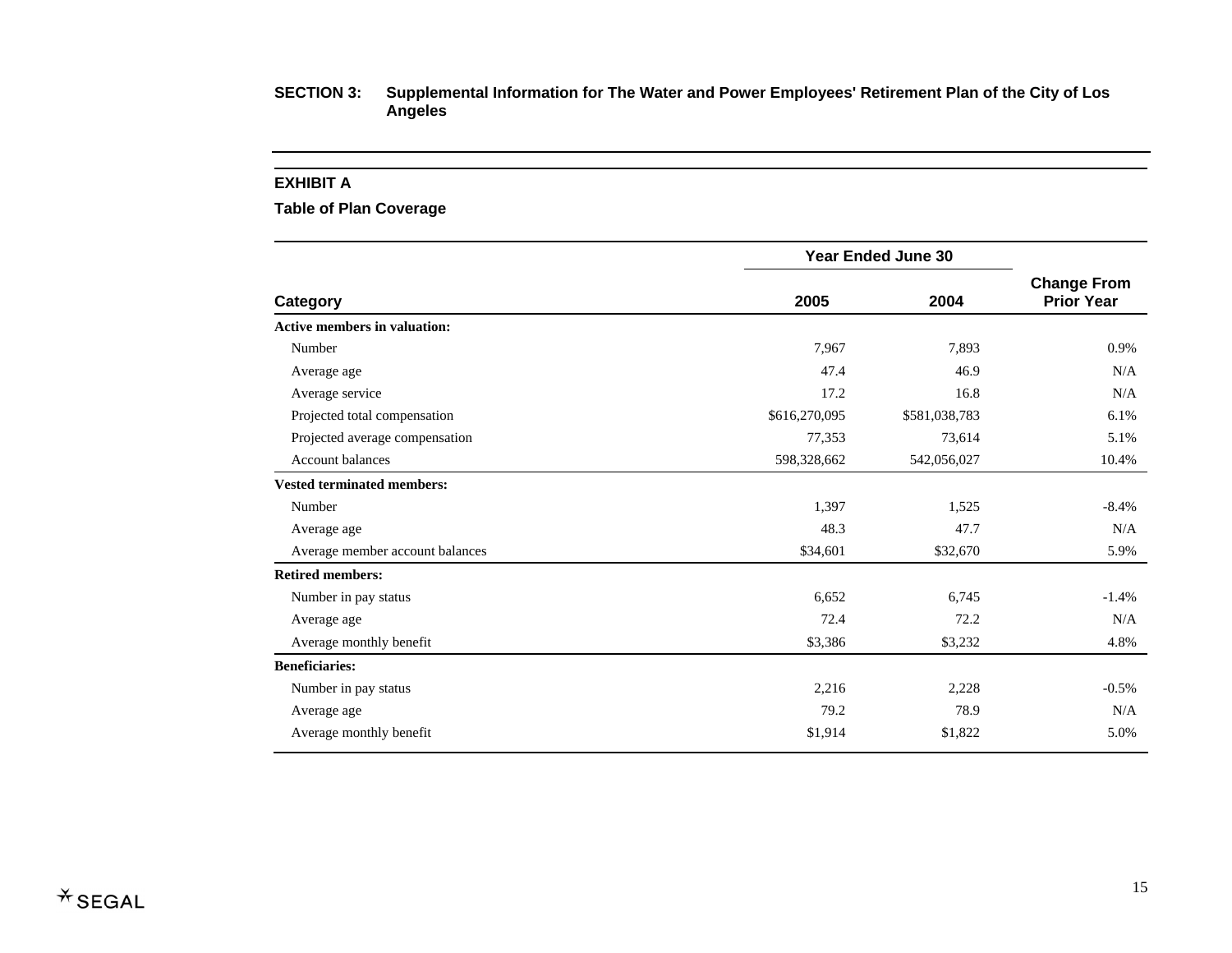#### **EXHIBIT B**

**Members in Active Service as of June 30, 2005 By Age, Years of Service, and Average Compensation** 

|           |              |                |                |               |          | <b>Years of Service</b> |                |           |                |                |
|-----------|--------------|----------------|----------------|---------------|----------|-------------------------|----------------|-----------|----------------|----------------|
| Age       | <b>Total</b> | $0 - 4$        | $5-9$          | $10 - 14$     | $15-19$  | 20-24                   | $25 - 29$      | $30 - 34$ | $35 - 39$      | 40 & over      |
| Under 25  | 47           | 42             | $\overline{5}$ | $\sim$ $\sim$ | $ -$     | - -                     | $\sim$ $\sim$  | $ -$      | $ -$           |                |
|           | 61,996       | 61,341         | 67,501         | $\sim$ $\sim$ | $ -$     | $ -$                    | - -            | - -       |                |                |
| $25 - 29$ | 248          | 186            | 62             | $ -$          | $ -$     | - -                     |                | - -       |                |                |
|           | 64,255       | 64,014         | 64,978         | $\sim$ $\sim$ |          | - -                     |                |           |                | - -            |
| $30 - 34$ | 426          | 217            | 174            | 30            | 5        | $ -$                    | - -            | - -       | $ -$           | - -            |
|           | 65,989       | 63,017         | 67,111         | 80,549        | 68,585   | - -                     |                |           |                |                |
| $35 - 39$ | 892          | 233            | 208            | 222           | 222      | 7                       |                | - -       | - -            | $ -$           |
|           | 72,122       | 63,456         | 66,127         | 82,287        | 76,892   | 65,003                  | $\sim$ $\sim$  | $ -$      | - -            |                |
| $40 - 44$ | 1,505        | 189            | 172            | 222           | 627      | 282                     | 12             | 1         |                | - -            |
|           | 77,778       | 63,643         | 70,491         | 77,207        | 81,364   | 83,877                  | 86,172         | 60,138    |                |                |
| $45 - 49$ | 1,650        | 131            | 125            | 149           | 439      | 602                     | 184            | 20        | $ -$           | - -            |
|           | 79.651       | 66,299         | 69.901         | 74,052        | 76,162   | 85,801                  | 88,758         | 77,400    | $ -$           | - -            |
| $50 - 54$ | 1,608        | 86             | -99            | 95            | 325      | 388                     | 360            | 241       | 14             | $ -$           |
|           | 80,442       | 69,823         | 68,224         | 79,376        | 76,212   | 81,110                  | 84,838         | 86,218    | 106,553        | $-$            |
| $55 - 59$ | 1,013        | 42             | 49             | 54            | 177      | 212                     | 186            | 207       | 84             | 2              |
|           | 80,405       | 71,561         | 69,806         | 72,131        | 76,708   | 76,884                  | 80,567         | 87,081    | 96,226         | 79,000         |
| $60 - 64$ | 419          | 25             | 17             | 26            | 76       | 91                      | 64             | 53        | 59             | 8              |
|           | 80,985       | 82,544         | 88,324         | 76,143        | 69,325   | 75,351                  | 84,124         | 87,255    | 94,086         | 87,831         |
| $65 - 69$ | 123          | $\overline{2}$ | $\overline{7}$ | 12            | 25       | 32                      | 17             | 15        | - 11           | 2              |
|           | 73,686       | 57,894         | 85,242         | 64,890        | 65,733   | 73,262                  | 76,657         | 75,781    | 94,176         | 54,342         |
| 70 & over | 36           | - 1            | 3              | 2             | - 10     | 6                       | $\overline{4}$ | 3         | $\overline{4}$ | $\overline{3}$ |
|           | 75,006       | 58,210         | 48,775         | 36,749        | 70,620   | 77,095                  | 68,027         | 84,580    | 93,628         | 117,687        |
| Total     | 7,967        | 1,154          | 921            | 812           | 1,906    | 1,620                   | 827            | 540       | 172            | 15             |
|           | \$77,353     | \$64,908       | \$68,490       | \$77,741      | \$77,559 | \$82,219                | \$84,464       | \$85,977  | \$96,141       | \$88,159       |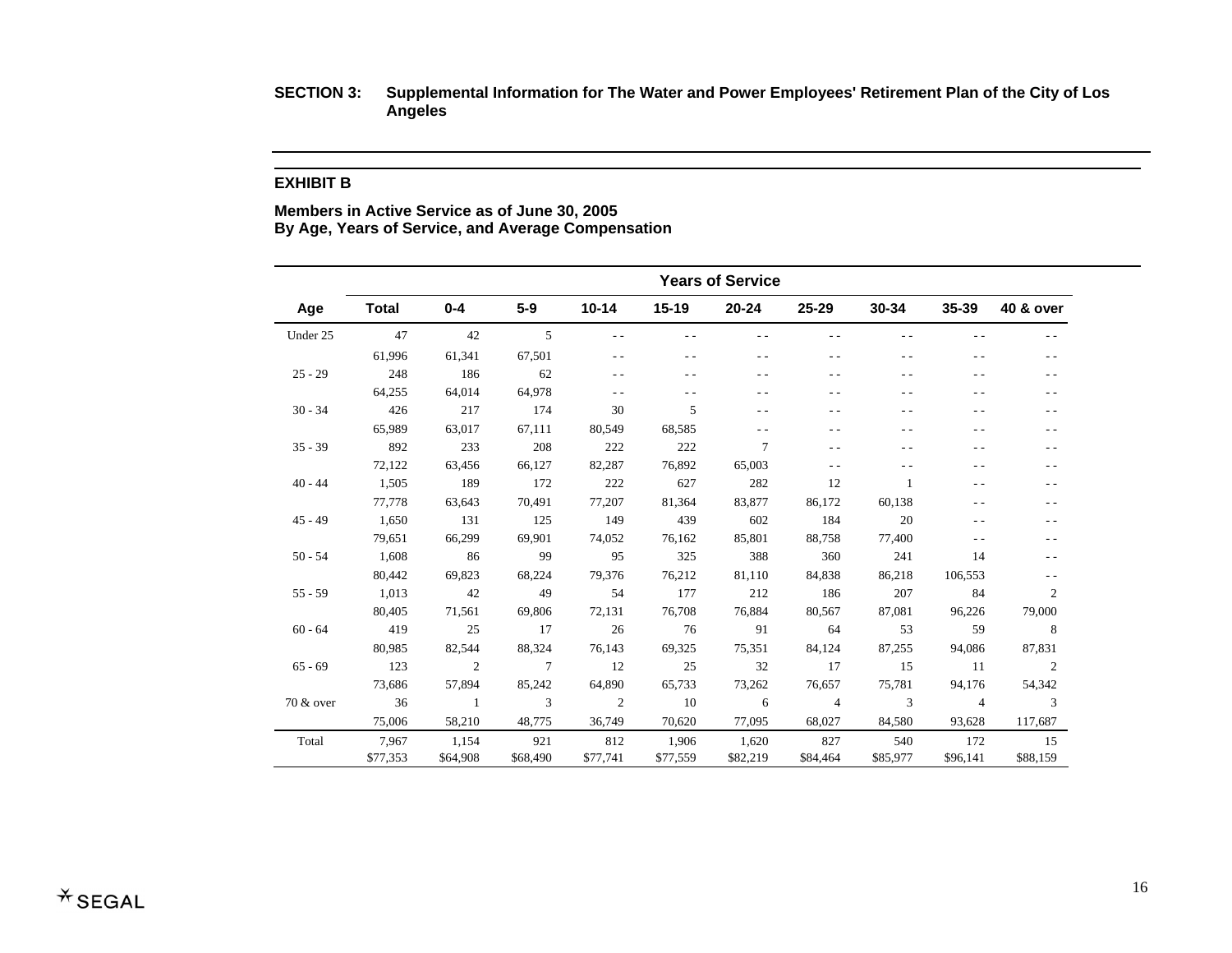#### **EXHIBIT C**

#### **Reconciliation of Member Data**

|                                   | <b>Active</b><br><b>Members</b> | <b>Vested Former</b><br><b>Members</b> | <b>Retired</b><br><b>Participants</b> | <b>Beneficiaries</b> | <b>Total</b> |
|-----------------------------------|---------------------------------|----------------------------------------|---------------------------------------|----------------------|--------------|
| Number as of July 1, 2004         | 7,893                           | 1,525                                  | 6,745                                 | 2,228                | 18,391       |
| New members                       | 273                             | N/A                                    | N/A                                   | N/A                  | 273          |
| Terminations – with vested rights | -49                             | 49                                     | 0                                     | $\Omega$             | $\Omega$     |
| Retirements                       | $-169$                          | $-23$                                  | 192                                   | N/A                  | $\Omega$     |
| Died with beneficiary             | -6                              | $\Omega$                               | $-121$                                | 127                  | $\Omega$     |
| Died without beneficiary          | $\Omega$                        | $\Omega$                               | $-166$                                | $-147$               | $-313$       |
| Rehired                           | 125                             | $-125$                                 | $\Omega$                              | N/A                  | $\Omega$     |
| Data adjustments                  | $\Omega$                        | 30                                     | 2                                     | 8                    | 40           |
| Contribution refunds              | $-100$                          | <u>-59</u>                             | $\overline{0}$                        | $\overline{0}$       | $-159$       |
| Number as of July 1, 2005         | 7,967                           | 1,397                                  | 6,652                                 | 2,216                | 18,232       |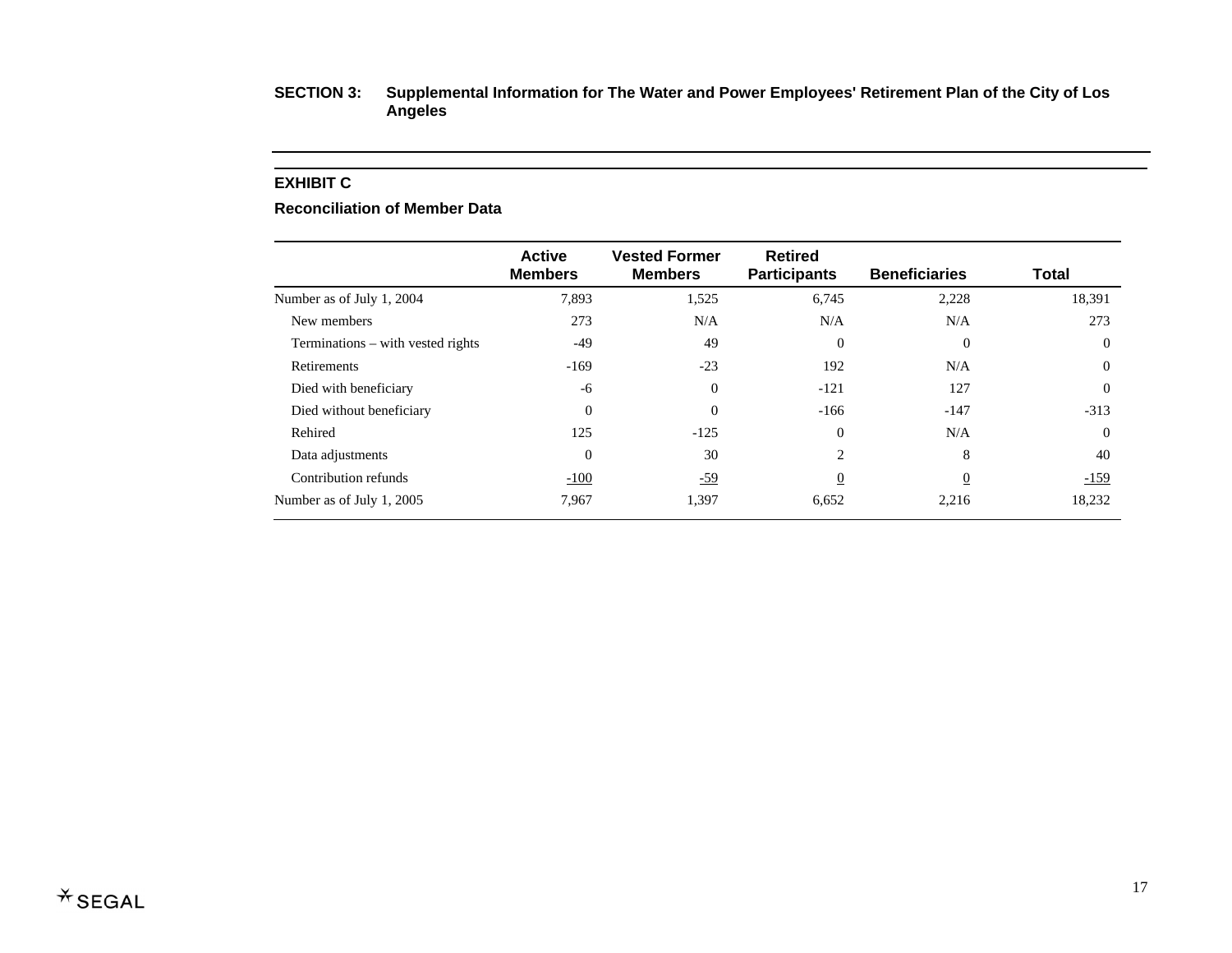#### **EXHIBIT D**

#### **Summary Statement of Income and Expenses on an Actuarial Value Basis**

|                                         | Year Ended June 30, 2005 |                   | Year Ended June 30, 2004 |                   |
|-----------------------------------------|--------------------------|-------------------|--------------------------|-------------------|
| <b>Contribution income:</b>             |                          |                   |                          |                   |
| Employer contributions                  | \$75,490,143             |                   | \$55,804,924             |                   |
| Employee contributions                  | 38,855,089               |                   | 38,045,999               |                   |
| Other contributions                     | 2,534,097                |                   | 2,452,293                |                   |
| Net contribution income                 |                          | \$116,879,329     |                          | \$96,303,216      |
| <b>Investment</b> income:               |                          |                   |                          |                   |
| Interest, dividends and other income    | \$126,531,298            |                   | \$130,311,380            |                   |
| Adjustment toward market value          | 164,012,112              |                   | 205,922,559              |                   |
| Less investment and administrative fees | $-12,268,060$            |                   | $-3,842,561$             |                   |
| Net investment income                   |                          | 278, 275, 350     |                          | 332, 391, 378     |
| Total income available for benefits     |                          | \$395,154,679     |                          | \$428,694,594     |
| Less benefit payments:                  |                          |                   |                          |                   |
| Retirement benefits paid                | $-$ \$311,551,053        |                   | $-$ \$302,063,849        |                   |
| Refund of members' contributions        | $-3,977,223$             |                   | $-3,585,343$             |                   |
| Net benefit payments                    |                          | $-$ \$315,528,276 |                          | $-$ \$305,649,192 |
| Change in reserve for future benefits   |                          | \$79,626,403      |                          | \$123,045,402     |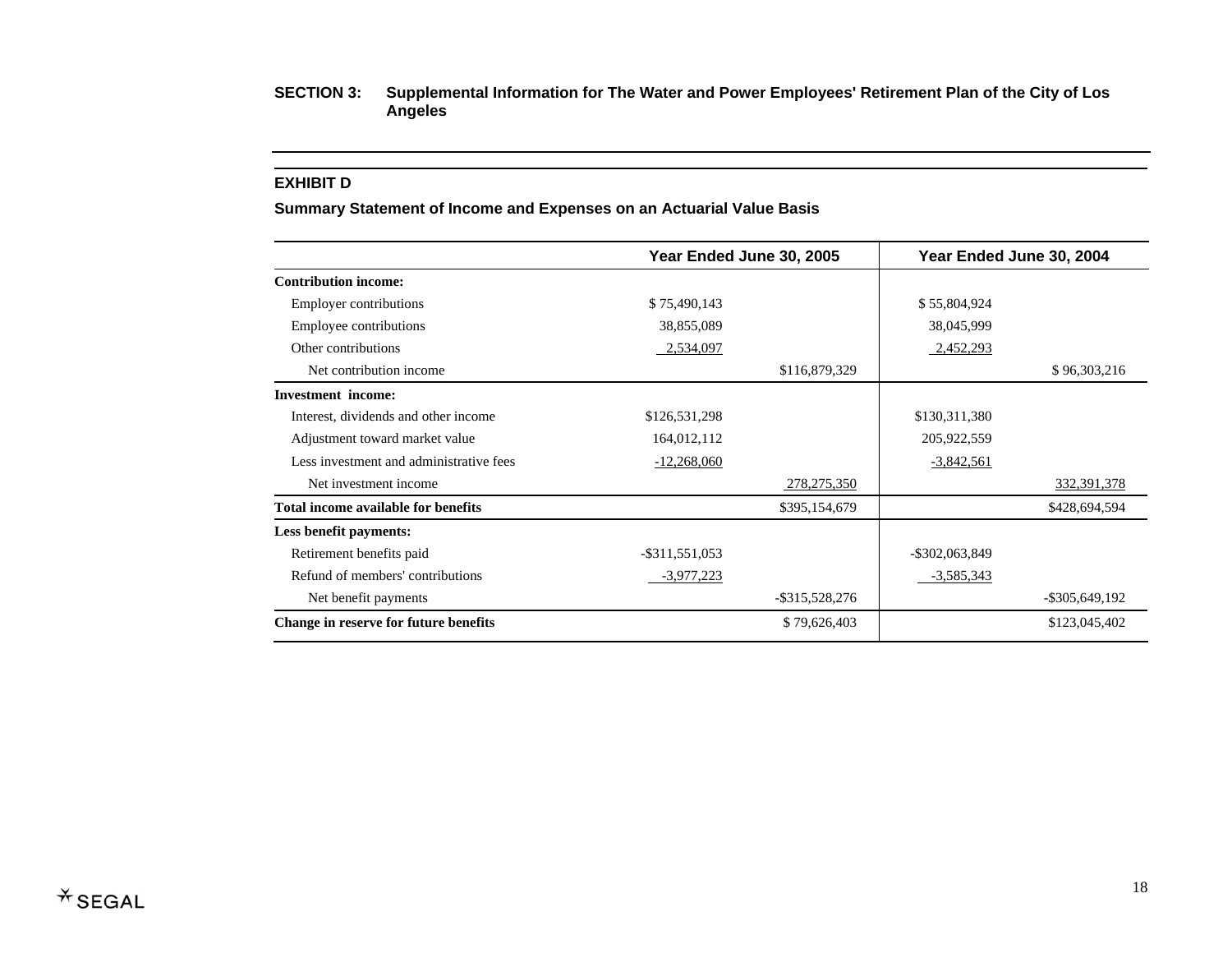#### **EXHIBIT E**

**Table of Financial Information** 

|                                   |                  | Year Ended June 30, 2005 |                 | Year Ended June 30, 2004 |
|-----------------------------------|------------------|--------------------------|-----------------|--------------------------|
| <b>Cash equivalents</b>           |                  | \$<br>890,571            |                 | \$<br>561,545            |
| <b>Accounts receivable:</b>       |                  |                          |                 |                          |
| Accrued investment income         | \$20,816,999     |                          | \$25,383,421    |                          |
| Other                             | $\Omega$         |                          | 4,686,071       |                          |
| Securities lending - collateral   | 666,664,587      |                          | 104,913,701     |                          |
| Department of Water and Power     | 5,185,870        |                          | 0               |                          |
| Total accounts receivable         |                  | \$692,667,456            |                 | \$134,983,193            |
| <b>Investments:</b>               |                  |                          |                 |                          |
| Fixed income                      | \$2,391,029,462  |                          | \$1,183,263,850 |                          |
| Equities                          | 3,912,058,377    |                          | 3,872,738,548   |                          |
| Other assets                      | 194,433,444      |                          | 876, 826, 520   |                          |
| Total investments at market value |                  | 6,497,521,283            |                 | 5,932,828,918            |
| <b>Total assets</b>               |                  | \$7,191,079,310          |                 | \$6,068,373,656          |
| Less accounts payable:            |                  |                          |                 |                          |
| Department of Water and Power     | \$0              |                          | $-$149,483$     |                          |
| Accounts payable                  | $-342, 199, 833$ |                          | $-1,910,234$    |                          |
| Security lending - collateral     | $-666,664,587$   |                          | $-104,913,701$  |                          |
| Total accounts payable            |                  | $-$1,008,864,420$        |                 | $-$106,973,418$          |
| Net assets at market value        |                  | \$6,182,214,890          |                 | \$5,961,400,238          |
| Net assets at actuarial value     |                  | \$6,331,047,528          |                 | \$6,251,421,125          |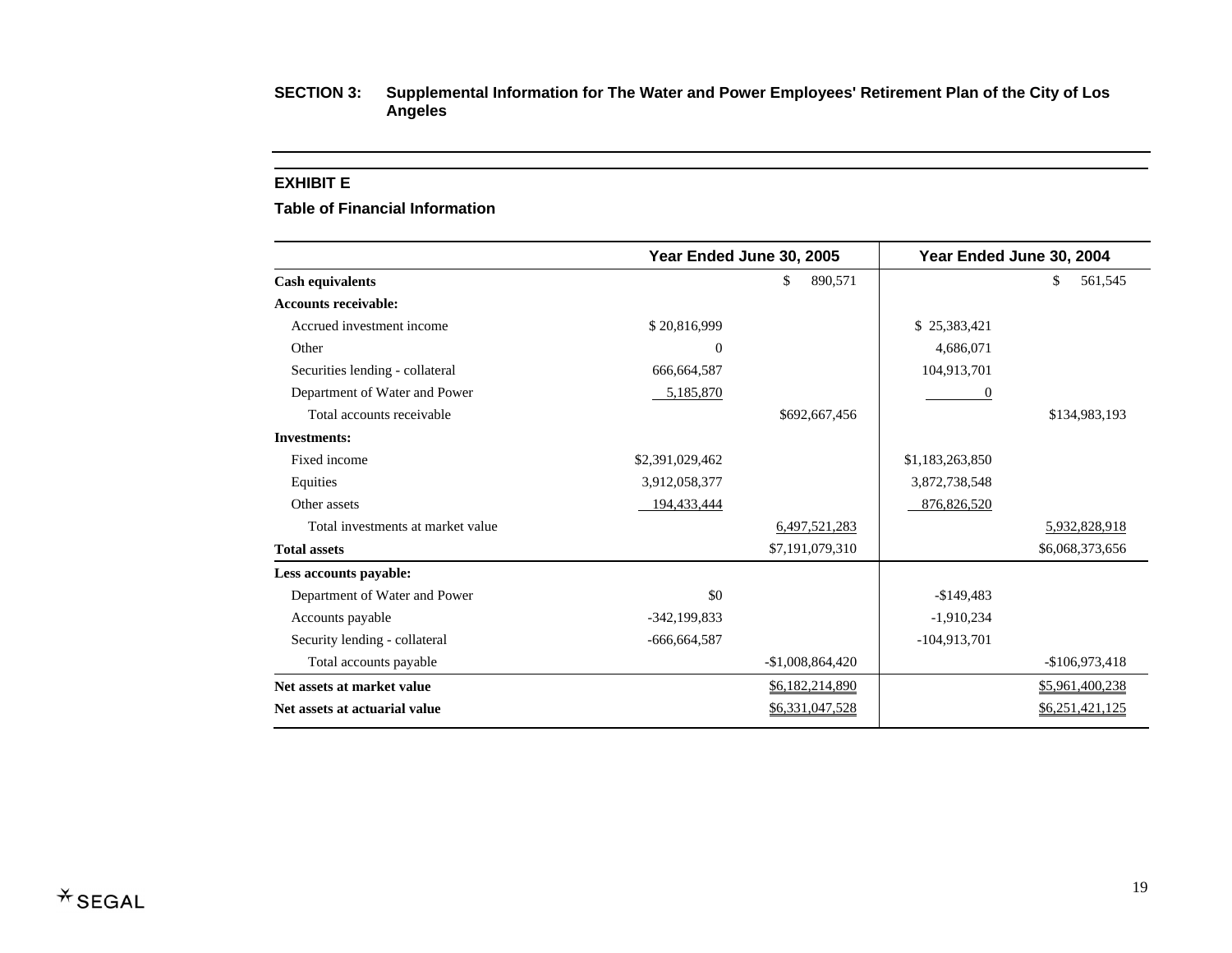#### **EXHIBIT F**

**Development of the Fund Through June 30, 2005** 

| Year Ended<br>June 30 | <b>Employer</b><br><b>Contributions</b> | <b>Employee</b><br><b>Contributions</b> | Other<br><b>Contributions</b> | <b>Net</b><br>Investment<br>Return* | <b>Benefit</b><br><b>Payments</b> | <b>Actuarial Value</b><br>οf<br>Assets at<br><b>End of Year</b> |
|-----------------------|-----------------------------------------|-----------------------------------------|-------------------------------|-------------------------------------|-----------------------------------|-----------------------------------------------------------------|
| 2000                  | \$26,128,536                            | \$24,426,465                            | \$2,561,645                   | \$574,049,968                       | \$275,403,607                     | \$5,605,856,078                                                 |
| 2001                  | 25,763,218                              | 27,688,883                              | 2,406,582                     | 450,304,450                         | 278,744,629                       | 5,833,274,582                                                   |
| 2002                  | 27, 241, 801                            | 30,002,271                              | 2,214,752                     | 191,999,040                         | 294,469,498                       | 5,790,262,948                                                   |
| 2003                  | 40,560,882                              | 36,490,767                              | 2,623,157                     | 557,992,976                         | 299,555,007                       | 6,128,375,723                                                   |
| 2004                  | 55,804,924                              | 38,045,999                              | 2,452,293                     | 332, 391, 378                       | 305,649,192                       | 6,251,421,125                                                   |
| 2005                  | 75,490,143                              | 38,855,089                              | 2,534,097                     | 278, 275, 350                       | 315,528,276                       | 6,331,047,528                                                   |

*\*Net of investment fees and administrative expenses. Includes a change in asset method of \$503 million for 2003.*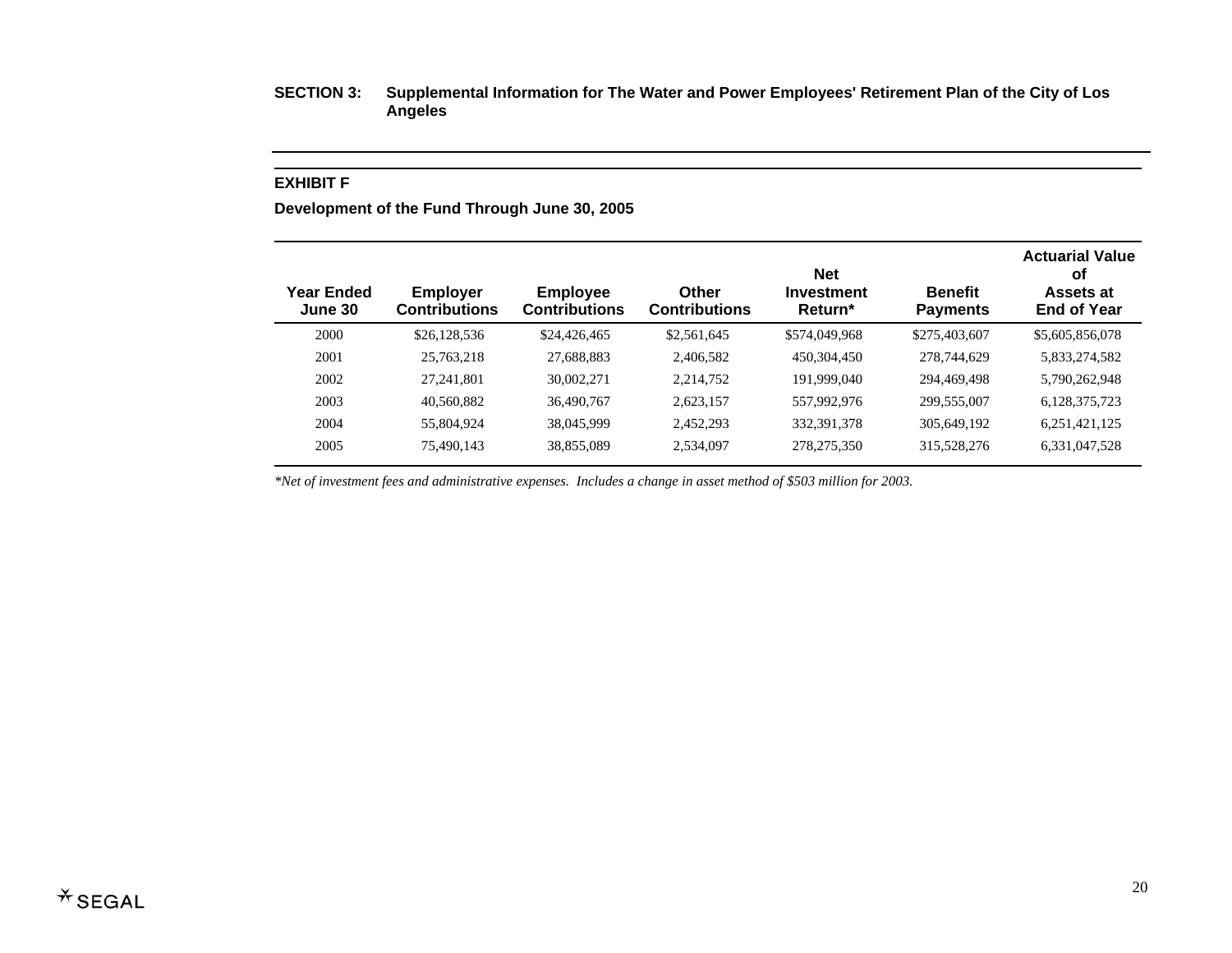#### **EXHIBIT G**

**Development of Unfunded/(Overfunded) Actuarial Accrued Liability for Year Ended June 30, 2005** 

| 1. Unfunded/(overfunded) actuarial accrued liability at beginning of year<br>2. Normal cost at beginning of year<br>3. Total contributions<br>4. Interest<br>\$21,298,425<br>(a) For whole year on $(1) + (2)$<br>$-4,675,174$<br>(b) For half year on $(3)$<br>Total interest<br>(c)<br>5. Expected unfunded/(overfunded) actuarial accrued liability<br>6. Changes due to:<br>(Gain)/loss<br>\$266,058,082<br>(a)<br>Total changes<br>(b)<br>7. Unfunded/(overfunded) actuarial accrued liability at end of year |  |                |
|--------------------------------------------------------------------------------------------------------------------------------------------------------------------------------------------------------------------------------------------------------------------------------------------------------------------------------------------------------------------------------------------------------------------------------------------------------------------------------------------------------------------|--|----------------|
|                                                                                                                                                                                                                                                                                                                                                                                                                                                                                                                    |  | \$170,392,797  |
|                                                                                                                                                                                                                                                                                                                                                                                                                                                                                                                    |  | 95,837,510     |
|                                                                                                                                                                                                                                                                                                                                                                                                                                                                                                                    |  | $-116,879,329$ |
|                                                                                                                                                                                                                                                                                                                                                                                                                                                                                                                    |  |                |
|                                                                                                                                                                                                                                                                                                                                                                                                                                                                                                                    |  |                |
|                                                                                                                                                                                                                                                                                                                                                                                                                                                                                                                    |  |                |
|                                                                                                                                                                                                                                                                                                                                                                                                                                                                                                                    |  | 16,623,251     |
|                                                                                                                                                                                                                                                                                                                                                                                                                                                                                                                    |  | \$165,974,229  |
|                                                                                                                                                                                                                                                                                                                                                                                                                                                                                                                    |  |                |
|                                                                                                                                                                                                                                                                                                                                                                                                                                                                                                                    |  |                |
|                                                                                                                                                                                                                                                                                                                                                                                                                                                                                                                    |  | 266,058,082    |
|                                                                                                                                                                                                                                                                                                                                                                                                                                                                                                                    |  | \$432,032,311  |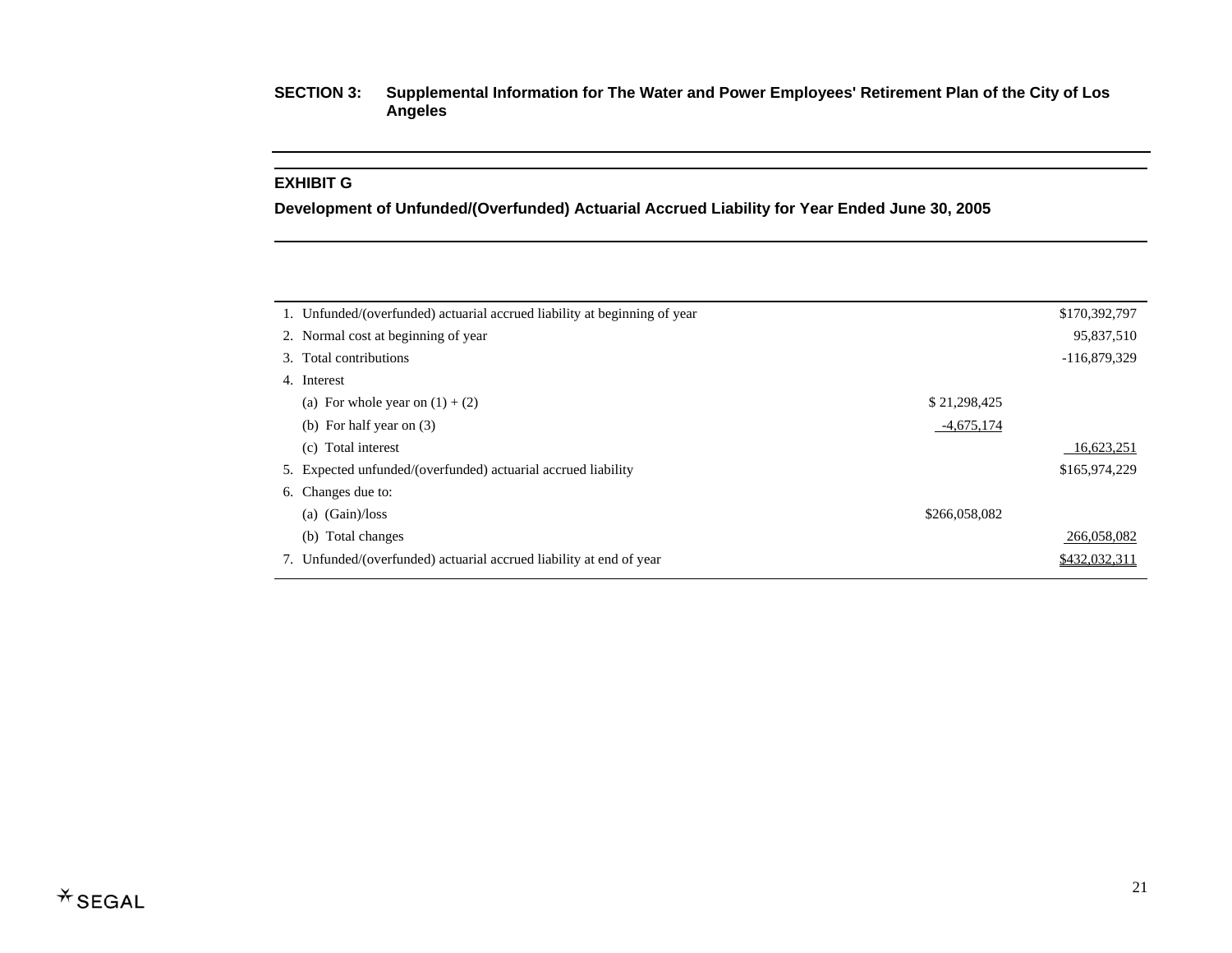#### **EXHIBIT H**

**Table of Amortization Bases** 

| Type*                 | Date<br><b>Established</b> | <b>Initial</b><br>Years | <b>Initial</b><br>Amount | Annual<br>Payment <sup>*</sup> | Years<br>Remaining | Outstanding<br><b>Balance</b> |
|-----------------------|----------------------------|-------------------------|--------------------------|--------------------------------|--------------------|-------------------------------|
| Initial base          | 07/01/2004                 | 15                      | \$170,392,797            | \$18,432,327                   | 14.00              | \$164,117,308                 |
| <b>Actuarial Loss</b> | 07/01/2005                 | 15                      | 267,915,003              | 28,981,841                     | 15.00              | 267,915,003                   |
| Total                 |                            |                         |                          | \$47,414,168                   |                    | \$432,032,311                 |

*\*Level dollar amount. The July 1, 2004 amortization bases were combined into a single amortization base and amortized over 15 years.*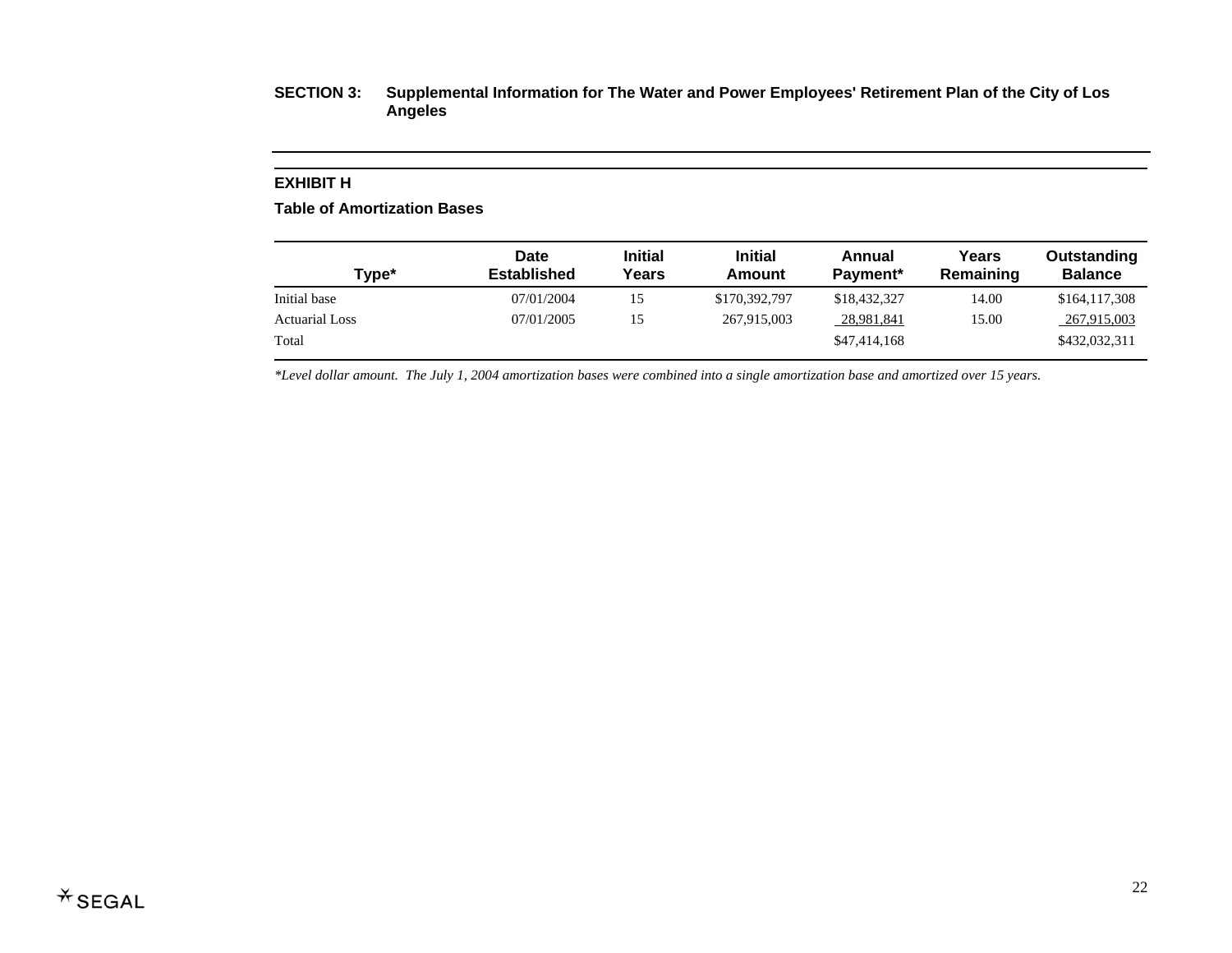#### **EXHIBIT I**

#### **Section 415 Limitations**

Section 415 of the Internal Revenue Code (IRC) specifies the maximum benefits that may be paid to an individual from a defined benefit plan and the maximum amounts that may be allocated each year to an individual's account in a defined contribution plan.

A qualified pension plan may not pay benefits in excess of the Section 415 limits. The ultimate penalty for noncompliance is disqualification: active participants could be taxed on their vested benefits and the IRS may seek to tax the income earned on the plan's assets.

In particular, Section 415(b) of the IRC limits the maximum annual benefit payable at the Normal Retirement Age to a dollar limit of \$160,000 indexed for inflation. That limit is \$170,000 for 2005. Normal Retirement Age for these purposes is age 62. These are the limits in simplified terms. They must be adjusted based on each participant's circumstances, for such things as age at retirement, form of benefits chosen and after tax contributions.

Benefits in excess of the limits may be paid through a qualified governmental excess plan that meets the requirements of Section 415(m).

Legal Counsel's review and interpretation of the law and regulations should be sought on any questions in this regard.

Contribution rates determined in this valuation have not been reduced for the Section 415 limitations. Actual limitations will result in gains as they occur.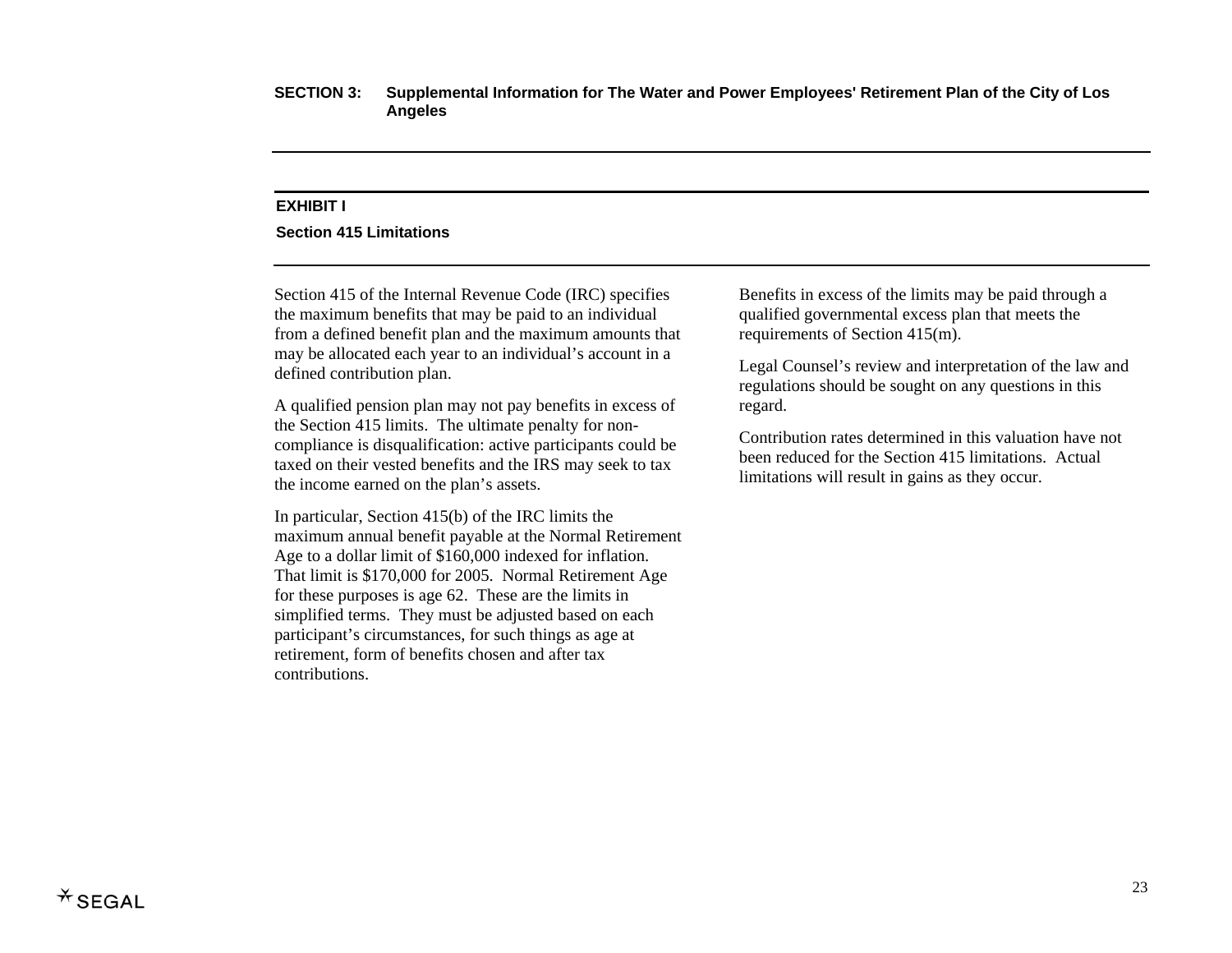#### **EXHIBIT J**

## **Definitions of Pension Terms**

The following list defines certain technical terms for the convenience of the reader:

## **Assumptions or Actuarial**

| <b>Assumptions:</b>                                          | The estimates on which the cost of the Plan is calculated including:                                                                                                                                                                                        |                                                                                                                                                                                                                                                                                                                                  |  |  |  |
|--------------------------------------------------------------|-------------------------------------------------------------------------------------------------------------------------------------------------------------------------------------------------------------------------------------------------------------|----------------------------------------------------------------------------------------------------------------------------------------------------------------------------------------------------------------------------------------------------------------------------------------------------------------------------------|--|--|--|
|                                                              | (a)                                                                                                                                                                                                                                                         | Investment return — the rate of investment yield that the Plan will earn over<br>the long-term future;                                                                                                                                                                                                                           |  |  |  |
|                                                              | (b)                                                                                                                                                                                                                                                         | Mortality rates — the death rates of employees and pensioners; life expectancy<br>is based on these rates;                                                                                                                                                                                                                       |  |  |  |
|                                                              | (c)                                                                                                                                                                                                                                                         | Retirement rates — the rate or probability of retirement at a given age;                                                                                                                                                                                                                                                         |  |  |  |
|                                                              | (d)                                                                                                                                                                                                                                                         | <u>Turnover rates</u> — the rates at which employees of various ages are expected to<br>leave employment for reasons other than death, disability, or retirement.                                                                                                                                                                |  |  |  |
| <b>Normal Cost:</b>                                          | The amount of contributions required to fund the benefit allocated to the current year<br>of service.                                                                                                                                                       |                                                                                                                                                                                                                                                                                                                                  |  |  |  |
| <b>Actuarial Accrued Liability</b><br><b>For Actives:</b>    | The equivalent of the accumulated normal costs allocated to the years before the<br>valuation date.                                                                                                                                                         |                                                                                                                                                                                                                                                                                                                                  |  |  |  |
| <b>Actuarial Accrued Liability</b><br><b>For Pensioners:</b> | The single sum value of lifetime benefits to existing pensioners. This sum takes<br>account of life expectancies appropriate to the ages of the pensioners and the interest<br>that the sum is expected to earn before it is entirely paid out in benefits. |                                                                                                                                                                                                                                                                                                                                  |  |  |  |
| <b>Unfunded (Overfunded) Actuarial</b>                       |                                                                                                                                                                                                                                                             |                                                                                                                                                                                                                                                                                                                                  |  |  |  |
| <b>Accrued Liability:</b>                                    |                                                                                                                                                                                                                                                             | The extent to which the actuarial accrued liability of the Plan exceeds (or is exceeded<br>by) the assets of the Plan. There is a wide range of approaches to paying off the<br>unfunded (or overfunded) actuarial accrued liability, from meeting the interest accrual<br>only to amortizing it over a specific period of time. |  |  |  |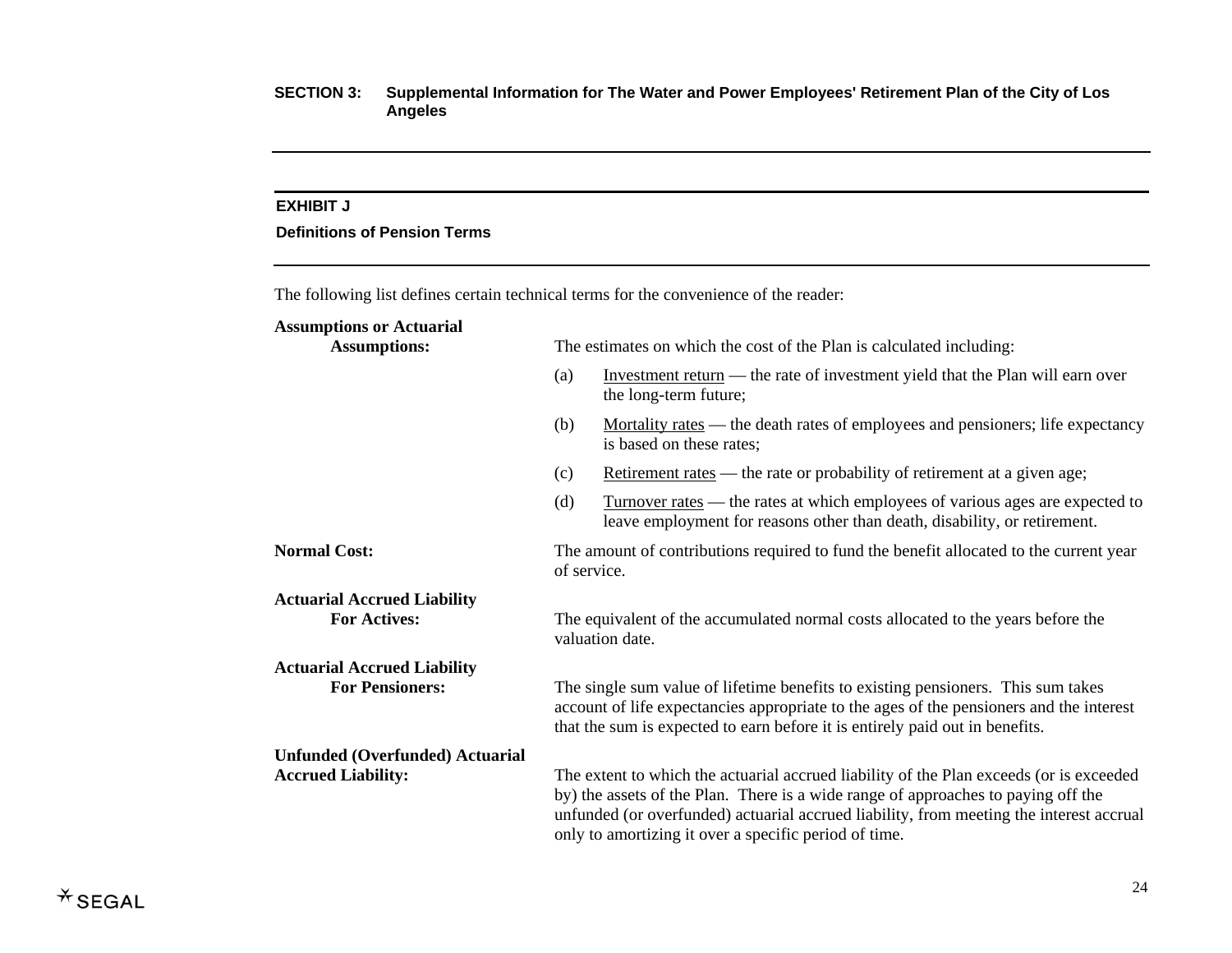## **Amortization of the Unfunded (Overfunded)**

|                           | <b>Actuarial Accrued Liability:</b> Payments made over a period of years equal in value to the Plan's unfunded or<br>overfunded actuarial accrued liability.                                                                                                                                                                                                                             |
|---------------------------|------------------------------------------------------------------------------------------------------------------------------------------------------------------------------------------------------------------------------------------------------------------------------------------------------------------------------------------------------------------------------------------|
| <b>Investment Return:</b> | The rate of earnings of the Plan from its investments, including interest, dividends and<br>capital gain and loss adjustments, computed as a percentage of the average value of<br>the fund. For actuarial purposes, the investment return often reflects a smoothing of<br>the market gains and losses to avoid significant swings in the value of assets from one<br>year to the next. |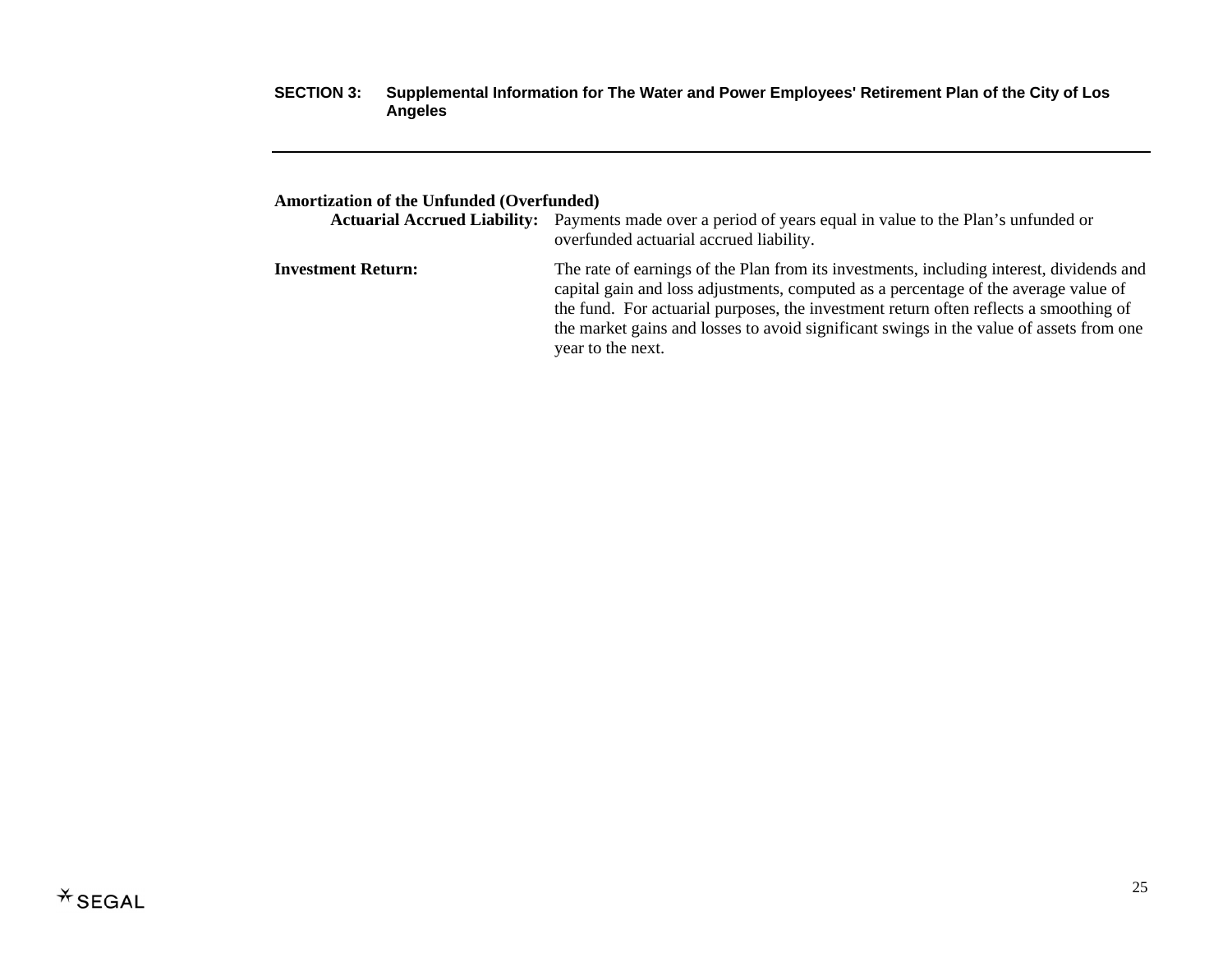## **EXHIBIT K**

#### **Actuarial Balance Sheet**

An overview of your Plan's funding is given by an Actuarial Balance Sheet. In this approach, we first determine the amount and timing of all future payments that will be made by the Plan for current participants. We then discount these payments at the valuation interest rate to the date of the valuation, thereby determining their present value. We refer to this present value as the "liability" of the Plan.

Second, we determine how this liability will be met. These actuarial "assets" include the net amount of assets already accumulated by the Plan, the present value of future member contributions, the present value of future Department normal cost contributions, and the present value of future Department amortization payments or credits.

|             | <b>Actuarial Balance Sheet</b>                        |                 |                 |  |
|-------------|-------------------------------------------------------|-----------------|-----------------|--|
| Assets      |                                                       | June 30, 2005   | June 30, 2004   |  |
| Ι.          | Total actuarial value of assets                       | \$6,331,047,528 | \$6,251,421,125 |  |
| 2.          | Present value of future contribution by members       | 329,801,671     | 312,753,563     |  |
| 3.          | Present value of future Department contributions for: |                 |                 |  |
|             | entry age normal cost<br>(a)                          | 625,309,148     | 605,250,347     |  |
|             | unfunded actuarial accrued liability<br>(b)           | 432,032,311     | 170,392,797     |  |
| 4.          | Total current and future assets                       | \$7,718,190,658 | \$7,339,817,832 |  |
| Liabilities |                                                       | June 30, 2005   | June 30, 2004   |  |
| 5.          | Present value of benefits already granted:            | \$3,665,679,472 | \$3,546,778,348 |  |
| 6.          | Present value of benefits to be granted:              | \$4,052,511,186 | \$3,793,039,484 |  |
| 7.          | <b>Total liabilities</b>                              | \$7,718,190,658 | \$7,339,817,832 |  |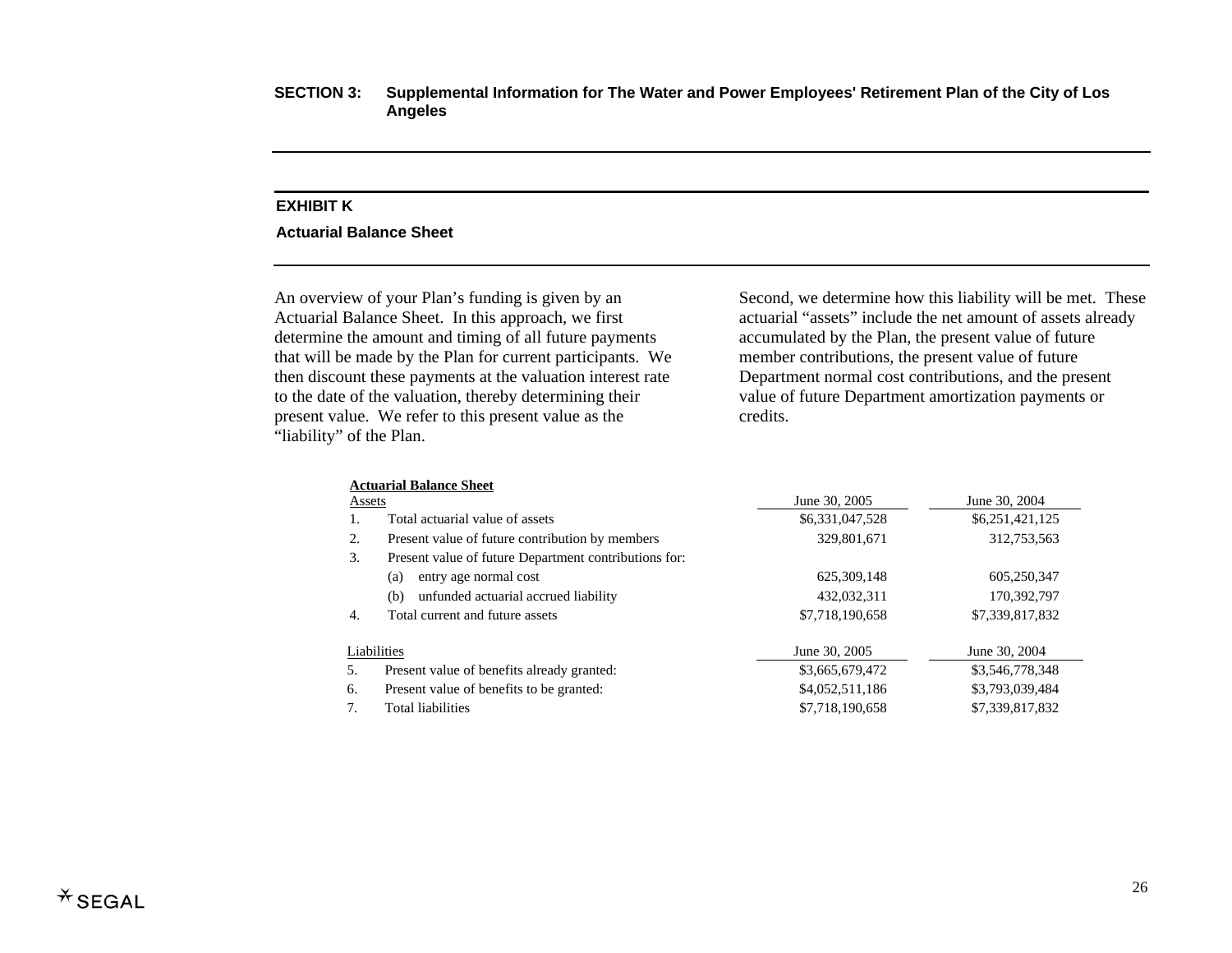## **EXHIBIT L**

## **Reserves and Designated Balances**

|    |                                                              | June 30, 2005   | June 30, 2004   |
|----|--------------------------------------------------------------|-----------------|-----------------|
|    | Reserve for retirement allowance for retired members         | \$3,773,274,190 | \$3,607,116,305 |
|    | Contribution accounts:                                       |                 |                 |
|    | members (excluding additional contributions)<br>(a)          | 671,096,938     | 624,801,663     |
|    | Department of Water and Power<br>(b)                         | (742, 644, 395) | (619,997,826)   |
| 3. | General Reserve and Reserve for Investment Gains and Losses* | 2,075,613,450   | 1,313,916,635   |
|    | Total                                                        | \$5,777,340,183 | \$4,925,836,777 |

\*Out of the total General Reserve and Reserve for Investment Gains and Losses, \$62,000,000 is not included as valuation assets as of June 30, 2005.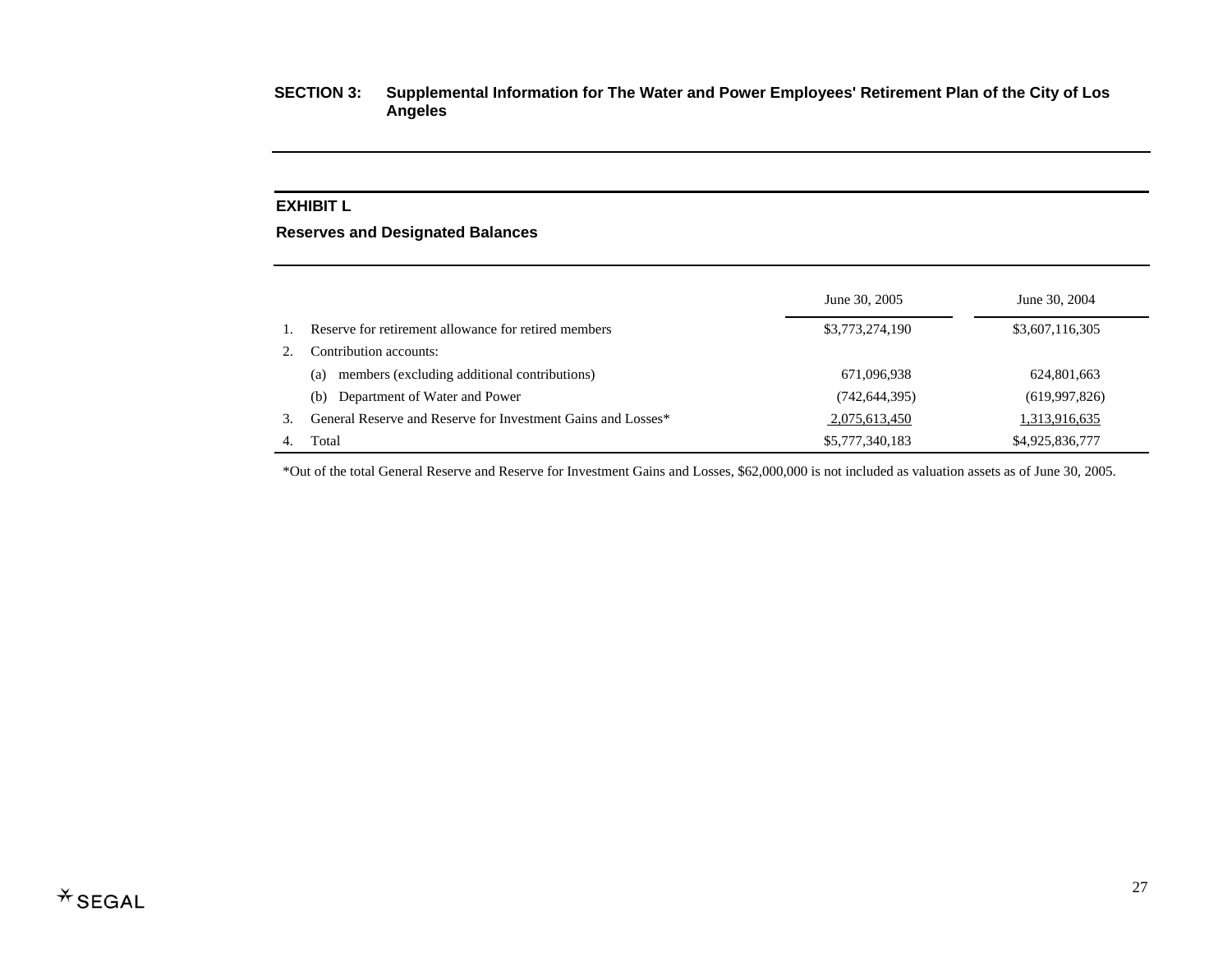## **EXHIBIT M**

### **Adjusted Reserves**

Each year the Retirement Board adjusts its retired reserves to agree with the value calculated during the valuation. The following table presents the required transfers.

|    | <b>Adjusted Reserves</b>                                               | June 30, 2005   | June 30, 2004   |  |
|----|------------------------------------------------------------------------|-----------------|-----------------|--|
|    | Retired reserve balance                                                | \$3,773,274,190 | \$3,607,116,305 |  |
|    | Actuarially computed present value                                     | 3,665,679,472   | 3,546,778,348   |  |
| 3. | Actuarial gain (loss): $(1) - (2)$                                     | 107,594,718     | 60,337,957      |  |
| 4. | Transfer from (to) DWP contribution<br>accounts from retired reserves: | (107, 594, 718) | (60, 337, 957)  |  |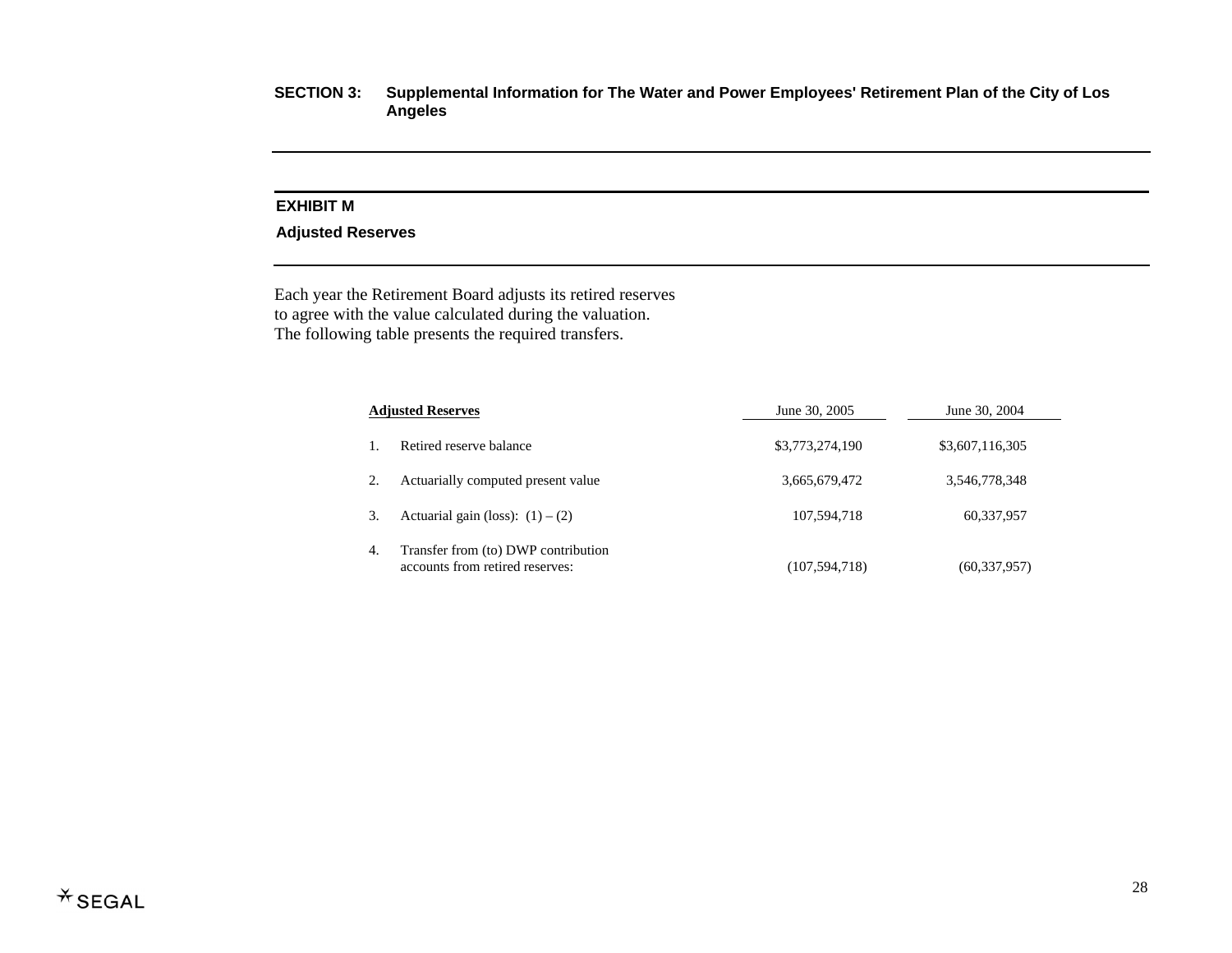#### **EXHIBIT I**

## **Summary of Actuarial Valuation Results**

|    | The valuation was made with respect to the following data supplied to us:                    |                 |                   |  |  |  |
|----|----------------------------------------------------------------------------------------------|-----------------|-------------------|--|--|--|
| 1. | Retired participants as of the valuation date (including 2,216 beneficiaries in pay status)  |                 |                   |  |  |  |
| 2. | Members inactive during year ended June 30, 2005 with vested rights                          |                 | 1,397             |  |  |  |
| 3. | Members active during the year ended June 30, 2005                                           |                 |                   |  |  |  |
|    | The actuarial factors as of the valuation date are as follows:                               |                 |                   |  |  |  |
|    | Normal cost                                                                                  |                 | \$<br>101,763,567 |  |  |  |
| 2. | Present value of future benefits                                                             |                 | 7,718,190,658     |  |  |  |
| 3. | Present value of future normal costs                                                         |                 | 955,110,819       |  |  |  |
| 4. | Actuarial accrued liability                                                                  |                 | 6,763,079,839     |  |  |  |
|    | Retired participants and beneficiaries                                                       | \$3,665,679,472 |                   |  |  |  |
|    | Inactive members with vested rights                                                          | 101,300,333     |                   |  |  |  |
|    | Active members                                                                               | 2,996,100,034   |                   |  |  |  |
| 5. | Actuarial value of assets (\$6,182,214,890 at market value as reported by Retirement Office) |                 | 6,331,047,528     |  |  |  |
| 6. | Unfunded actuarial accrued liability                                                         |                 | \$432,032,311     |  |  |  |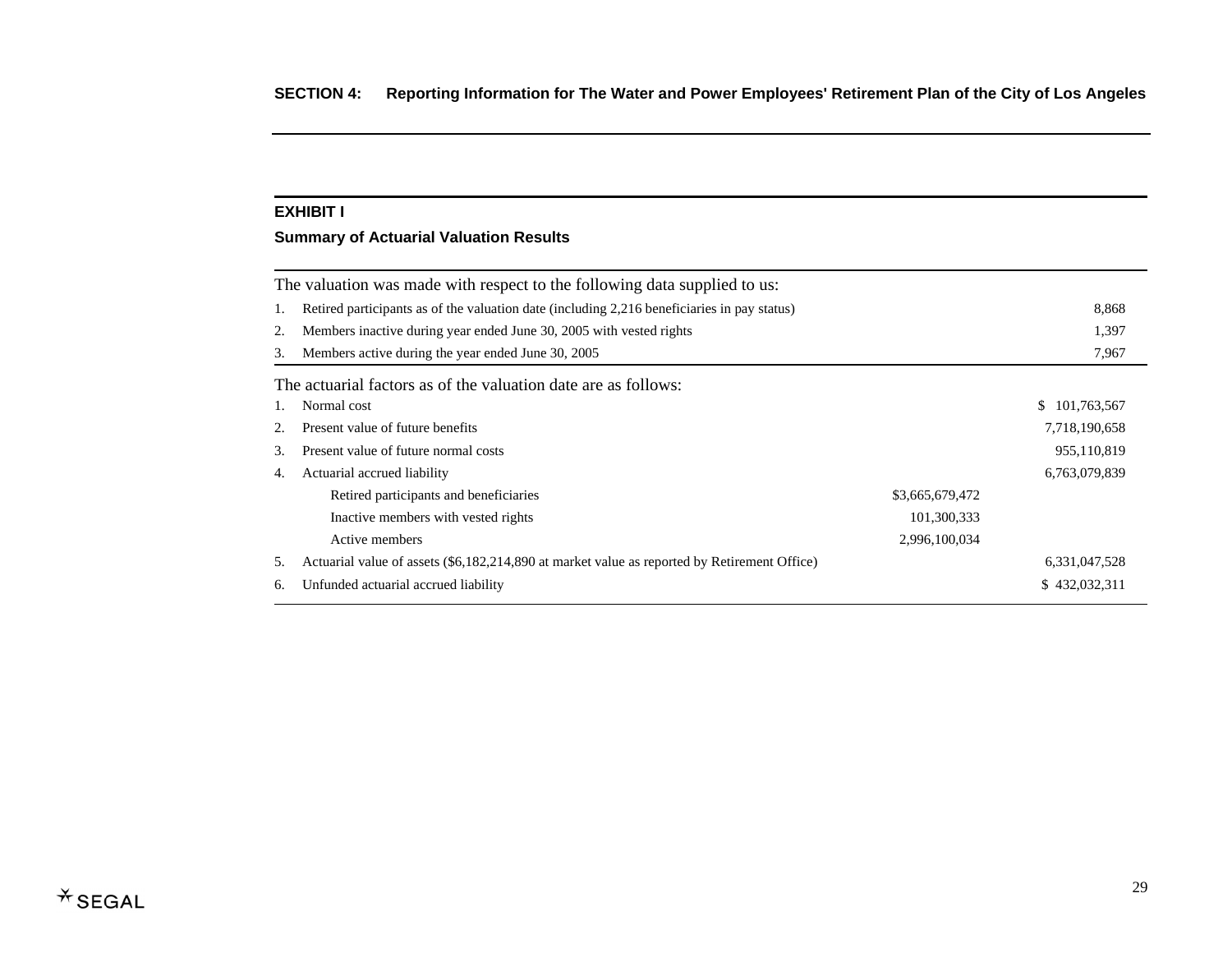## **EXHIBIT I (continued)**

### **Summary of Actuarial Valuation Results**

|    | The determination of the required and recommended contributions is as follows: |                      |              |  |  |  |
|----|--------------------------------------------------------------------------------|----------------------|--------------|--|--|--|
|    |                                                                                | <b>Dollar Amount</b> | % of Payroll |  |  |  |
|    | Total normal cost                                                              | \$101,763,567        | 16.51%       |  |  |  |
| 2. | Expected employee contributions                                                | $-35,387,518$        | $-5.74%$     |  |  |  |
| 3. | Employer normal cost: $(1) + (2)$                                              | 66,376,049           | 10.77%       |  |  |  |
| 4. | Amortization of unfunded/(overfunded) actuarial accrued liability              | 47,414,168           | 7.69%        |  |  |  |
| 5. | Total required contribution: $(3) + (4)$ , adjusted for timing*                | 118, 341, 826        | 19.20%       |  |  |  |
| 6. | Employer match (110% of $(2)$ ), adjusted for timing*                          | 40.483.321           | 6.57%        |  |  |  |
| 7. | Greater of employer match $(6)$ or total required contribution $(5)$           | 118, 341, 826        | 19.20%       |  |  |  |
| 8. | Projected payroll                                                              | 616,270,095          |              |  |  |  |
|    |                                                                                |                      |              |  |  |  |

*\*Required contribution is assumed to be paid at the middle of every year.*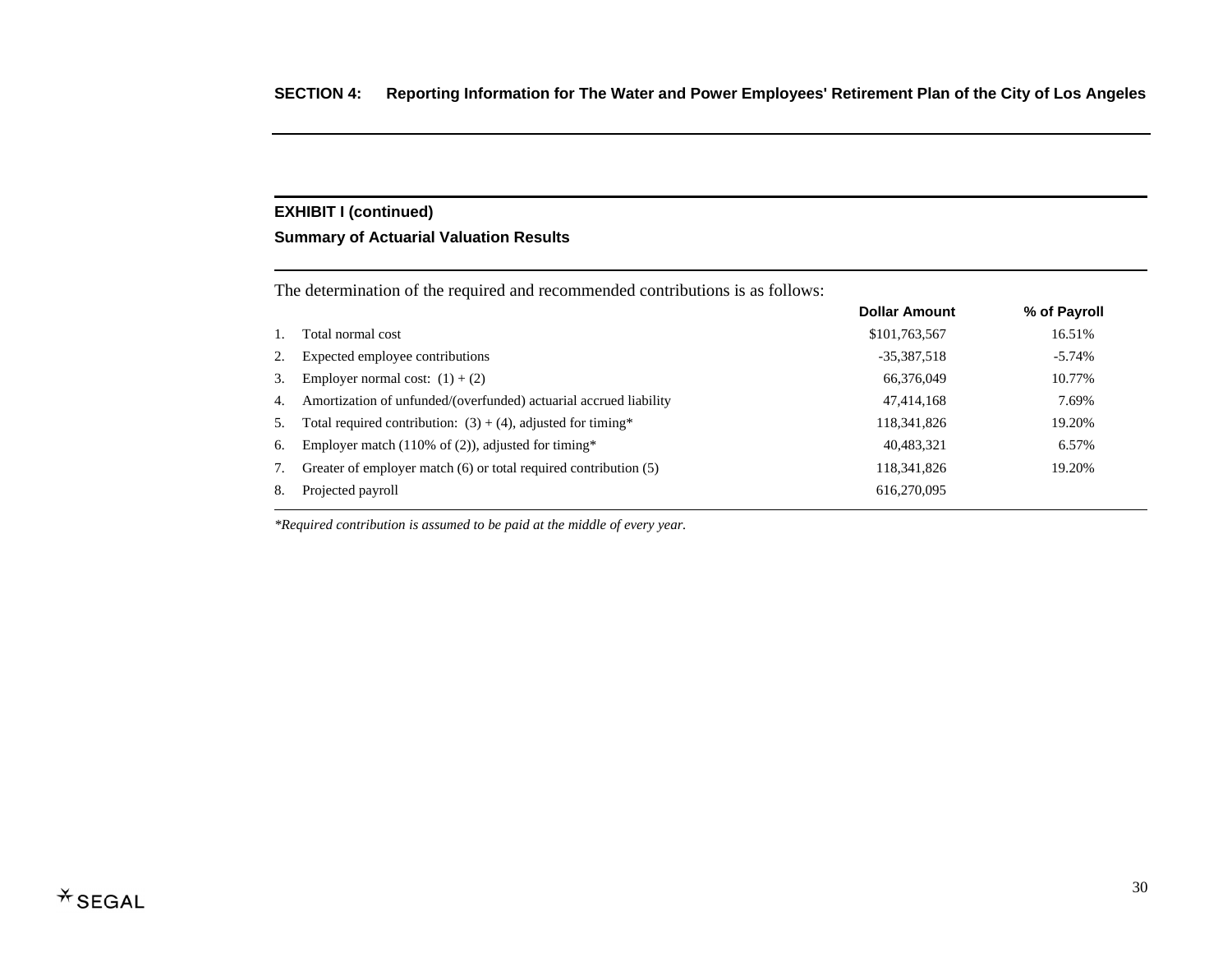#### **EXHIBIT II**

**Supplementary Information Required by the GASB – Schedule of Employer Contributions**

| <b>Plan Year</b><br><b>Ended June 30</b> | <b>Annual Required</b><br>Contribution | Annual<br><b>Pension Cost</b> | Actual<br><b>Contributions</b> | <b>Actual</b><br><b>Contributions /</b><br><b>Annual Required</b><br><b>Contributions</b> | <b>Actual</b><br><b>Contributions /</b><br><b>Annual Pension</b><br>Cost |
|------------------------------------------|----------------------------------------|-------------------------------|--------------------------------|-------------------------------------------------------------------------------------------|--------------------------------------------------------------------------|
| 1997                                     | \$93,776,770                           | \$96,210,507                  | \$103,836,661                  | 110.7%                                                                                    | 107.9%                                                                   |
| 1998                                     | 31,514,506                             | 35,516,124                    | 124,470,502                    | 395.0%                                                                                    | 350.5%                                                                   |
| 1999                                     | $\theta$                               | 20,198,833                    | 57,458,271                     | --                                                                                        | 284.5%                                                                   |
| 2000                                     | $\overline{0}$                         | 34,578,361                    | 24,426,465                     |                                                                                           | 70.6%                                                                    |
| 2001                                     | $\Omega$                               | 5,378,281                     | 25,763,218                     |                                                                                           | 479.0%                                                                   |
| 2002                                     | $\theta$                               | 6,132,578                     | 27,241,801                     | --                                                                                        | 444.2%                                                                   |
| 2003                                     | 40,910,299                             | 47,823,973                    | 40,560,882                     | 99.1%                                                                                     | 84.8%                                                                    |
| 2004                                     | 44,128,205                             | 50,773,126                    | 55,804,924                     | 126.5%                                                                                    | 109.9%                                                                   |
| 2005                                     | 80,784,677                             | 87,615,788                    | 75,490,143                     | 93.4%                                                                                     | 86.2%                                                                    |
| 2006                                     | 118,341,826                            | 124,724,256                   |                                |                                                                                           | --                                                                       |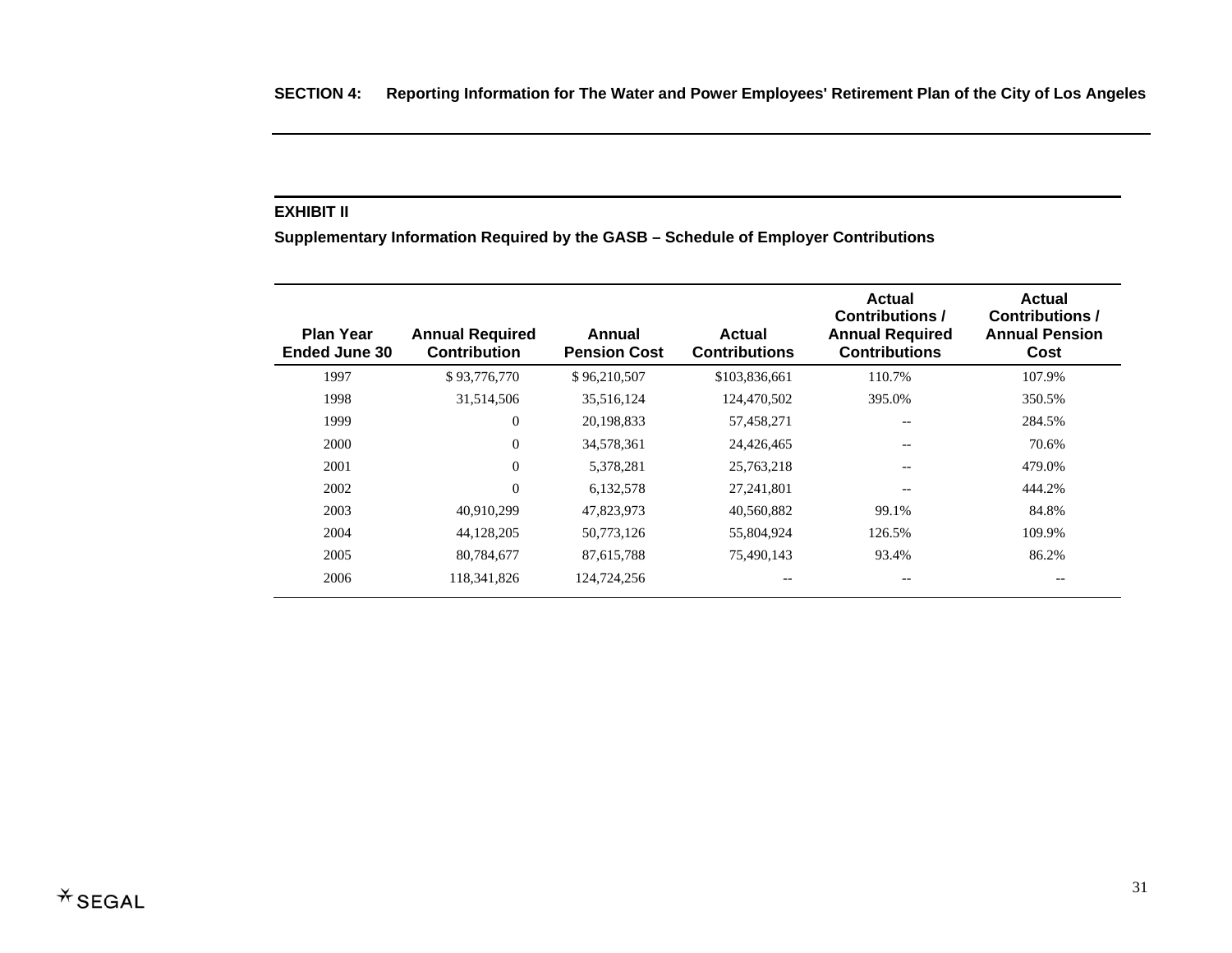#### **EXHIBIT III**

**Supplementary Information Required by the GASB – Schedule of Funding Progress** 

| <b>Actuarial</b><br>Valuation<br>Date | <b>Actuarial</b><br>Value<br>of Assets<br>(a) | <b>Actuarial</b><br><b>Accrued Liability</b><br>(AAL)<br>(b) | Unfunded/<br>(Overfunded)<br><b>AAL</b><br>(UAAL)<br>$(b) - (a)$ | <b>Funded</b><br>Ratio<br>(a) / (b) | Covered<br><b>Payroll</b><br>(c) | <b>UAAL</b> as a<br>Percentage of<br>Covered<br>Payroll*<br>$[(b) - (a) / (c)]$ |
|---------------------------------------|-----------------------------------------------|--------------------------------------------------------------|------------------------------------------------------------------|-------------------------------------|----------------------------------|---------------------------------------------------------------------------------|
| 07/01/1996                            | \$3,399,925,821                               | \$3,698,581,230                                              | \$298,655,409                                                    | 91.93%                              | \$431,000,000                    | 69.29%                                                                          |
| 07/01/1997                            | 3,850,530,272                                 | 3,811,880,519                                                | $-38,649,753$                                                    | 101.01%                             | 430,000,000                      | $0.00\%$                                                                        |
| 07/01/1998                            | 4,513,684,692                                 | 4,339,885,313                                                | -173,799,379                                                     | 104.00%                             | 431,000,000                      | $0.00\%$                                                                        |
| 07/01/1999                            | 5,254,093,071                                 | 4,911,443,303                                                | -342,649,768                                                     | 106.98%                             | 355,000,000                      | $0.00\%$                                                                        |
| 07/01/2000                            | 5,605,856,078                                 | 5,082,960,078                                                | $-522,896,000$                                                   | 110.29%                             | 368,000,000                      | $0.00\%$                                                                        |
| 07/01/2001                            | 5,833,274,582                                 | 5,306,262,736                                                | -527,011,846                                                     | 109.93%                             | 403,265,472                      | $0.00\%$                                                                        |
| 07/01/2002                            | 5,790,262,948                                 | 5,714,524,649                                                | -75,738,299                                                      | 101.33%                             | 430, 397, 884                    | $0.00\%$                                                                        |
| 07/01/2003                            | 6,128,375,723                                 | 6,042,086,785                                                | $-86,288,938$                                                    | 101.43%                             | 527,787,469                      | $0.00\%$                                                                        |
| 07/01/2004                            | 6,251,421,125                                 | 6,421,813,922                                                | 170,392,797                                                      | 97.35%                              | 581,038,783                      | 29.33%                                                                          |
| 07/01/2005                            | 6,331,047,528                                 | 6,763,079,839                                                | 432,032,311                                                      | 93.61%                              | 616,270,095                      | 70.10%                                                                          |

*\* Not less than zero*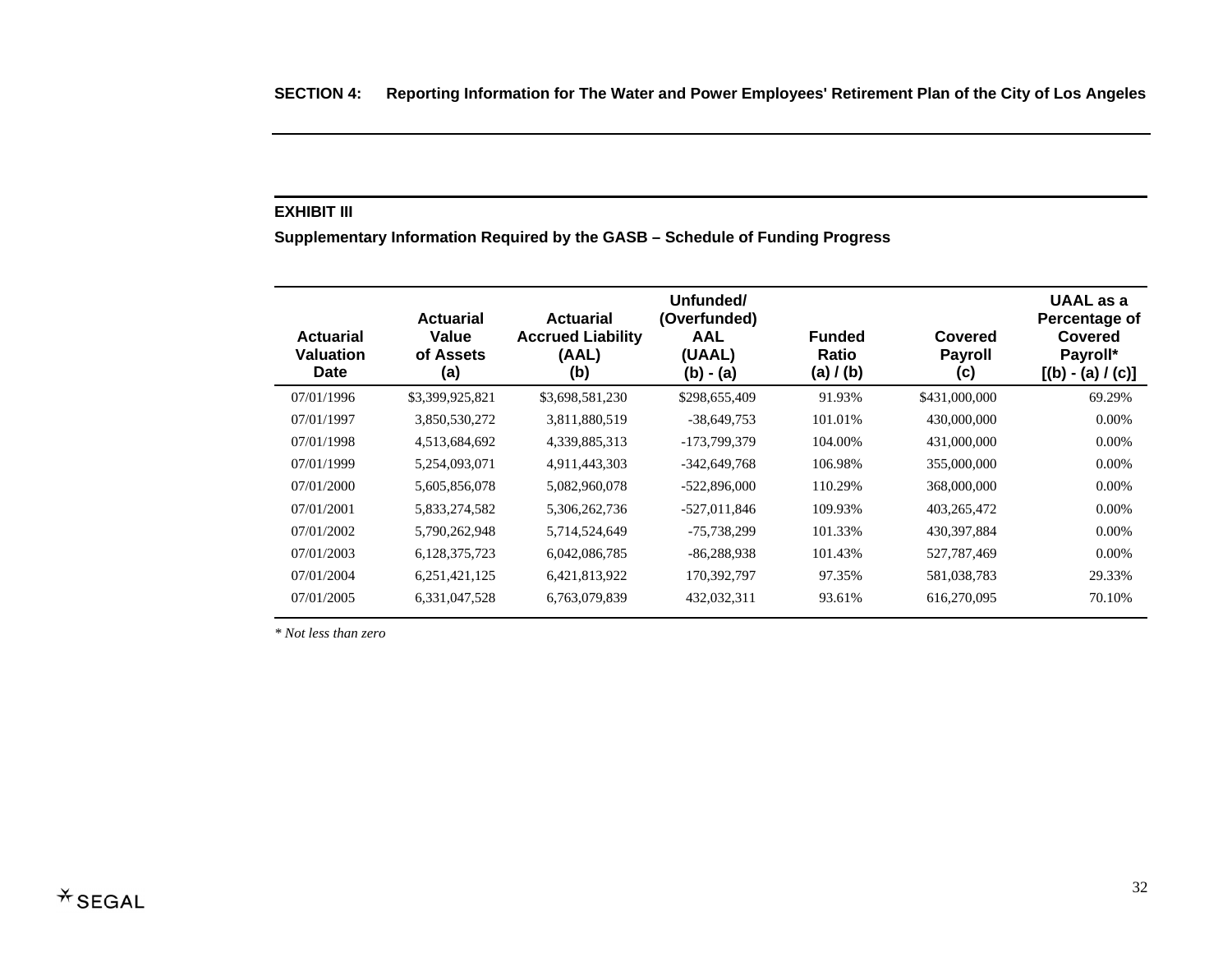#### **EXHIBIT IV**

## **Supplementary Information Required by the GASB**

| <b>Valuation Date</b>                                                  | July 1, 2005                                                                                                                                                                                                                                                                           |
|------------------------------------------------------------------------|----------------------------------------------------------------------------------------------------------------------------------------------------------------------------------------------------------------------------------------------------------------------------------------|
| <b>Actuarial Cost Method</b>                                           | Entry Age Normal Cost Method                                                                                                                                                                                                                                                           |
| <b>Amortization Method</b>                                             | Level dollar amortization                                                                                                                                                                                                                                                              |
| <b>Remaining Amortization Period</b>                                   | The June 30, 2004 Unfunded Actuarial Accrued Liability is amortized over the fifteen-year<br>period commencing July 1, 2004. Any subsequent changes in Actuarial Accrued Liability are<br>amortized over separate fifteen-year periods.                                                |
| <b>Asset Valuation Method</b>                                          | The market value of assets less unrecognized returns in each of the last five years (but not<br>before July 1, 2001). Unrecognized return is equal to the difference between the actual and the<br>expected returns on a market value basis and is recognized over a five year period. |
| Actuarial Assumptions:                                                 |                                                                                                                                                                                                                                                                                        |
| <b>Investment Rate of Return</b>                                       | 8.00%                                                                                                                                                                                                                                                                                  |
| Projected Salary Increases                                             | 5.50%                                                                                                                                                                                                                                                                                  |
| Cost of Living Adjustments                                             | 3.00%                                                                                                                                                                                                                                                                                  |
| Membership of the Plan                                                 |                                                                                                                                                                                                                                                                                        |
| Retirees and Beneficiaries receiving benefits                          | 8,868                                                                                                                                                                                                                                                                                  |
| Terminated plan members entitled to, but not yet<br>receiving benefits | 1,397                                                                                                                                                                                                                                                                                  |
| Active plan members                                                    | 7,967                                                                                                                                                                                                                                                                                  |
| Total                                                                  | 18,232                                                                                                                                                                                                                                                                                 |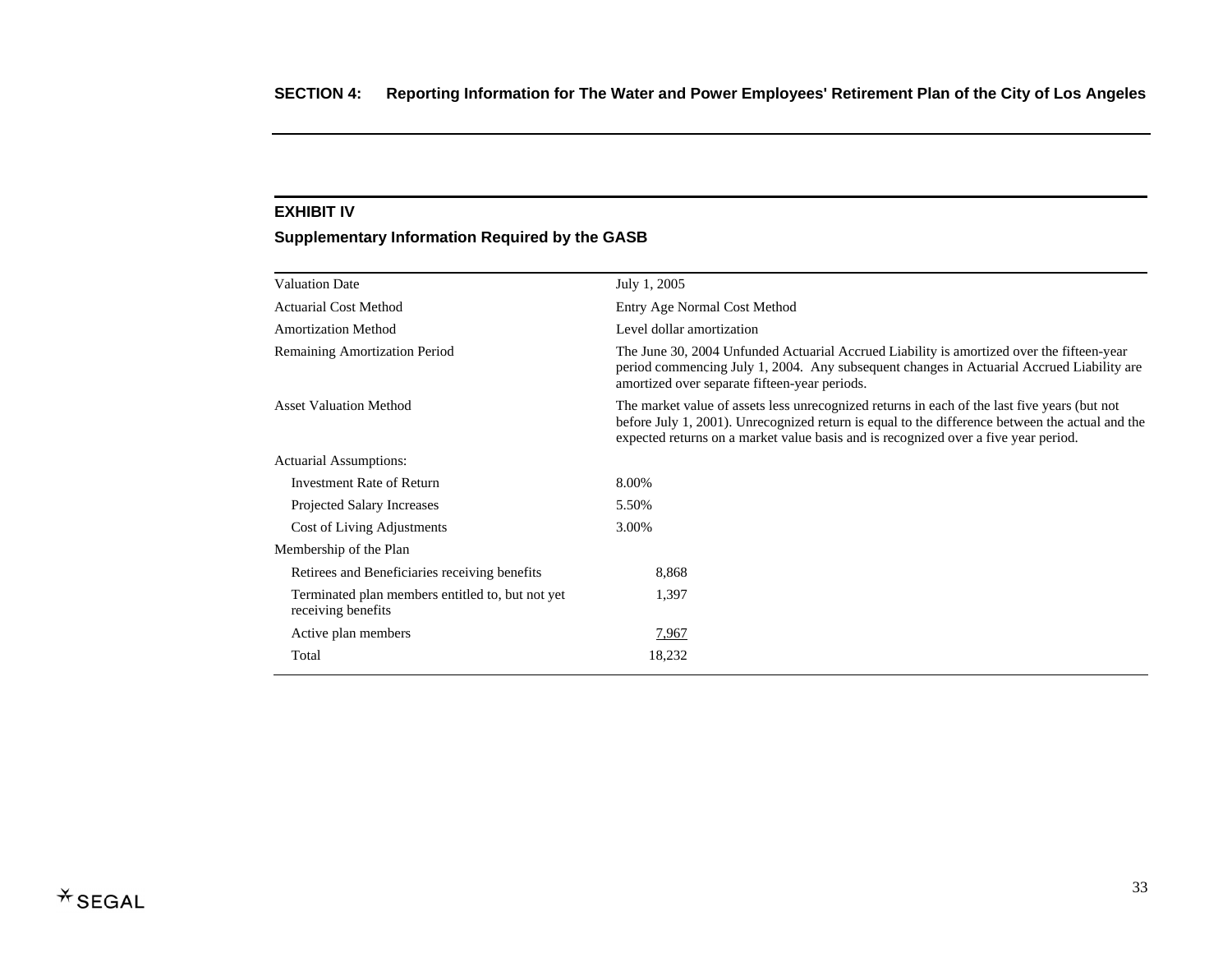#### **EXHIBIT V**

**Development of the Net Pension Obligation and the Annual Pension Cost Pursuant to GASB 27** 

| <b>Plan Year</b><br><b>Ended</b><br>June 30 | <b>Employer</b><br><b>Annual Required</b><br>Contribution (a) | <b>Employer</b><br>Amount<br><b>Contributed</b><br>(b) | Interest on<br><b>NPO</b><br>(c) | <b>ARC</b><br><b>Adjustment</b><br>(h) / (e)<br>(d) | Amortization<br><b>Factor</b><br>(e) | <b>Pension</b><br>Cost<br>$(a) + (c) - (d)$<br>(f) | Change in<br><b>NPO</b><br>$(f) - (b)$<br>(g) | <b>NPO Balance</b><br>$NPO + (g)$<br>(h) |
|---------------------------------------------|---------------------------------------------------------------|--------------------------------------------------------|----------------------------------|-----------------------------------------------------|--------------------------------------|----------------------------------------------------|-----------------------------------------------|------------------------------------------|
| 1997                                        | \$93,776,790                                                  | \$103,836,661                                          | $-$1,572,594$                    | $-$ \$4,006,311                                     | 5.4066                               | \$96,210,507                                       | $-$7,626,154$                                 | $-$ \$29,286,733                         |
| 1998                                        | 31,514,506                                                    | 124,470,502                                            | $-2,098,917$                     | $-6,100,535$                                        | 4.8007                               | 35,516,124                                         | $-88,954,378$                                 | $-118,241,111$                           |
| 1999                                        | $\overline{0}$                                                | 57,458,271                                             | $-8,318,592$                     | $-28,517,425$                                       | 4.1463                               | 20,198,833                                         | $-37,259,438$                                 | $-155,500,549$                           |
| 2000                                        | $\Omega$                                                      | 24,426,465                                             | $-10,631,644$                    | $-45,210,005$                                       | 3.4395                               | 34,578,361                                         | 10,151,896                                    | $-145,348,653$                           |
| 2001                                        | $\overline{0}$                                                | 25,763,218                                             | $-10,973,809$                    | $-16,352,090$                                       | 8.8887                               | 5,378,281                                          | $-20,384,937$                                 | $-165,733,590$                           |
| 2002                                        | $\mathbf{0}$                                                  | 27, 241, 801                                           | $-12,512,869$                    | $-18,645,447$                                       | 8.8887                               | 6,132,578                                          | $-21,109,223$                                 | $-186,842,813$                           |
| 2003                                        | 40,910,299                                                    | 40,560,882                                             | $-14,106,614$                    | $-21,020,288$                                       | 8.8887                               | 47,823,973                                         | 7,263,091                                     | -179,579,722                             |
| 2004                                        | 44,128,205                                                    | 55,804,924                                             | $-13,558,251$                    | $-20,203,172$                                       | 8.8887                               | 50,773,126                                         | $-5,031,798$                                  | $-184,611,520$                           |
| 2005                                        | 80,784,677                                                    | 75,490,143                                             | $-13,938,151$                    | $-20,769,262$                                       | 8.8887                               | 87,615,788                                         | 12,125,645                                    | -172,485,875                             |
| 2006                                        | 118, 341, 826                                                 | 118,341,826*                                           | $-13,022,666$                    | $-19,405,096$                                       | 8.8887                               | 124,724,256                                        | 6,382,430                                     | $-166, 103, 445$                         |

*\*The amount indicated for June 30, 2006 assumes the actual employer contribution for the year is equal to the contribution requirement under the Board's current funding policy.*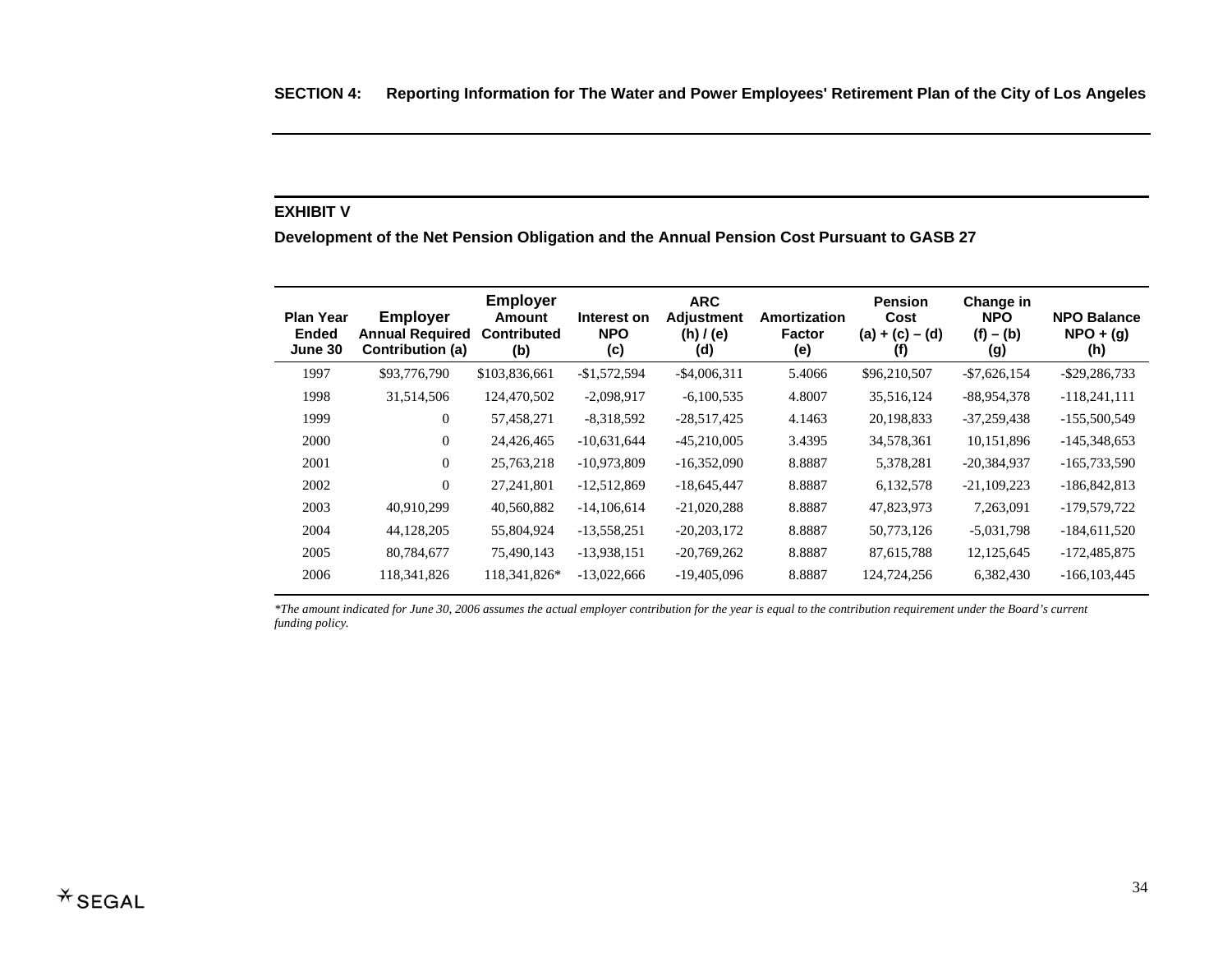#### **EXHIBIT VI**

**Actuarial Assumptions and Actuarial Cost Method** 

#### **Mortality Rates:**

*After Service Retirement*  1983 Group Annuity Mortality Table, with ages set back one year.

*After Disability Retirement* 1983 Group Annuity Mortality Table, with ages set back one year.

| <b>Termination Rates before Retirement:</b> |             |                  | Rate (%)    |                   |             |                      |             |                           |
|---------------------------------------------|-------------|------------------|-------------|-------------------|-------------|----------------------|-------------|---------------------------|
|                                             |             | <b>Mortality</b> |             | <b>Disability</b> |             | Ordinary Withdrawal* |             | <b>Vested Withdrawal*</b> |
| Age                                         | <b>Male</b> | <b>Female</b>    | <b>Male</b> | <b>Female</b>     | <b>Male</b> | <b>Female</b>        | <b>Male</b> | <b>Female</b>             |
| 25                                          | 0.044       | 0.024            | 0.006       | 0.000             | 5.728       | 6.689                | 0.888       | 1.035                     |
| 30                                          | 0.057       | 0.032            | 0.012       | 0.016             | 4.296       | 6.211                | 0.700       | 1.011                     |
| 35                                          | 0.079       | 0.044            | 0.012       | 0.036             | 2.920       | 5.260                | 0.563       | 1.017                     |
| 40                                          | 0.113       | 0.062            | 0.018       | 0.072             | 2.000       | 4.182                | 0.463       | 0.968                     |
| 45                                          | 0.193       | 0.092            | 0.030       | 0.102             | 1.144       | 3.097                | 0.325       | 0.878                     |
| 50                                          | 0.351       | 0.151            | 0.054       | 0.138             | 0.639       | 1.981                | 0.188       | 0.582                     |
| 55                                          | 0.566       | 0.232            | 0.126       | 0.168             | 0.360       | 0.755                | 0.088       | 0.184                     |
| 60                                          | 0.838       | 0.382            | 0.240       | 0.000             | 0.070       | 0.052                | 0.050       | 0.038                     |
| 65                                          | 1.387       | 0.639            | 0.000       | 0.000             | 0.070       | 0.000                | 0.000       | 0.000                     |

\* *Withdrawal rates are zero for members expected to retire*.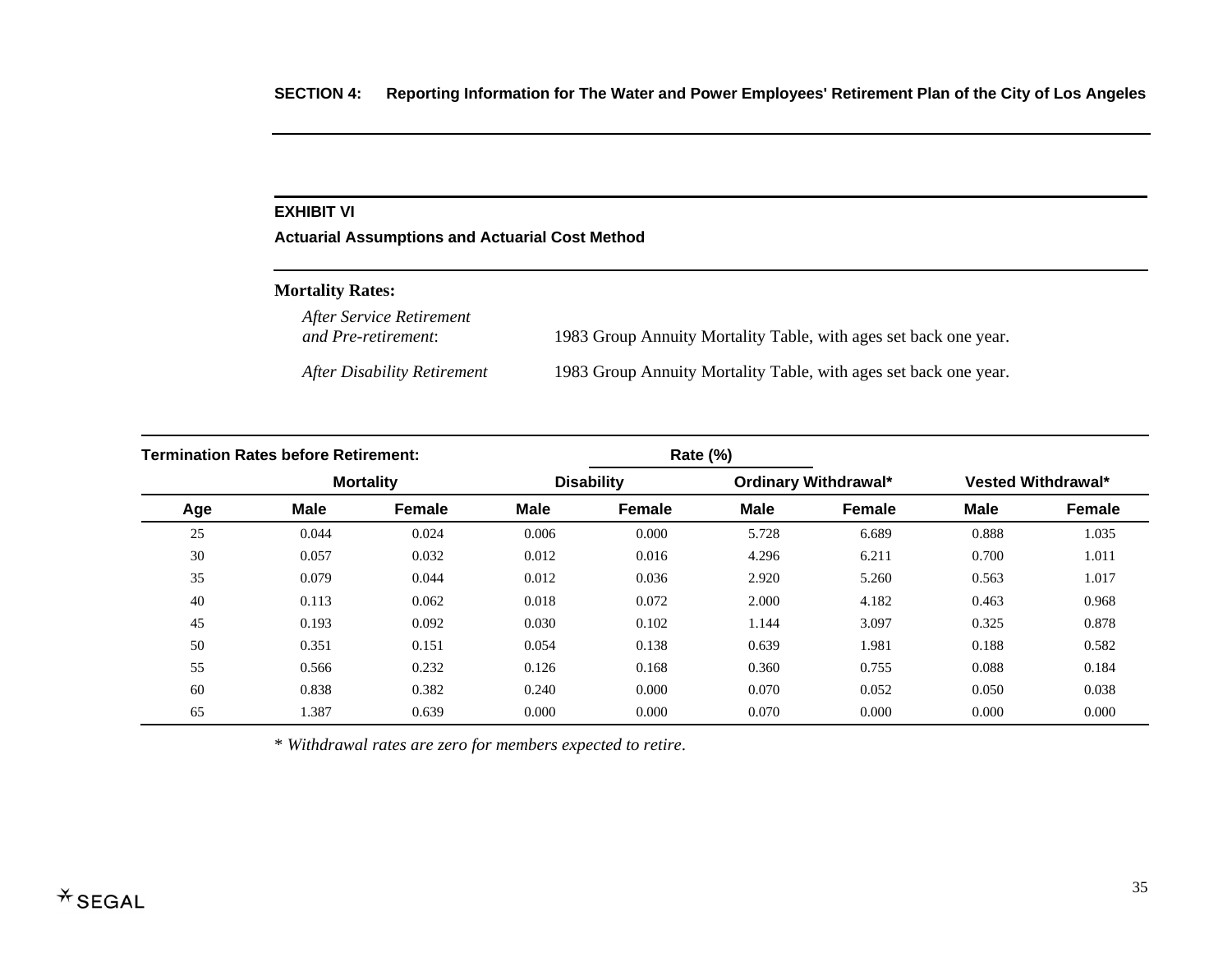| <b>Retirement Rates:</b><br>Age                                               | <b>Retirement Probability Under</b><br><b>30 Years of Service</b>                                                                                | <b>Retirement Probability Over 30</b><br><b>Years of Service</b> |  |  |  |
|-------------------------------------------------------------------------------|--------------------------------------------------------------------------------------------------------------------------------------------------|------------------------------------------------------------------|--|--|--|
| 50                                                                            | 0.00%                                                                                                                                            | 60.00%                                                           |  |  |  |
| 51                                                                            | $0.00\,$                                                                                                                                         | 15.00                                                            |  |  |  |
| 52                                                                            | 0.00                                                                                                                                             | 20.00                                                            |  |  |  |
| 53                                                                            | 0.00                                                                                                                                             | 5.00                                                             |  |  |  |
| 54                                                                            | 0.00                                                                                                                                             | 5.00                                                             |  |  |  |
| 55                                                                            | 5.00                                                                                                                                             | 25.00                                                            |  |  |  |
| 56                                                                            | 4.00                                                                                                                                             | 10.00                                                            |  |  |  |
| 57                                                                            | 1.00                                                                                                                                             | 10.00                                                            |  |  |  |
| 58                                                                            | 1.00                                                                                                                                             | 10.00                                                            |  |  |  |
| 59                                                                            | 2.00                                                                                                                                             | 10.00                                                            |  |  |  |
| 60                                                                            | 2.00                                                                                                                                             | 10.00                                                            |  |  |  |
| 61                                                                            | 3.00                                                                                                                                             | 5.00                                                             |  |  |  |
| 62                                                                            | 3.00                                                                                                                                             | 5.00                                                             |  |  |  |
| 63                                                                            | 3.00                                                                                                                                             | 20.00                                                            |  |  |  |
| 64                                                                            | 3.00                                                                                                                                             | 10.00                                                            |  |  |  |
| 65                                                                            | 100.00                                                                                                                                           | 100.00                                                           |  |  |  |
| 50/30 Open Window:                                                            | Rates included in the above retirement rates (for eligible members through<br>September 30, 2005).                                               |                                                                  |  |  |  |
| <b>Retirement Age and Benefit for Inactive</b><br><b>Vested Participants:</b> | Assume an immediate refund of employee normal contribution account plus<br>department matching contribution account.                             |                                                                  |  |  |  |
| <b>Exclusion of Inactive Vesteds:</b>                                         | All inactive participants are included in the valuation.                                                                                         |                                                                  |  |  |  |
| <b>Definition of Active Members:</b>                                          | First day of biweekly payroll following employment for new department employees or<br>immediately following transfer from other city department. |                                                                  |  |  |  |
| <b>Unknown Data for Members:</b>                                              | Same as those exhibited by Members with similar known characteristics. If not<br>specified, Members are assumed to be male.                      |                                                                  |  |  |  |
| <b>Percent Married/Domestic Partner:</b>                                      | 85% of male participants; 60% of female participants.                                                                                            |                                                                  |  |  |  |
| <b>Age of Spouse:</b>                                                         | Female spouses 4 years younger than their spouses.                                                                                               |                                                                  |  |  |  |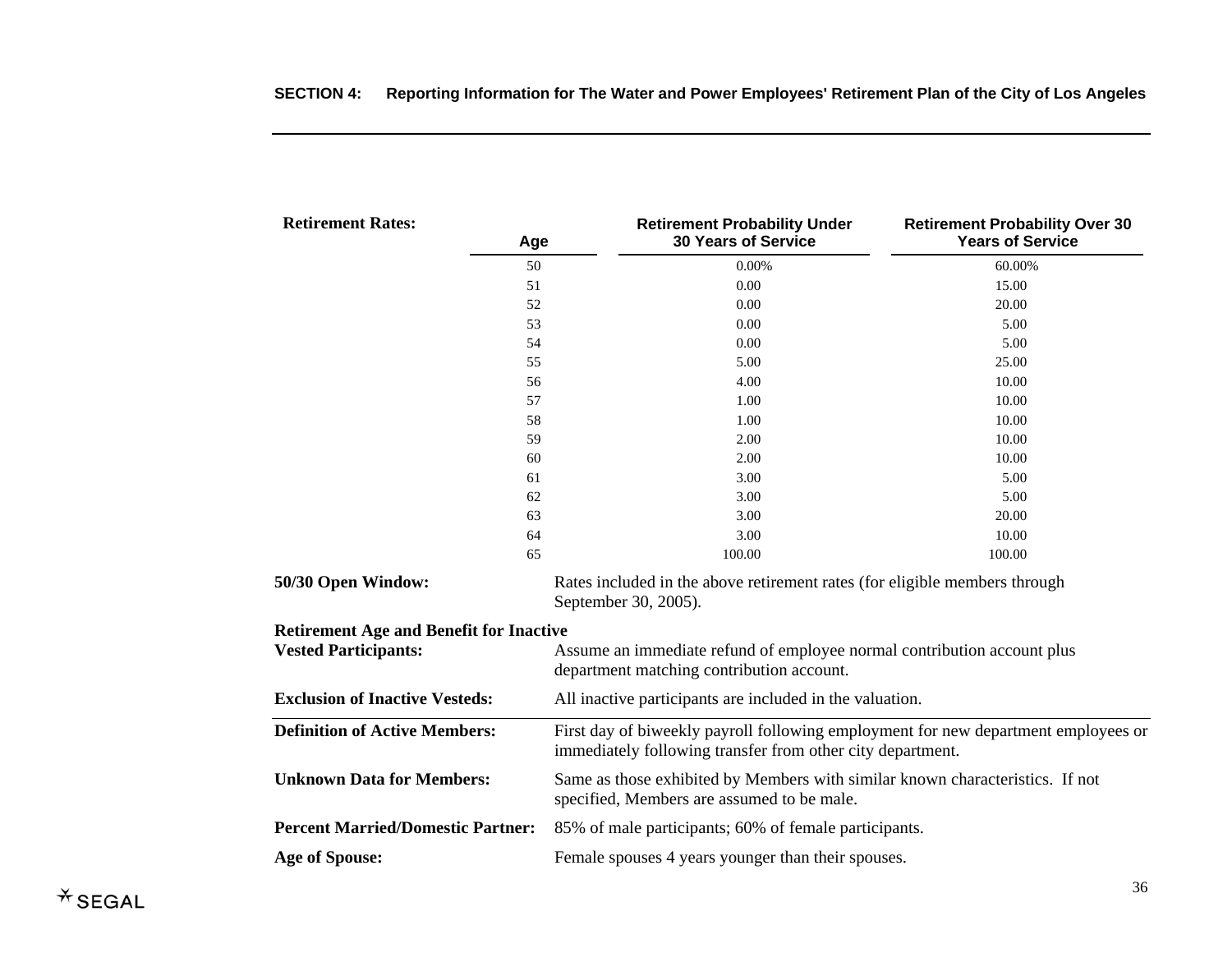| <b>Future Benefit Accruals:</b>                                             | 1.0 year of service per year.                                                                                                                                                                                                                                                          |
|-----------------------------------------------------------------------------|----------------------------------------------------------------------------------------------------------------------------------------------------------------------------------------------------------------------------------------------------------------------------------------|
| <b>Other Government Service:</b>                                            | (a) 30% of the employees with less than 10 years of service will purchase an average<br>of four years of service.                                                                                                                                                                      |
|                                                                             | (b) 41.25% of the employees with 10 years of service or more will purchase an<br>average of four years of service.                                                                                                                                                                     |
| <b>Consumer Price Index:</b>                                                | Increase of 4.0% per year; benefit increases due to CPI subject to 3.0% maximum.                                                                                                                                                                                                       |
| <b>Employee Contribution and</b><br><b>Matching Account Crediting Rate:</b> | 8.00%                                                                                                                                                                                                                                                                                  |
| <b>Net Investment Return:</b>                                               | 8.00%                                                                                                                                                                                                                                                                                  |
| <b>Salary Increases:</b>                                                    | 5.50%                                                                                                                                                                                                                                                                                  |
| <b>Actuarial Value of Assets:</b>                                           | The market value of assets less unrecognized returns in each of the last five years (but<br>not before July 1, 2001). Unrecognized return is equal to the difference between the<br>actual and expected returns on a market value basis and is recognized over a five year<br>period.  |
| <b>Actuarial Cost Method:</b>                                               | Entry Age Normal Actuarial Cost Method. Entry Age equals attained age less years<br>of service. Normal Cost and Actuarial Accrued Liability are calculated on an<br>individual basis and are allocated by salary, as if the current benefit accrual rate had<br>always been in effect. |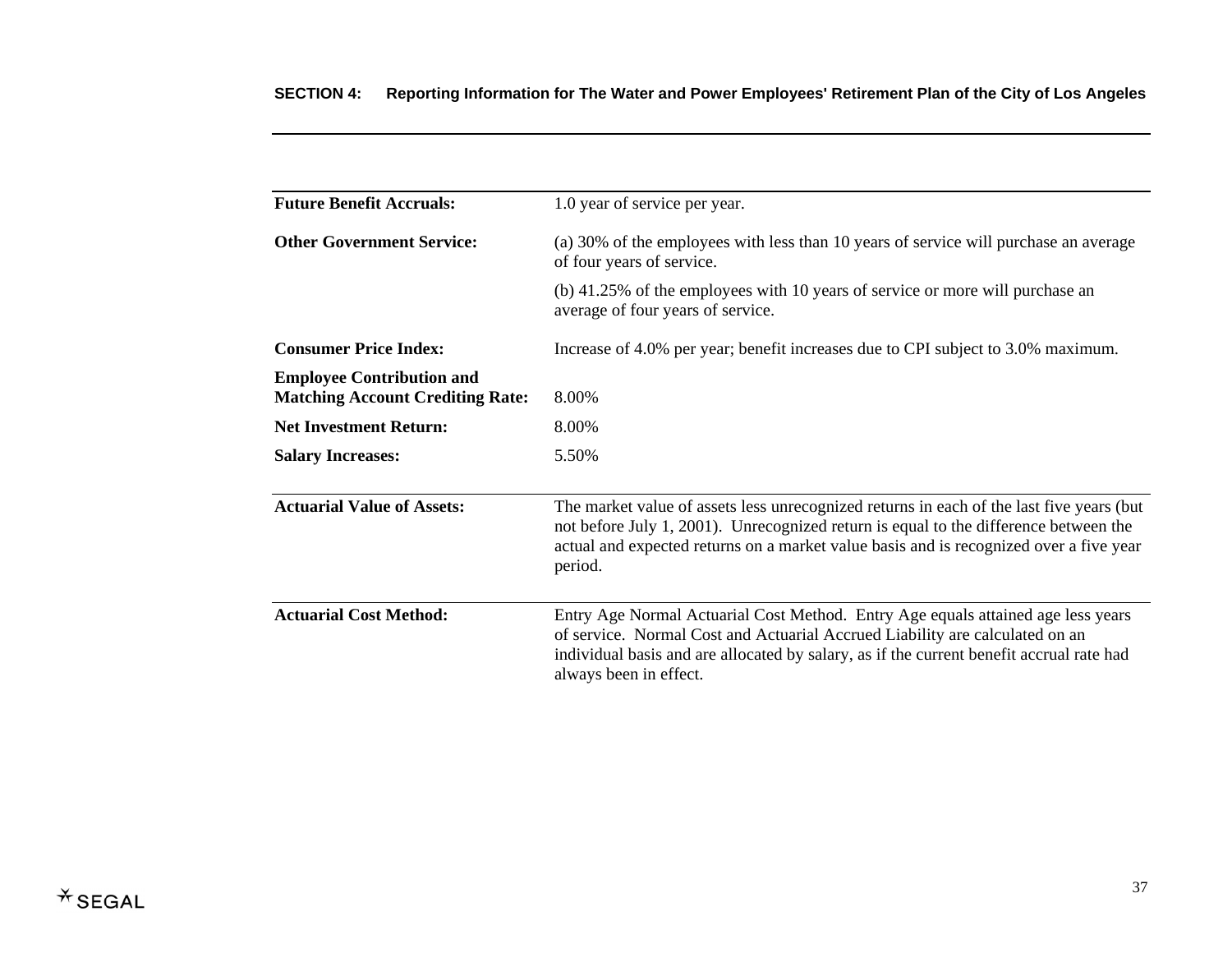| <b>Funding Policy:</b>         | The Department of Water and Power makes contributions equal to the Normal Cost<br>adjusted by amount to amortize any Surplus or Unfunded Actuarial Accrued Liability.<br>Both the Normal Cost and the Actuarial Accrued Liability are determined under the<br>Entry Age Normal cost method. The June 30, 2004 Unfunded Actuarial Liability is<br>amortized over the fifteen year period commencing July 1, 2004. Any subsequent<br>change in Surplus or Unfunded Actuarial Accrued Liability are amortized over<br>separate fifteen year periods. All amortization amounts are determined in equal dollar<br>amounts over the amortization period. The Board may, by resolution, adopt a separate<br>period of not more than thirty years to amortize the change in Surplus or Unfunded<br>Actuarial Accrued Liability resulting from an unusual event, plan amendment or<br>change in assumptions or methods. Finally, the Department of Water and Power<br>contribution is not less than the matching contribution of 110% of member<br>contributions. |
|--------------------------------|----------------------------------------------------------------------------------------------------------------------------------------------------------------------------------------------------------------------------------------------------------------------------------------------------------------------------------------------------------------------------------------------------------------------------------------------------------------------------------------------------------------------------------------------------------------------------------------------------------------------------------------------------------------------------------------------------------------------------------------------------------------------------------------------------------------------------------------------------------------------------------------------------------------------------------------------------------------------------------------------------------------------------------------------------------|
| <b>Changes in Assumptions:</b> | There have been no changes in actuarial assumptions since the last valuation.                                                                                                                                                                                                                                                                                                                                                                                                                                                                                                                                                                                                                                                                                                                                                                                                                                                                                                                                                                            |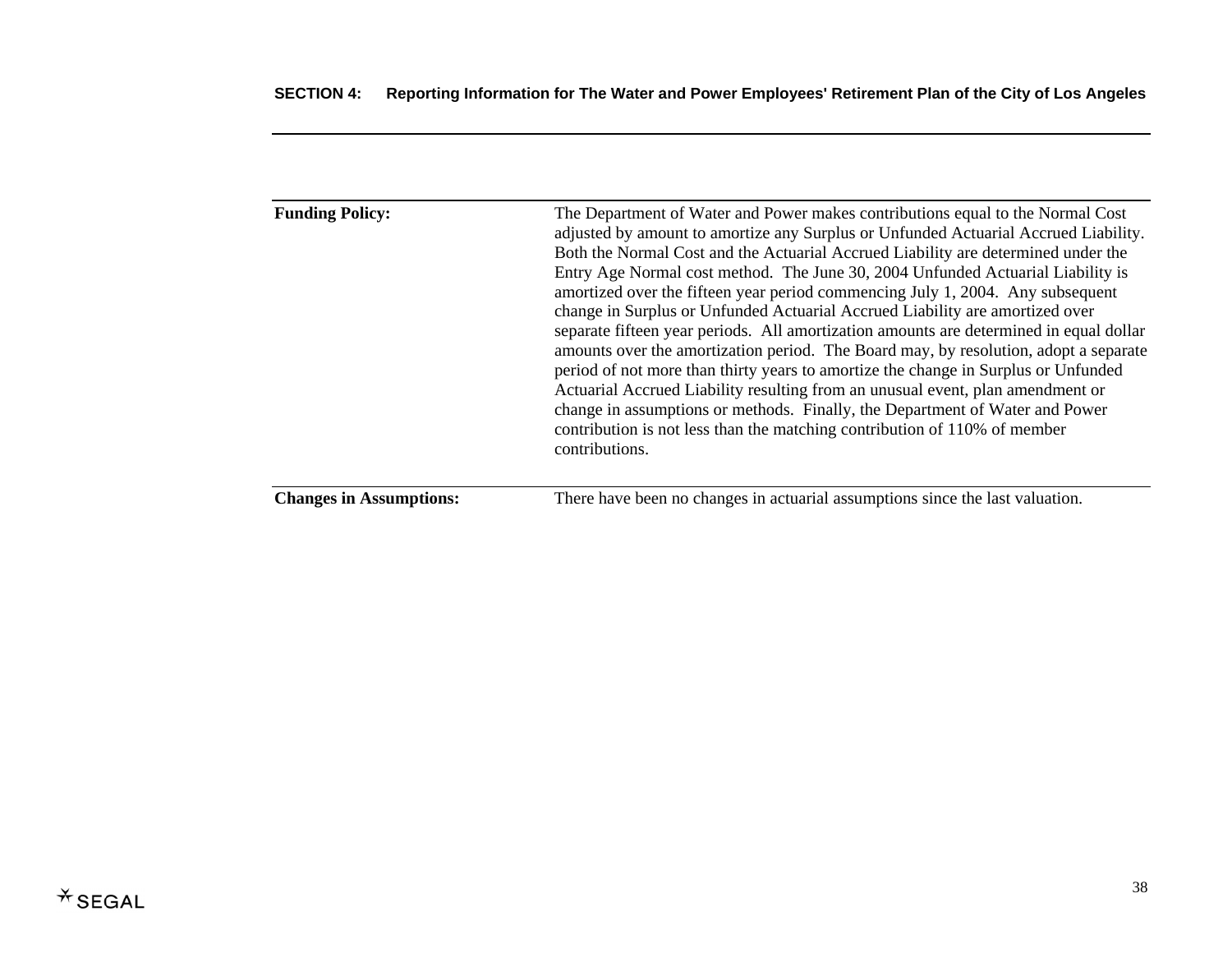#### **EXHIBIT VII**

## **Summary of Plan Provisions**

This exhibit summarizes the major provisions of the LADWP included in the valuation. It is not intended to be, nor should it be interpreted as, a complete statement of all plan provisions.

| <b>Plan Year:</b>                  | July 1 through June 30                                                                                                                                                                        |  |
|------------------------------------|-----------------------------------------------------------------------------------------------------------------------------------------------------------------------------------------------|--|
| <b>Census Date:</b>                | March 31                                                                                                                                                                                      |  |
| <b>Formula Retirement Benefit:</b> |                                                                                                                                                                                               |  |
| Age & Service Requirement          | Age 60 with 5 years of service                                                                                                                                                                |  |
|                                    | Age 55 with 10 years of service in the last 12 years                                                                                                                                          |  |
|                                    | Any age with 30 year of service; or                                                                                                                                                           |  |
|                                    | Receiving permanent total disability benefits from the Plan.                                                                                                                                  |  |
|                                    | To be eligible, the employee must have worked or been paid disability four of<br>Note:<br>the last five years immediately preceding eligibility to retire, or while eligible<br>to retire.    |  |
| Amount                             | The greater of 2.1% of the Monthly Salary Base or \$9.50 per year of service. For<br>those age 55 or older with 30 or more years of service the factor is 2.3% of the<br>Monthly Salary Base. |  |
| <b>Monthly Salary Base</b>         | Equivalent of monthly average salary of highest continuous 26 biweekly payroll<br>periods (one year).                                                                                         |  |
| Cost of Living benefit             | Based on changes to Los Angeles area consumer price index to a maximum of 3% per<br>year.                                                                                                     |  |
| Death after retirement             | 50% of retiree's unmodifed allowance continued to eligible spouse or domestic<br>partner (reduced if difference in ages is greater than five years).                                          |  |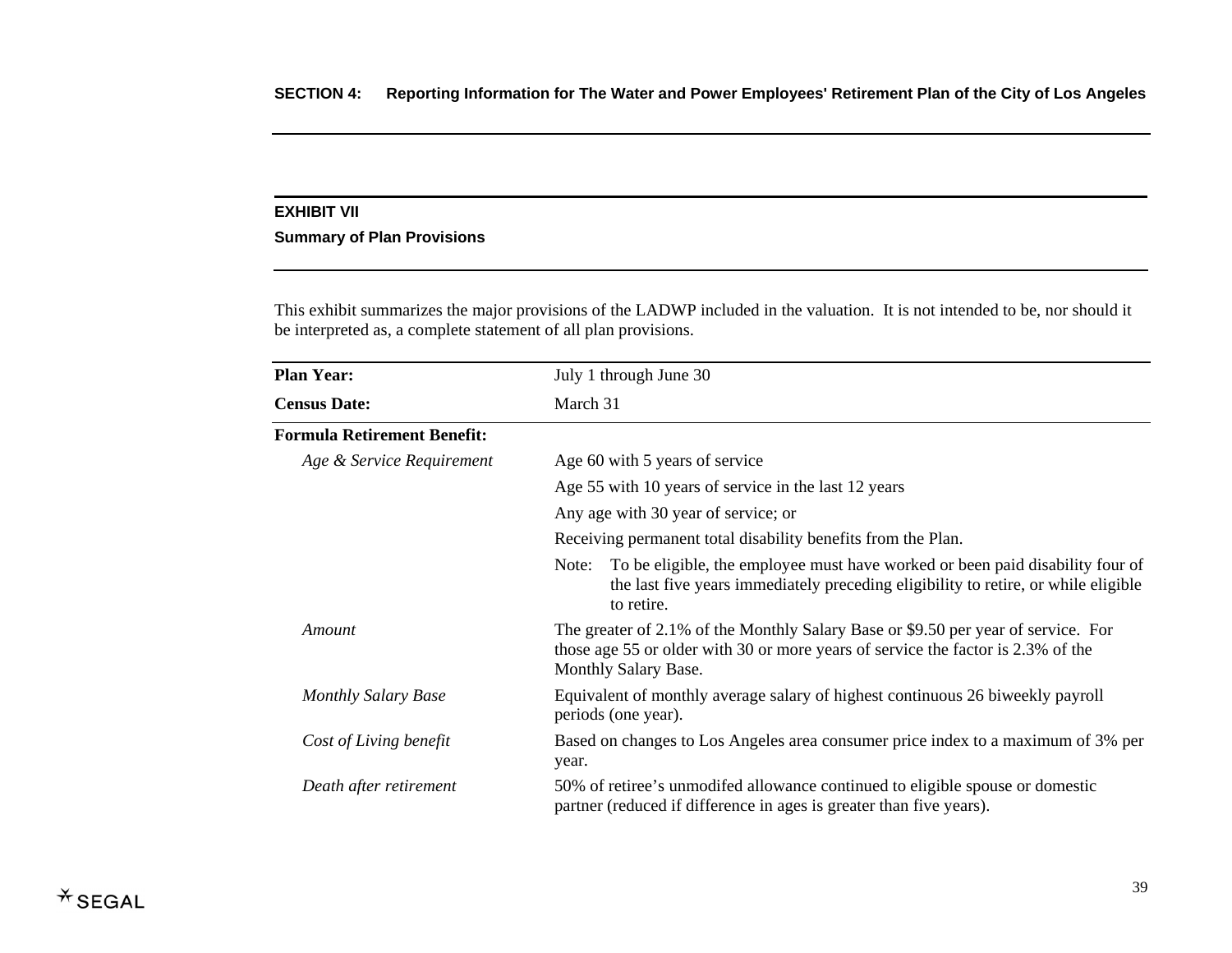Defined benefit paid monthly for life. If the money purchase annuity amount exceeds the monthly amount of the formula retirement benefit and the retiree meets the eligibility requirements for the formula retirement benefit, the amount of the money purchase annuity is paid and the cost-of-living and death after retirement continuance features of the formula retirement benefit are also paid.

## **Sample Early Retirement**

| <b>Reduction Factors:</b> | The early retirement factor is determined by the attained age on the effective date of retirement. Every |  |
|---------------------------|----------------------------------------------------------------------------------------------------------|--|
|                           | three months of attained age will affect the factor                                                      |  |

| <b>Attained Age at Actual Retirement</b> Exact Age |        | $+3$ Months | $+6$ Months | +9 Months |
|----------------------------------------------------|--------|-------------|-------------|-----------|
| 48                                                 | .7150  | .7225       | .7300       | .7375     |
| 49                                                 | .7450  | .7525       | .7600       | .7675     |
| 50                                                 | .7750  | .7825       | .7900       | .7975     |
| 51                                                 | .8050  | .8125       | .8200       | .8275     |
| 52                                                 | .8350  | .8425       | .8500       | .8575     |
| 53                                                 | .8650  | .8725       | .8800       | .8875     |
| 54                                                 | .8950  | .9025       | .9100       | .9175     |
| 55                                                 | .9250  | .92875      | .9325       | .93625    |
| 56                                                 | .9400  | .94375      | .9475       | .95125    |
| 57                                                 | .9550  | .95875      | .9625       | .96625    |
| 58                                                 | .9700  | .97375      | .9775       | .98125    |
| 59                                                 | .9850  | .98875      | .9925       | .99625    |
| $60 \& Qver$                                       | 1.0000 |             |             |           |

The factor is 1.0000 for (a) those retiring at age 55 or later with at least 30 years of service or (b) those at age 50 or older with at least 30 years of service on September 30, 2005, who retire by December 31, 2005.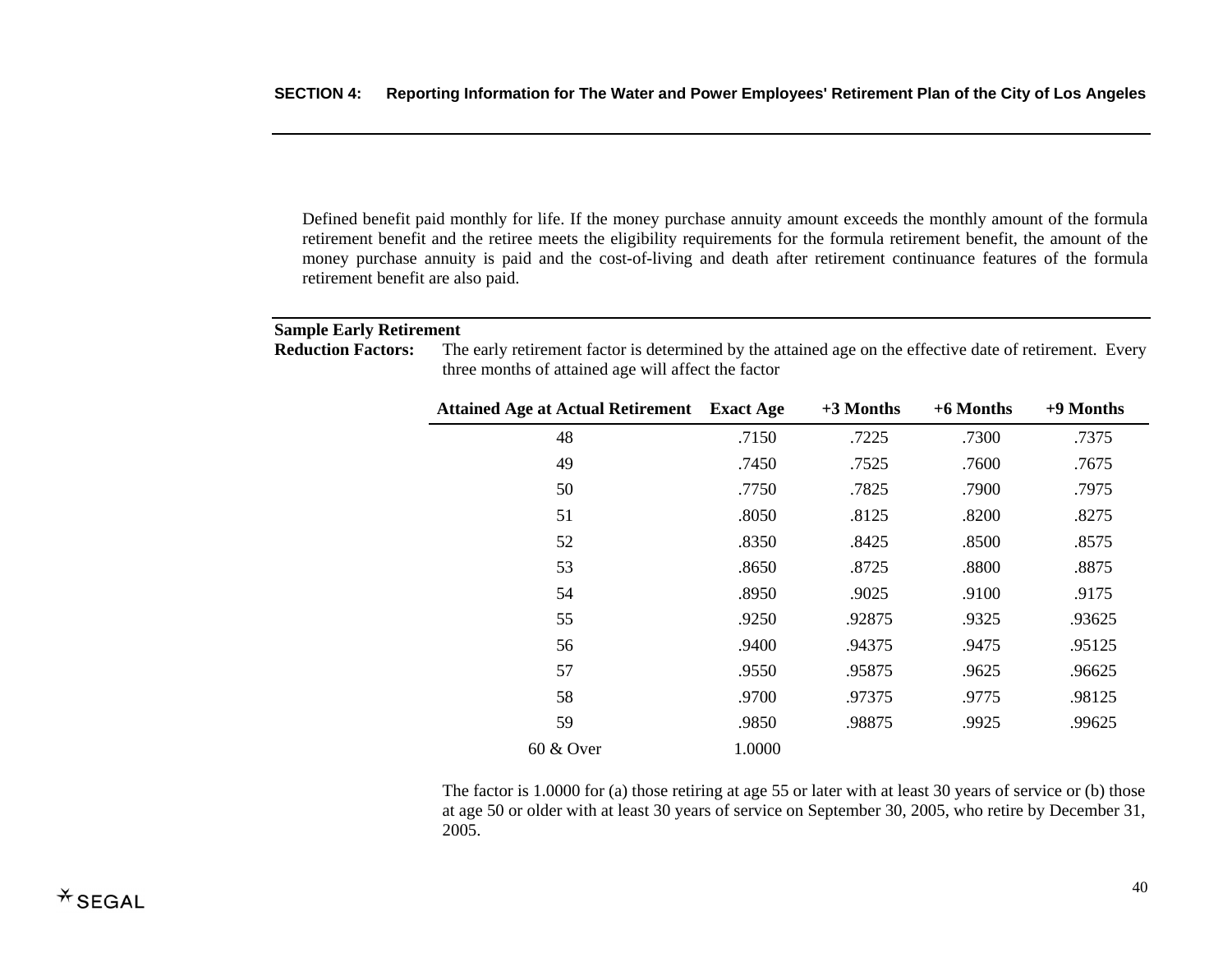## **Member Normal Contributions:**

If an employee became a plan member after June 1, 1984, the member normal contribution rate is 6%.

If an employee became a plan member before June 1, 1984 or transferred from CERS with an entry age contribution rate, sample rates by entry age are as follows:

| Entry Age | Rate   |
|-----------|--------|
| 20        | 2.601% |
| 25        | 3.102% |
| 30        | 3.611% |
| 35        | 4.161% |
| 40        | 4.742% |
| 45        | 5.381% |
| 50        | 6.042% |
| 55        | 6.762% |
| 59        | 7.332% |
|           |        |

#### **Department Current Service Contributions:**

The Department of Water and Power makes contributions that are a minimum of 110% of employee contributions.

#### **Disability:**

Disability benefits are paid from the Disability Fund. However, if a member is receiving permanent and total disability benefits, he may elect to retire. Other than a nominal amount, no service credit during disability is earned for the 2.1% formula; however, credit is earned during disability toward the \$9.50 minimum formula.